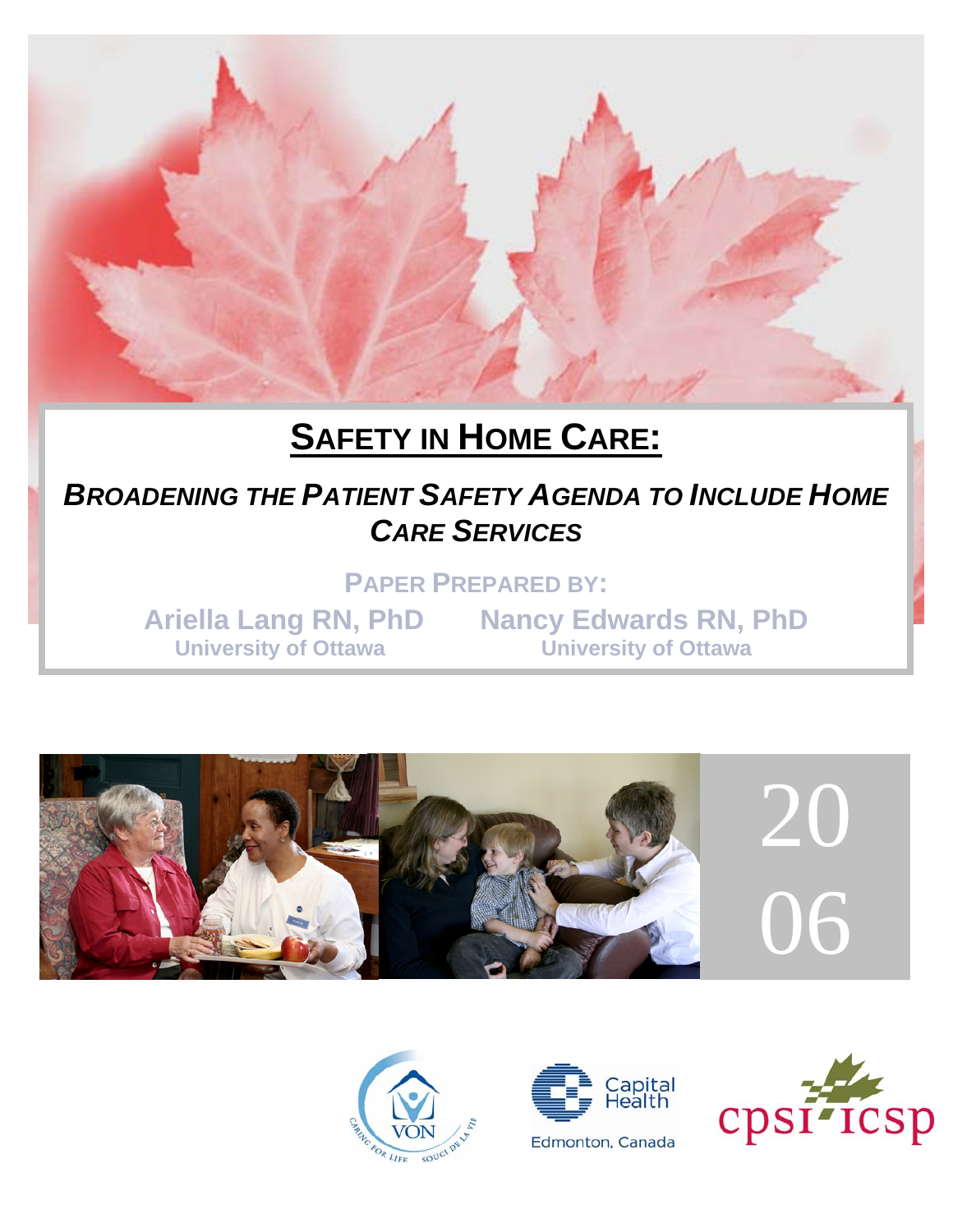# **SAFETY IN HOME CARE:**

## **BROADENING THE PATIENT SAFETY AGENDA TO INCLUDE HOME CARE SERVICES**

**SPONSORED BY:** 



**CANADIAN PATIENT SAFETY INSTITUTE (CPSI) INSTITUT CANADIEN POUR LA SÉCURITÉ DES PATIENTS**





Edmonton, Canada

**VICTORIAN ORDER OF NURSES (VON) CANADA CAPITAL HEALTH (EDMONTON)** 

## **PAPER PREPARED BY:**

#### **Ariella Lang RN, PhD**

CIHR-Postdoctoral Fellow School of Nursing University of Ottawa

#### **Nancy Edwards RN, PhD**

Professor School of Nursing Department of Epidemiology and Community Medicine University of Ottawa CHSRF/CIHR Nursing Chair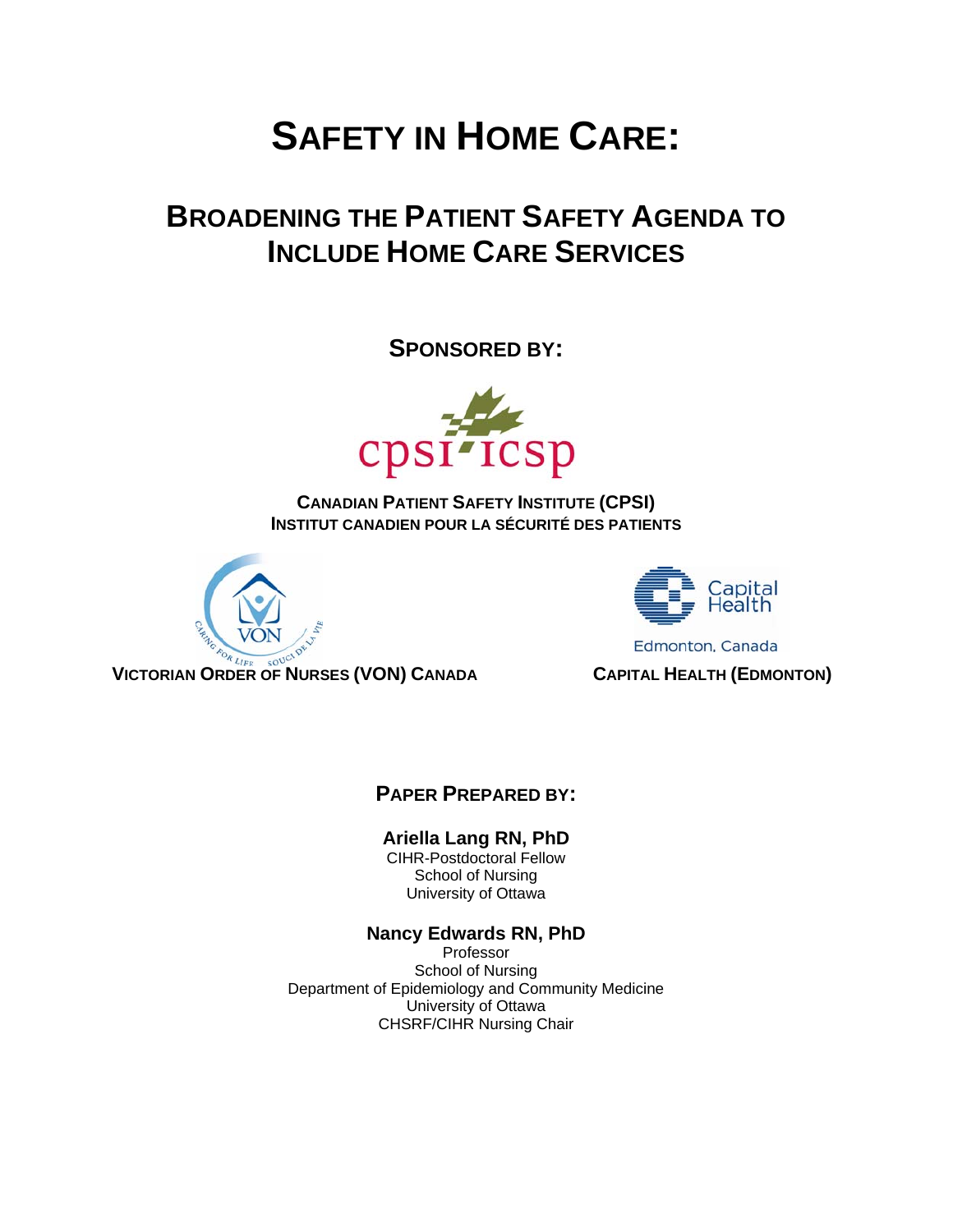## TABLE OF CONTENTS

| Themes:<br>2) Safety of client, family, caregiver, and provider is inextricably linked18<br>4) The multiple dimensions of safety - physical, emotional, social, and functional 20<br>6) Isolation - clients living alone and caregivers and providers working alone 22<br>9) Diminishing focus on prevention, health promotion, and chronic care 24 |  |
|-----------------------------------------------------------------------------------------------------------------------------------------------------------------------------------------------------------------------------------------------------------------------------------------------------------------------------------------------------|--|
|                                                                                                                                                                                                                                                                                                                                                     |  |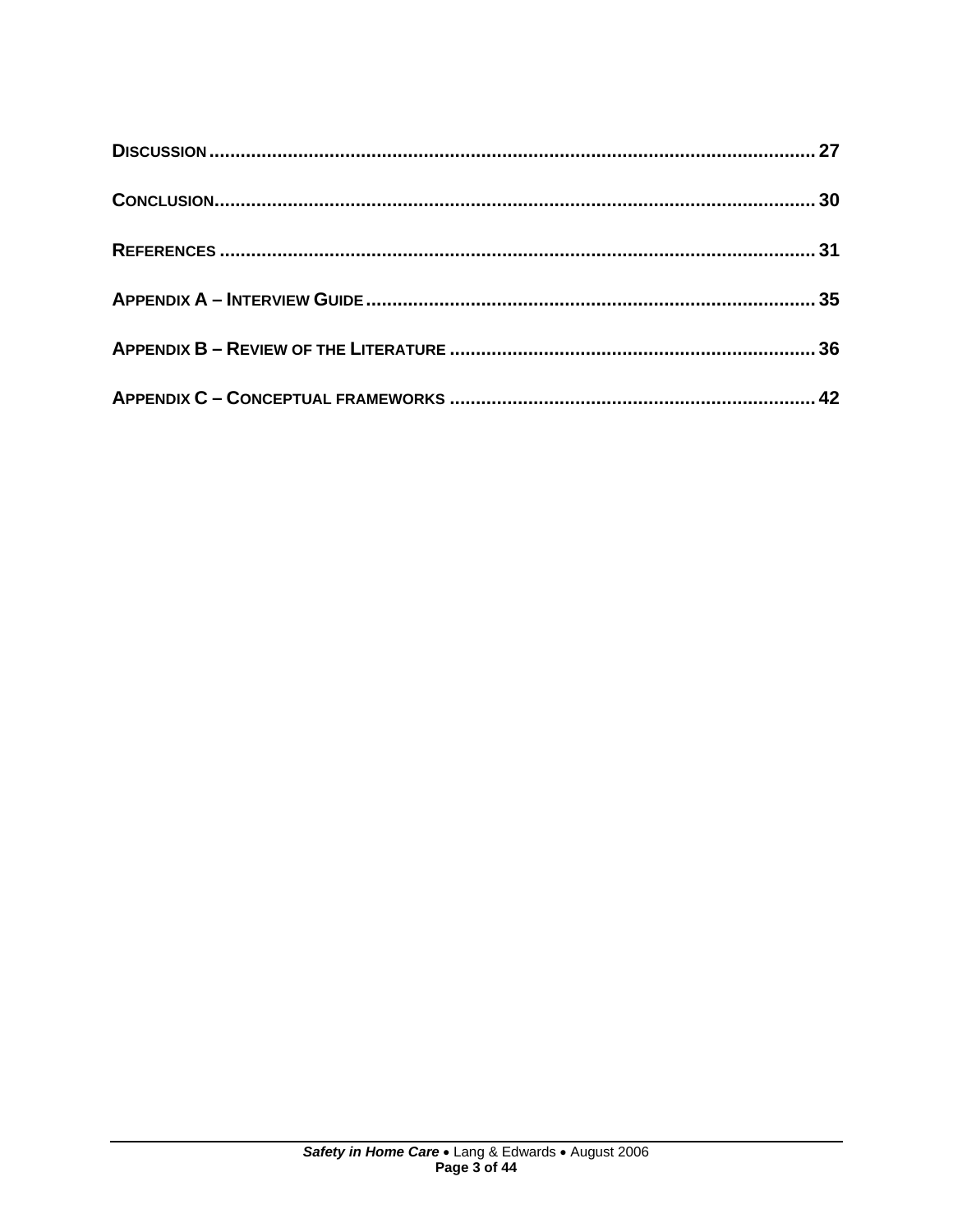## <span id="page-4-0"></span>**ACKNOWLEDGEMENTS**

We would like to thank the advisory committee (Carolyn Hoffman, Judith Shamian, and Marguerite Rowe) for their direction. The response and guidance of the research working group is also appreciated. We would also like to thank all those who responded so quickly to participate in the key informant interviews. Your perspectives and insights were invaluable. In addition, we extend our appreciation to Steven Lewis for his expert facilitation and good humour at the invitational roundtable discussion as well as the participants for taking the time to share their important perspectives. We are grateful to Kathleen Benjamin, Orvie Coles, Mary Thompson, and Andrea Fleiszer for their assistance with different aspects of this project.

Dr. Ariella Lang is a Canadian Institutes of Health Research-Postdoctoral fellow in the School of Nursing at the University of Ottawa.

Dr. Nancy Edwards holds a Nursing Chair funded by the Canadian Health Services Research Foundation, the Canadian Institutes of Health Research, and the Government of Ontario.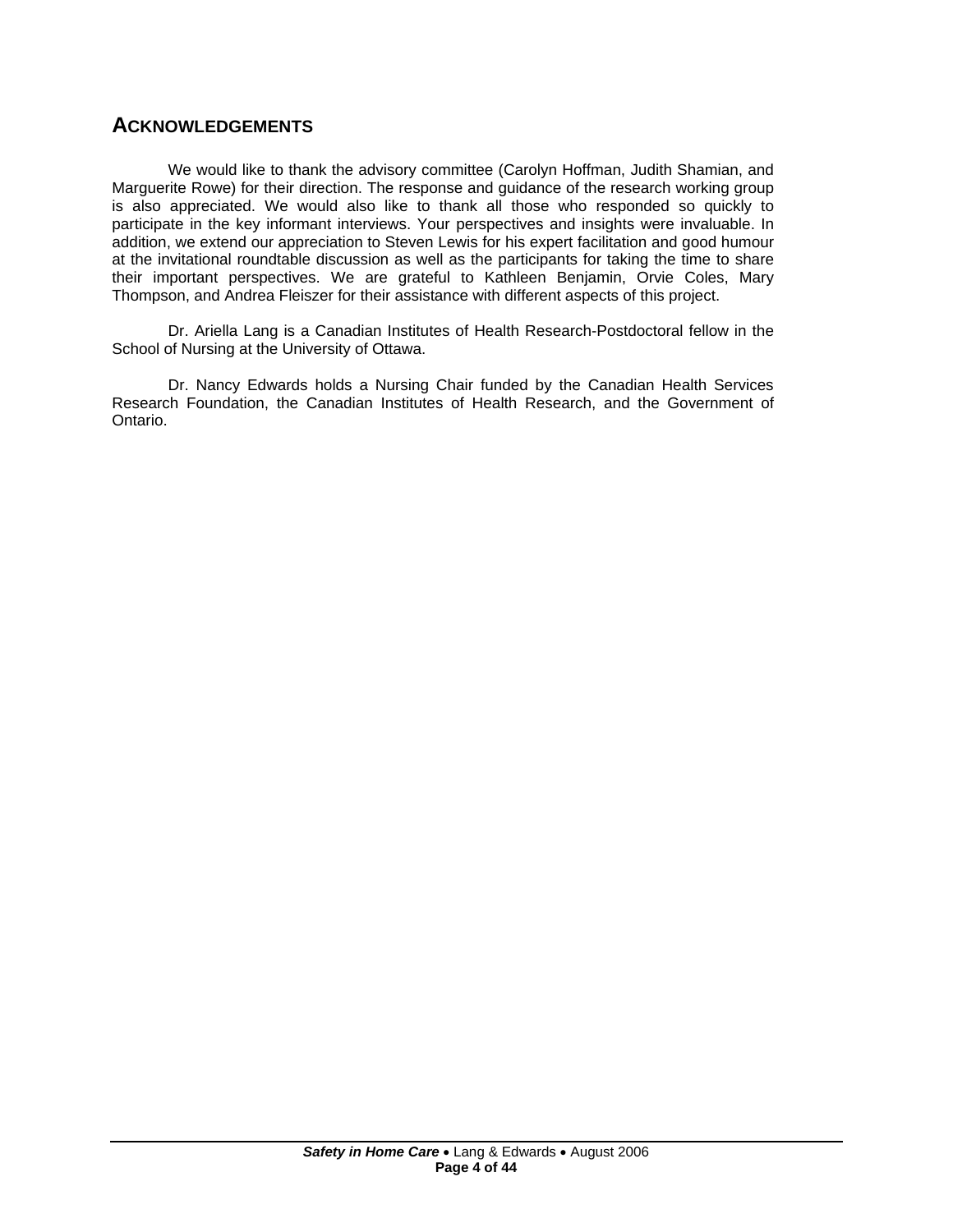## <span id="page-5-0"></span>**EXECUTIVE SUMMARY**

#### **Introduction**

This report on patient safety in home care was prepared at the request of the Canadian Patient Safety Institute and the Victorian Order of Nurses Canada. An earlier version of the report included a literature review and preliminary findings from key informant interviews. It was used as a background document for an invitational roundtable meeting on patient safety that was held in Edmonton on May 2<sup>nd</sup>, 2006. This final version of the report includes the literature review, final analysis and key findings of the key informant interviews, and a summary of the discussions at the roundtable. This report represents a shift towards addressing the need for new knowledge in the field of safety in home care in Canada.

#### **Methods**

An advisory committee provided overall direction for the project, names and coordinates for key informants to be interviewed, and comments on earlier versions of the background paper. A research group also provided guidance in similar capacities. Medline, the Cumulative Index to Nursing and Allied Health Literature, and the Cochrane Library were searched for the years 1995-2006. Key search terms included: patient safety, safety in home care, risk mitigation in home care, home care and safety, and adverse events and home care. Major reports on patient safety from Canada, the UK, Australia, and the U.S.A. were also retrieved. Current definitions of patient safety were identified, emergent shifts in thinking on patient safety and assumptions underlying patient safety initiatives were summarized, and conceptual frameworks for patient safety were reviewed. Illustrative research questions relevant to patient safety in home care that align with key concepts on patient safety are presented.

Key informants, identified by the advisory committee and research group, were invited to participate in audio-taped, semi-structured telephone interviews to identify the issues for safety in home care. Interviews were transcribed, coded, and emergent themes were identified.

Prior to the invitational roundtable, participants were asked to read the background paper (Lang & Edwards, 2006) and consider some questions. A facilitated discussion was held at the roundtable, during which small groups of participants considered safety issues in home care. The top three safety issues and the top three actions to improve safety in home care were identified. Discussion and feedback to the large group was also audio-taped and transcribed for analysis.

## **Findings**

#### *Literature Review:*

Six major reports on patient safety were located and more than thirty research articles were reviewed.

Many definitions of patient safety are generic enough to include the home care setting. However, most of the major reports on patient safety are written with an orientation to the institutional environment. Emergent shifts in thinking about patient safety that are evident in the literature include: patient safety is a failure of systems rather than a failure of humans, there are many change processes required to create safe environments, organizational culture and workplace factors affect patient safety, and patients have a key role to play in their care and thus must be part of the patient safety discourse.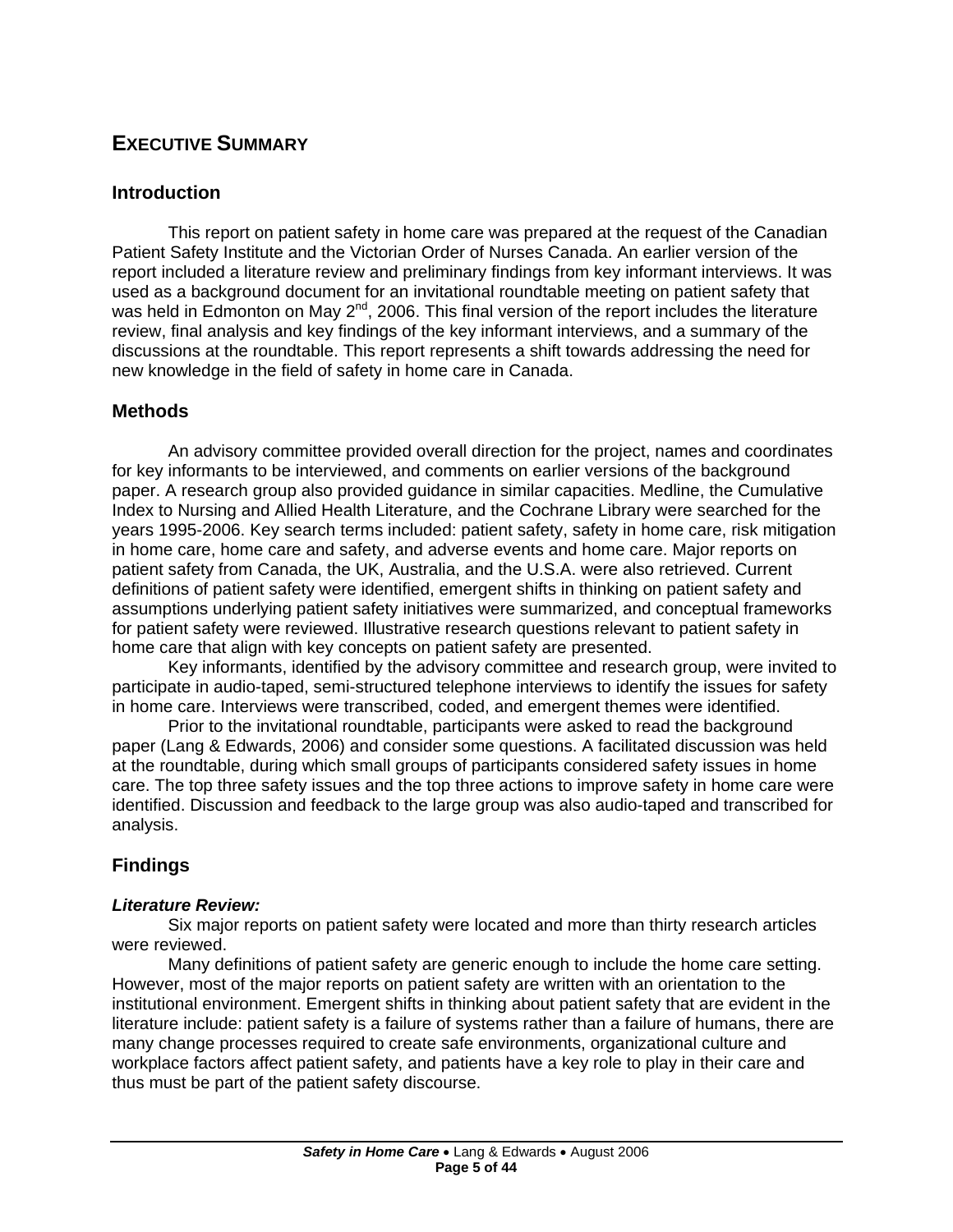There is recognition of the need for common frameworks to guide patient safety initiatives and taxonomies to classify near misses and adverse events. These are prerequisite to the development of complementary approaches and common indicators for safety initiatives across healthcare organizations.

 Much of the research on patient safety has been conducted in institutionalized environments with a predominant focus on intra-organizational systems. Paid care providers rather than informal caregivers have been the focus of attention. Research studies reviewed that are relevant to safety in home care included qualitative and quantitative studies of home care technology, interpersonal patient-provider interactions, communication among professionals, and transitions from hospital to home care environments.

 Five conceptual frameworks were identified. Four were specific to patient safety while the fifth was a broader framework for multi-level and multi-strategy interventions. Embedded within each of the frameworks are systems thinking, and recognition of socio-ecological determinants of patient safety issues. However, none of the frameworks were specifically developed for the home care setting.

#### *Key Informant Interviews:*

Twenty individuals were interviewed. They reflect diverse disciplines and work in a variety of settings including academic institutions, healthcare organizations, and professional associations. The following themes emerged from the interviews regarding the factors that influence safety in home care:

- **Family is the unit of care**
- Safety of client, family, caregiver and provider are inextricably linked
- The unregulated and uncontrolled setting of individual homes
- The multiple dimensions of safety physical, emotional, social, and functional
- Autonomy and choice for clients, families, and caregivers
- Insolation clients living alone and caregivers and providers working alone
- Communication on many levels
- **Maintaining and developing knowledge, skills, and competence**
- **•** Diminishing focus on prevention, health promotion, and chronic care
- **Human resource challenges magnified in home care**

#### *Invitational Roundtable Discussion:*

Forty individuals participated in the roundtable. The top three safety issues raised were:

- conventional institutional focus on the physical safety of the identified patient rather than considering the client, family, caregiver, and provider as interlinked within a broader conceptualization of safety (i.e. emotional, social, functional) in home care;
- problematic communication and co-ordination among service sectors, providers, caregivers, family, and clients in home care;
- challenges of a fit between technology and the built environment, in the context of uncontrolled and unregulated settings, such as individual homes that were not designed for healthcare

The top three actions to improve safety in home care were: research; education, knowledge, and tools; and policy. There was strong consensus regarding the urgent need for research on safety in home care including:

- a national survey to identify safety issues in home care;
- in-depth qualitative studies to elicit clients' and families' perceptions of what safety in homecare means to them;
- the strengths and deficiencies related to patient safety in home care.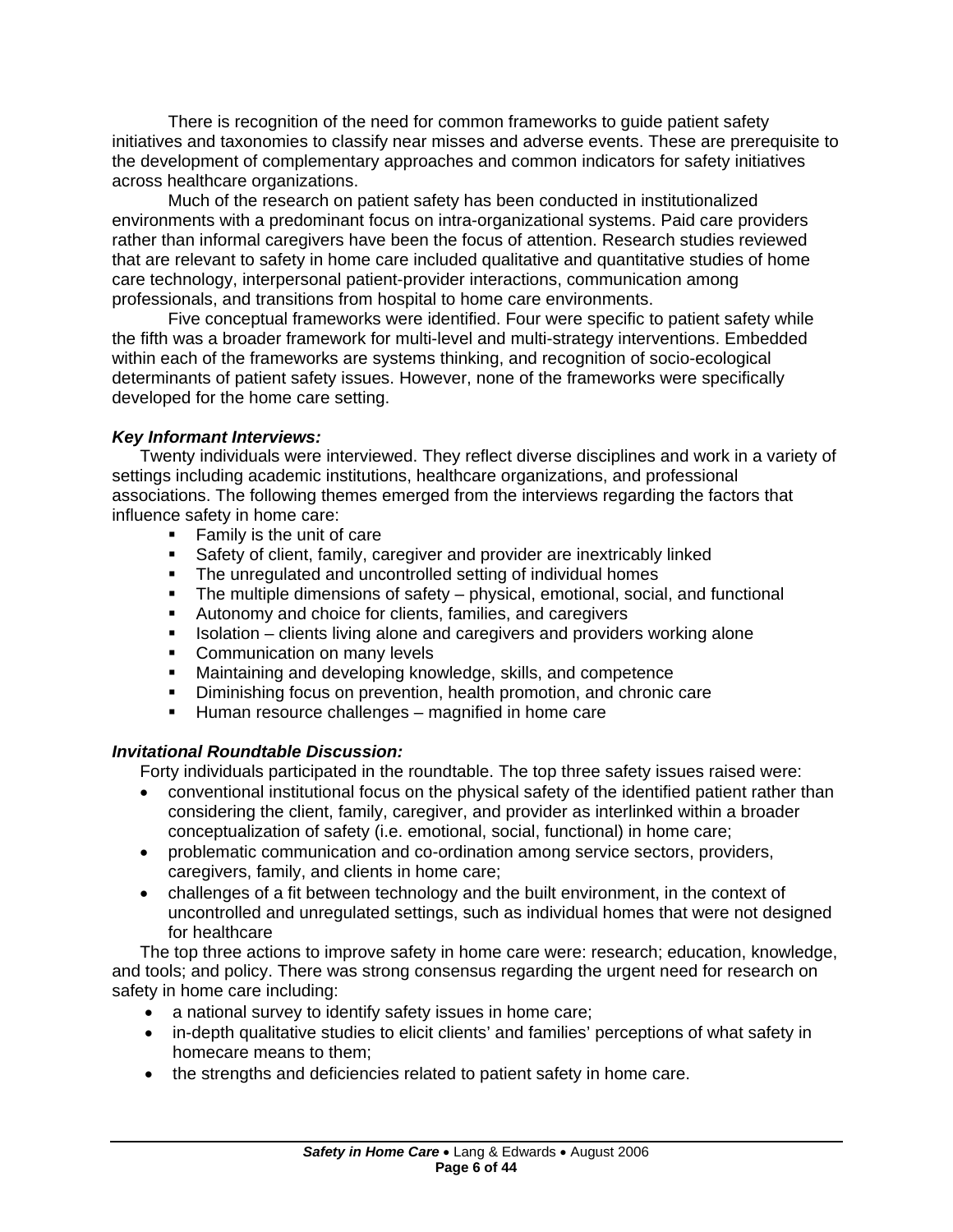## **Conclusions**

There is an urgent need for research on safety in home care. Addressing safety in home care presents unique challenges and requires a major rethink of underlying assumptions and guiding frameworks that have been used to examine patient safety in the institutional environment. Research on safety in home care needs to: a) address the patient, family, and other unpaid caregivers as the unit of care; b) reflect the influences of an unregulated and uncontrollable home environment on the use of technology and the provision of care; and c) tackle the challenges of transitions, communication, and continuity of care amongst an array of paid and unpaid care providers. Leading edge research in this field will require a critical mass of interdisciplinary researchers, practitioners, and decision-makers as well as an application of a wide array of research methods.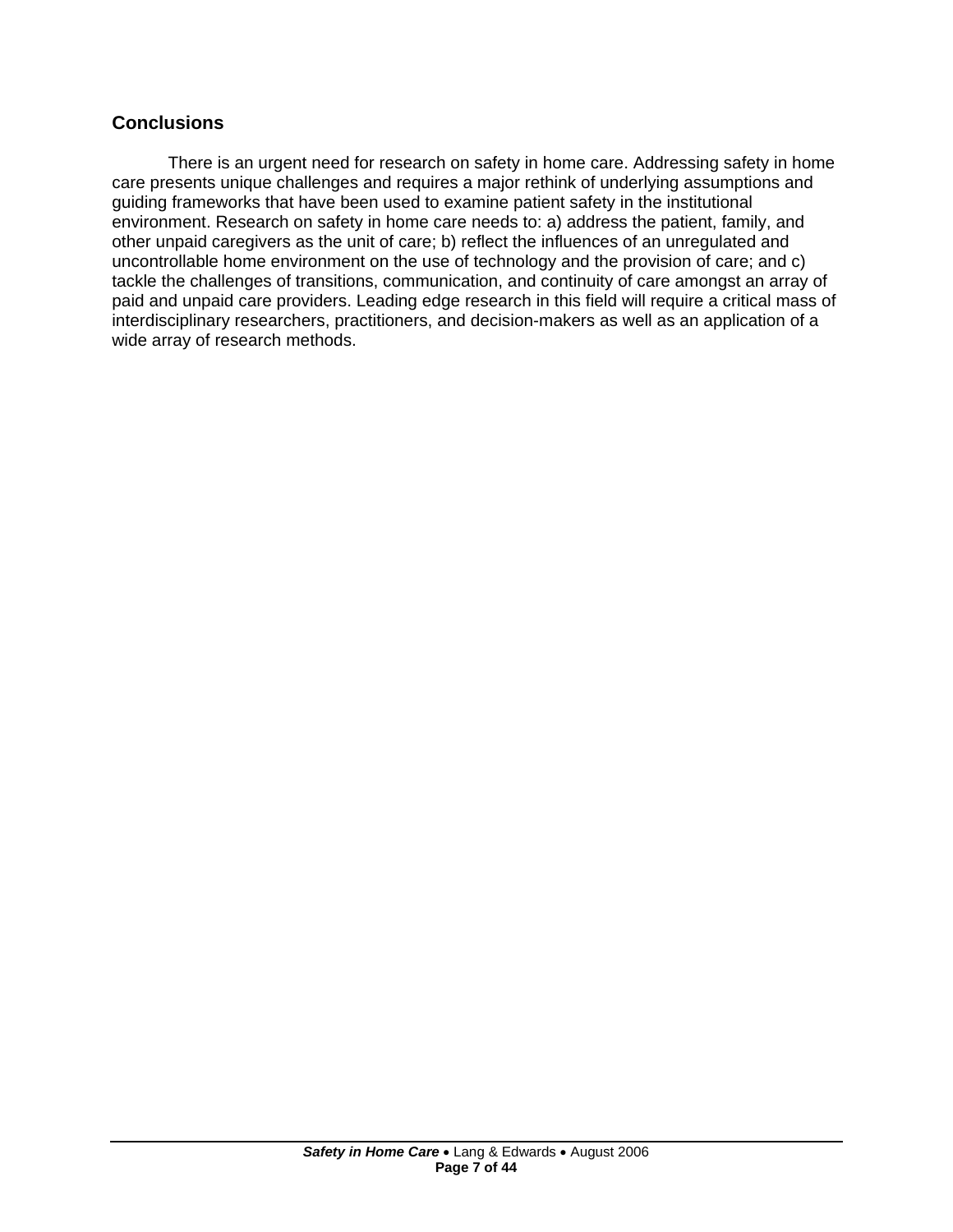## **SAFETY IN HOME CARE: BROADENING THE PATIENT SAFETY AGENDA TO INCLUDE HOME CARE SERVICES**

## <span id="page-8-0"></span>**BACKGROUND**

The Canadian Patient Safety Institute (CPSI) and the Victorian Order of Nurses (VON) Canada have jointly identified a knowledge gap in our current understanding of safety in the home care sector. A coordinated and collaborative approach to exploring and addressing the need for new knowledge in this field has therefore been undertaken in collaboration with Capital Health-Edmonton. An invitational roundtable meeting was held in Edmonton on May 2nd, 2006. It was a critical step towards identifying research priorities in home care safety for Canada. In preparation for this, Drs. Ariella Lang and Nancy Edwards were invited to prepare a background paper.

## **OVERVIEW OF REPORT**

This report begins by outlining the methods used to develop the paper. Included is a review of the literature, with particular attention to: current definitions of patient safety; emergent shifts in thinking about safety in home care that have begun to take hold; key assumptions underlying research on patient safety in institutionalized environments; and, key concepts and potential indicators for safety in home care. It follows with a summary of studies related to home care. Conceptual frameworks of potential relevance to safety in home care are described. The findings from 20 key informant interviews and an invitational roundtable discussion of 40 participants are presented. Finally, a discussion, summary remarks, and recommendations for education, policy, and further research are offered.

## **METHODS**

There were two separate work groups that guided the preparation of this report. The first was an advisory committee composed of Carolyn Hoffman (Canadian Patient Safety Institute), Judith Shamian (VON Canada), and Marguerite Rowe (Capital Health, Edmonton), who provided overall direction, recommendations of key informants to be interviewed, questions for roundtable discussants to ponder, as well as review and commentary for this paper. The second was a research team comprised of colleagues across five provinces, who are currently participating in research and/or healthcare delivery initiatives targeting patient safety in the hospital and the home. A teleconference with this research team also provided guidance regarding priority literature to search, questions to include in the key informant interview guide, and recommendations of names for key informants.

#### **Literature Review**

There were two phases for the literature review. The first was conducted in the electronic databases Medline, The Cochrane Library, and the Cumulative Index to Nursing and Allied Health Literature. The literature searches were limited to publication years 1995-2006 and were designed to retrieve articles that covered general patient safety and home care topics. Key ideas searched included patient safety, patient safety in home care, risk mitigation in home care, home care and safety, and adverse events and home care. The results of this search were supplemented by previously identified key patient safety reports from Canada, the U.K., Australia, and the U.S.A. (Baker & Norton, 2002; Institute of Medicine,1999; Sorensen et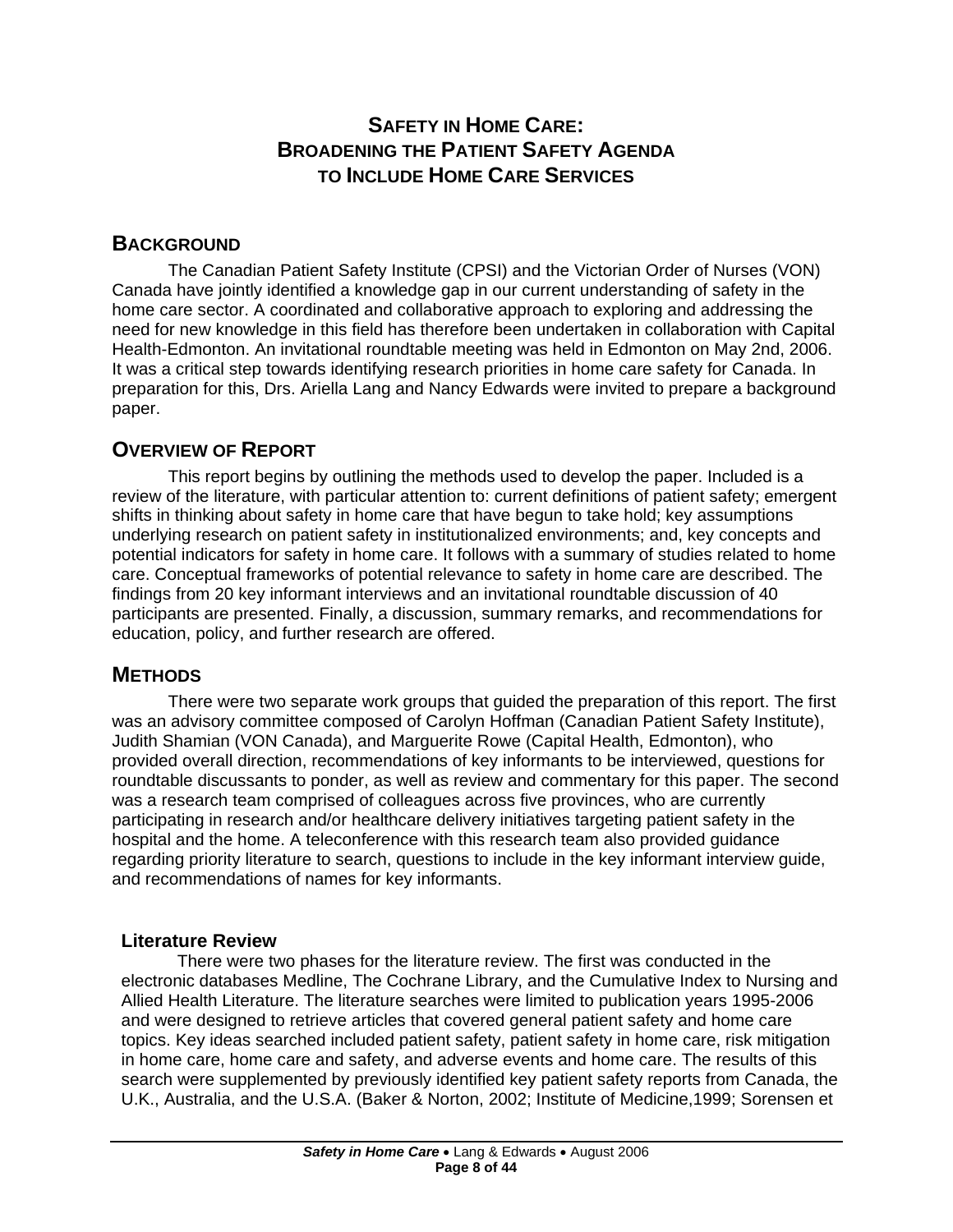<span id="page-9-0"></span>al., 2004; UK National Patient Safety Agency, 2005). The second phase of the search, examined grey literature, including the websites and reports of patient safety institutes in these same countries.

#### **Key Informant Interviews**

Consultation with both the research team and the advisory committee led to the development of the interview guide (Appendix A). The guide was piloted with a key informant and revisions were made. Key informants identified by the advisory committee and the research team were contacted by Carolyn Hoffman (CPSI) to briefly describe the initiative and the roundtable, as well as to invite them to participate in a 45 minute audio-taped semistructured telephone interview. Dr. Lang conducted all of the interviews.

#### **Invitational Roundtable Discussion**

Prior to the invitational roundtable, participants were asked to read the background paper (Lang & Edwards, 2006) and consider three questions: 1) What are the key factors affecting safety in home care in Canada?; 2) Is there evidence that describes these factors/issues and the gaps in our understanding of these issues?; and 3) How can we ensure that this important dialogue and work continues? The participants were provided with an opportunity to share their unique perspectives and to guide the process of broadening the patient safety agenda in Canada to include safety in home care. During the roundtable, top three safety issues in home care and top three actions to improve safety in home care were discussed by participants in small groups. Feedback to the large group was audio-taped and transcribed.

## **ANALYSIS**

Twenty audio-taped key informant interviews were completed between April 7 and April 28, 2006. These interviews were transcribed verbatim and a thematic analysis of the transcripts was conducted. Data were independently reviewed, coded by the co-authors, and themes developed. Thematic analysis was also conducted for the transcripts from the roundtable discussion.

## **CLARIFICATION OF TERMS**

Prior to presenting the findings, it is necessary to highlight a distinction in the terminology used in the following discussions (i.e. difference between caregiver and provider). "Caregivers" are often family members or friends, who are in an unpaid role, but are often the primary person responsible for or charged with caring for the client. "Providers" are professionals or non-professionals, regulated or unregulated, who are employees of organizations providing home care services to clients and their families. This includes, but is not limited to case managers, nurses, therapists, homemakers.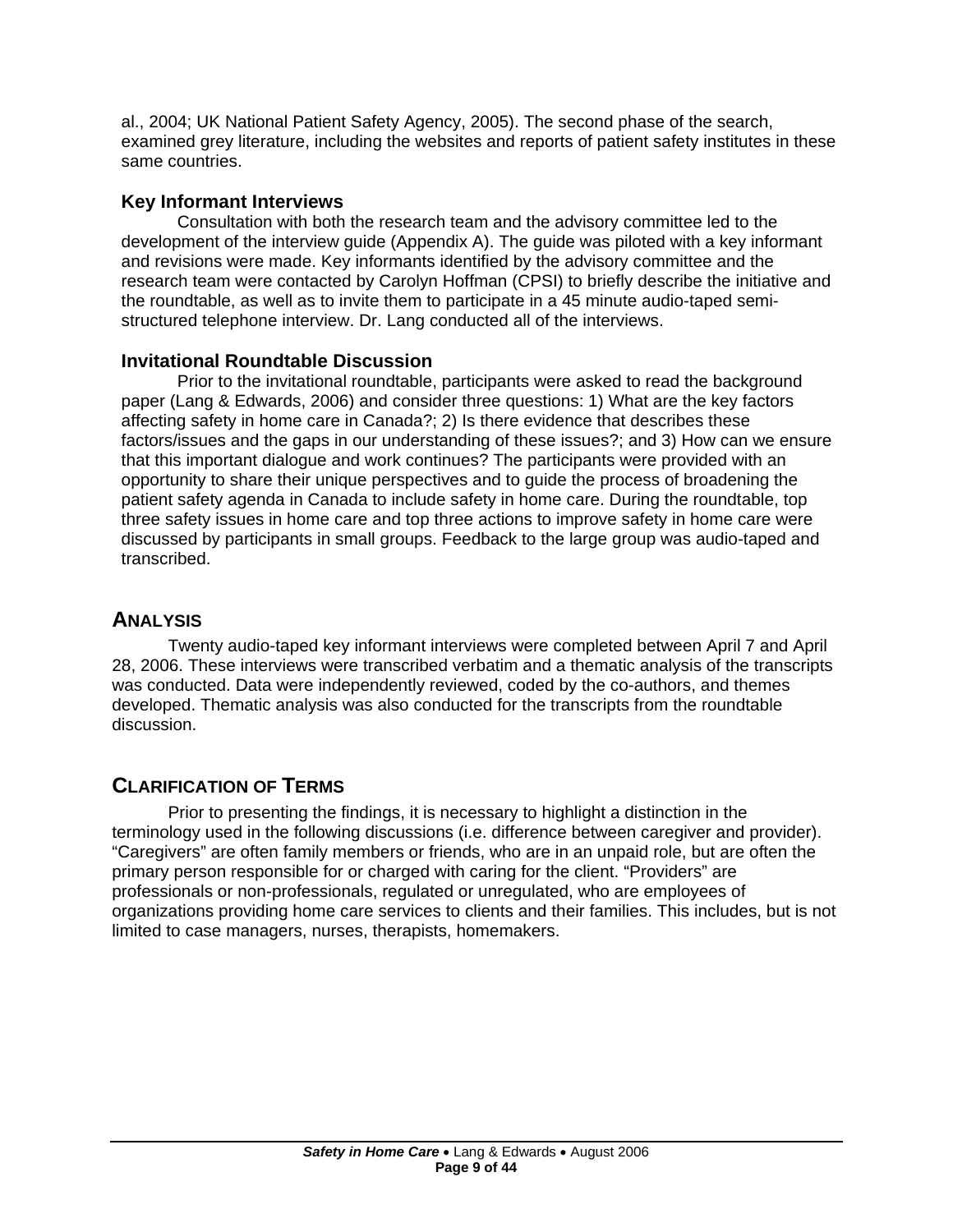## <span id="page-10-0"></span>**FINDINGS**

#### **Literature Review**

#### *Current definitions of patient safety:*

A review of major reports from healthcare literature and organizations addressing patient safety yielded a number of definitions. A summary of examples are provided in Table 1. We did not locate a definition of safety specifically in the context of home care.

| <b>Reference</b>                                                         | <b>Definition</b>                                                                                                                                                                                                                                                                                                                                        |
|--------------------------------------------------------------------------|----------------------------------------------------------------------------------------------------------------------------------------------------------------------------------------------------------------------------------------------------------------------------------------------------------------------------------------------------------|
| Davies, Hébert, &<br>Hoffman (2003)                                      | "The reduction and mitigation of unsafe acts within the health-care system as<br>well as through the use of best practices shown to lead to optimal patient<br>outcomes." (p. 12)                                                                                                                                                                        |
| Institute of Medicine<br>(1999)                                          | Moving patient safety practices beyond error reduction and risk management<br>through a broader perspective of the complexities embedded in the process of<br>care is fundamental in building safer healthcare systems.                                                                                                                                  |
| <b>National Steering</b><br><b>Committee on Patient</b><br>Safety (2002) | "The state of continually working toward the avoidance, management and<br>treatment of unsafe acts within the health-care system." (p. 37)                                                                                                                                                                                                               |
| Buckle et al. (2003)                                                     | "The Design for Patient Safety builds on and reinforces the new patient safety<br>approach to move away from a 'blame culture', towards one that encourages<br>learning and recognizes medical accidents to be the culmination of failures in the<br>healthcare system." (p. 11)                                                                         |
| Sorensen et al. (2004)                                                   | "Patient safety is a new construction that takes health, organizational, and social<br>relations in health and construes them in novel ways, according to emerging<br>interesting harm prevention in general and patient safety in particular." (p. 18)                                                                                                  |
| Barraclough (2004)                                                       | "A safer healthcare system is one that places consumers in the centre and<br>harnesses the experiences of patients and their carers to drive improvements."<br>(p. 13)                                                                                                                                                                                   |
| <b>UK National Patient</b><br>Safety Agency (2005)                       | "The process by which an organization makes patient care safer. This should<br>involve risk assessment, the identification and management of patient related<br>risks, the reporting and analysis of incidents, and the capacity to learn from and<br>follow-up on incidents and implement solutions to minimize the risk of them<br>recurring." (p. 37) |

**Table 1: Current definitions** 

#### *Emergent shifts in thinking:*

There are some emergent shifts in thinking about patient safety that have begun to take hold. These are reflected in major reports, research studies, and the mandates of accreditation and patient safety institutes that are leading the patient safety agenda. Notable shifts in the patient safety field include: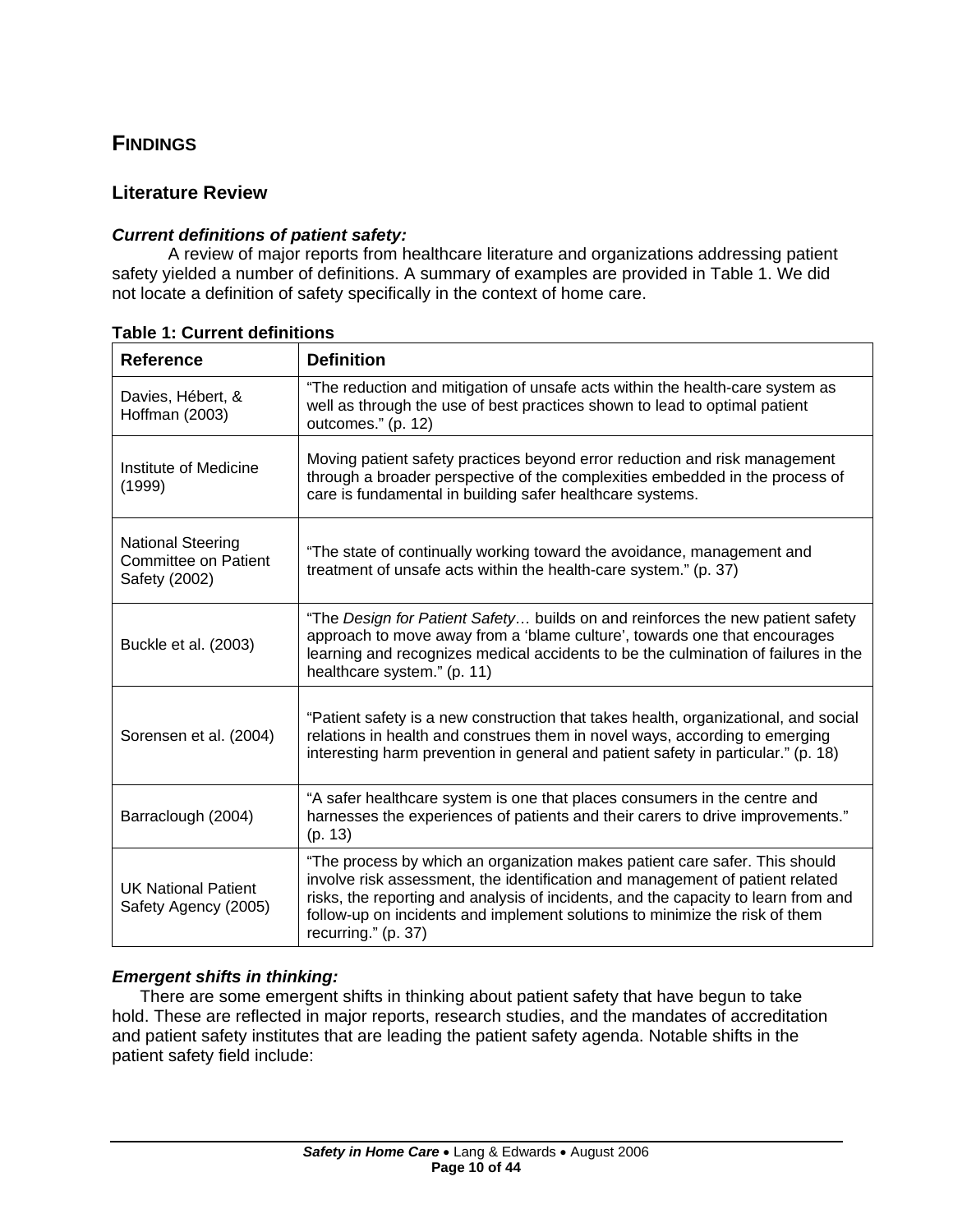- <span id="page-11-0"></span>• Patient safety is increasingly viewed as a failure of systems rather than a failure of humans (Institute of Medicine, 1999; National Steering Committee on Patient Safety, 2002).
- Creating a safer environment for patients involves "multiple processes of change, including organizational and practice change" (Sorensen et al., 2004, p. 25).
- It is essential to promote a patient safety culture within organizations (Affonso, Jeffs, Doran, & Ferguson-Paré, 2003).
- There is a need for common frameworks, taxonomies, and indicators that would allow us to develop complementary approaches and indicators for tackling and assessing patient safety among healthcare organizations (Chang, Schyve, Croteau, O'Leary, & Loeb, 2005).
- Important lessons can be learned from other sectors and disciplines with a long history of addressing adverse events (Lehoux, 2004).
- Many workplace factors (such as leadership, governance, employee fatigue, team communication) affect patient safety (Sorensen et al., 2004).
- Patients have a key role to play in their care and must be part of the discourse on patient safety (Harrison & Verhoef, 2002).
- Patient safety involves lowering and mitigating the risks of adverse events.

## *Key assumptions:*

Much of the research on patient safety has been undertaken in institutionalized environments. This section outlines some of the key assumptions that are implicit in this literature. These assumptions, which are listed below, also highlight the limited generalizability of patient safety research conducted in institutionalized environments to the home care environment.

- The term "system" is most often used to mean an intra-organizational system rather than an inter-organizational system. The predominant focus is on organizational / institutional system, rather than on the wider healthcare system involving many service delivery organizations from different sectors (i.e. acute care, home care, long-term care).
- Managers and administrators can shape the institutional environment socially (i.e. providing leadership for a change in the patient safety culture), organizationally (i.e. changing accountability and reporting structures for patient safety), and physically (i.e. providing the infrastructure required for assembling performance indicators on patient safety, managing technology).
- Those providing patient care are paid employees and/or work under the auspices of a "supervising institution," such as students (Chang et al., 2005).
- Patients consent to treatment provided while under the care of an institution and its employees.
- Evidence-based medicine and evidence-based healthcare trumps other considerations such as patient preferences (Hanratty et al., 2002).
- There are resources available to build the infrastructure required to support patient safety.
- There is continuity in the organizations providing patient care (Meredith et al., 2002).
- The physical institutional environment for the delivery of care can be modified to provide protection for employees, mitigating their risk as healthcare workers (Affonso et al., 2003).

Many of these assumptions are not applicable to the home care setting. For example, home care often is comprised of providers from various organizations and sectors who must create an interface for coordination and communication that has different dimensions of complexity than that within an institutionalized setting. The term patient safety itself reflects the intra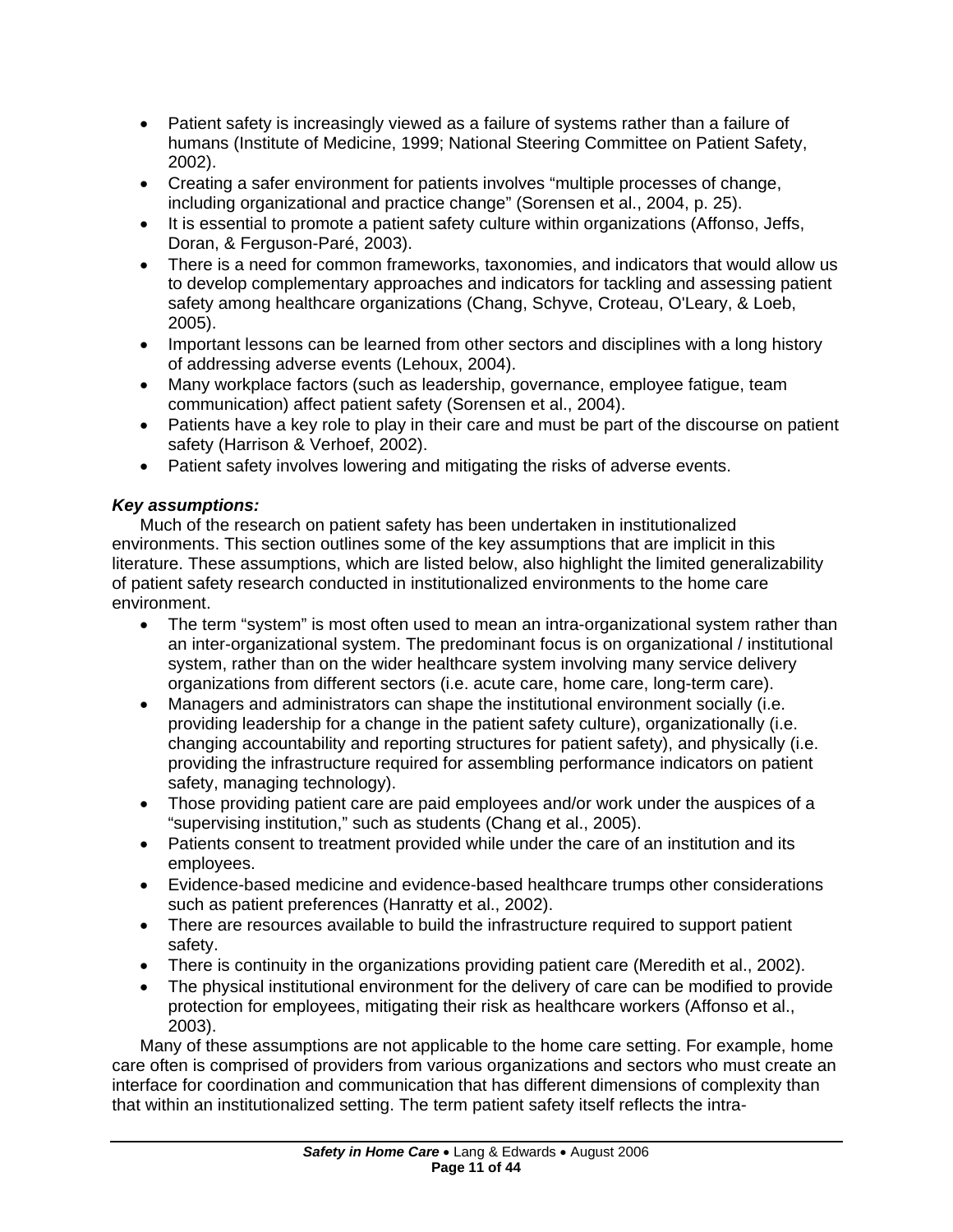<span id="page-12-0"></span>organizational focus on patients in hospitals. However, the care and safety of clients in home care settings cannot be attended to without including the family, caregivers, and providers in the equation (Harrison & Verhoef, 2002; Lehoux, 2004).

 Unlike paid employees working under the auspices of a "supervised institution," most of the care provided in the home is by family and/or caregivers under the indirect "supervision" of a nurse or other health professional. Thus, the infrastructure required for assembling performance indicators for family and/or caregivers and unregulated workers is not evident within home care. In the home, clients, family members, and caregivers ultimately have control and can choose to place their preferences ahead of the evidence. Furthermore, the fact that there are multiple stakeholders (client, family members, friends, caregivers) who may or may not agree on the way to proceed provides a more challenging scenario than within a hospital setting where the professionals predominantly direct the care.

 Homes are designed for living, not for providing healthcare. While the physical environment for the delivery of care in institutionalized settings can be modified to provide protection for employees, mitigating their risk as healthcare workers, this is much more difficult to address in the home care environment. This pertains not only to the technology and supplies that need to meet certain quality and safety standards, it also applies to existing policies and procedures, as well as being able to run down the hall for collegial or supervisory assistance when necessary. In contrast, home care is often a solo expedition with equipment and supplies that are not generally designed specifically for home care use. Little or no immediate backup or support for providers (paid or unpaid), geographical variation (topography, rural), and isolation for clients, family, caregivers, and providers are just some of the elements impacting safety for home care recipients and providers.

#### *Key concepts for patient safety:*

The 2004 Australian *Report on the establishment of the patient safety research network* identifies four emerging key concepts from the literature on patient safety and medical errors, including: the environment of health, organizational factors and implementing change, human psychosocial factors involved in change, and patient as co-producer of health (Sorensen et al., 2004). These key concepts have some relevance for research in home care. Table 2 summarizes examples of relevant research on safety in home care and examples of how these concepts might be used to frame future research questions for safety in home care.

| <b>Key Concepts from</b><br>Report (Sorensen, 2004)                                                                                                                       | <b>Illustrative Conclusions</b><br>from Studies Relevant to<br><b>Safety</b><br>in Home Care                                                                       | <b>Examples of Potential</b><br><b>Research Questions for</b><br><b>Home Care</b>                                                |
|---------------------------------------------------------------------------------------------------------------------------------------------------------------------------|--------------------------------------------------------------------------------------------------------------------------------------------------------------------|----------------------------------------------------------------------------------------------------------------------------------|
| The environment of health $-$<br>the context, environment, and<br>culture of the healthcare system<br>all influence open disclosure of<br>near misses and adverse events. | Families using high-tech home<br>care might be asked to provide<br>technical and moral assistance,<br>while coping with profoundly<br>modified family dynamics. In | What is the nature of practitioner-<br>unpaid caregiver-patient dialogue<br>about critical incidents and their<br>resolution?    |
|                                                                                                                                                                           | certain cases, providing<br>assistance implies inflicting pain<br>and discomfort. (Lehoux, 2004,<br>p. 3).                                                         | How is the complexity of health<br>services delivery in the<br>unregulated home environment<br>managed?                          |
|                                                                                                                                                                           | There is potential for dialogue<br>between service providers and<br>decision-makers to inform clinical<br>practice (Modin & Furhoff, 2004).                        | How is decision-making and<br>responsibility for safety shared<br>among home care clients, family<br>members, unpaid caregivers, |

#### **Table 2. Key concepts**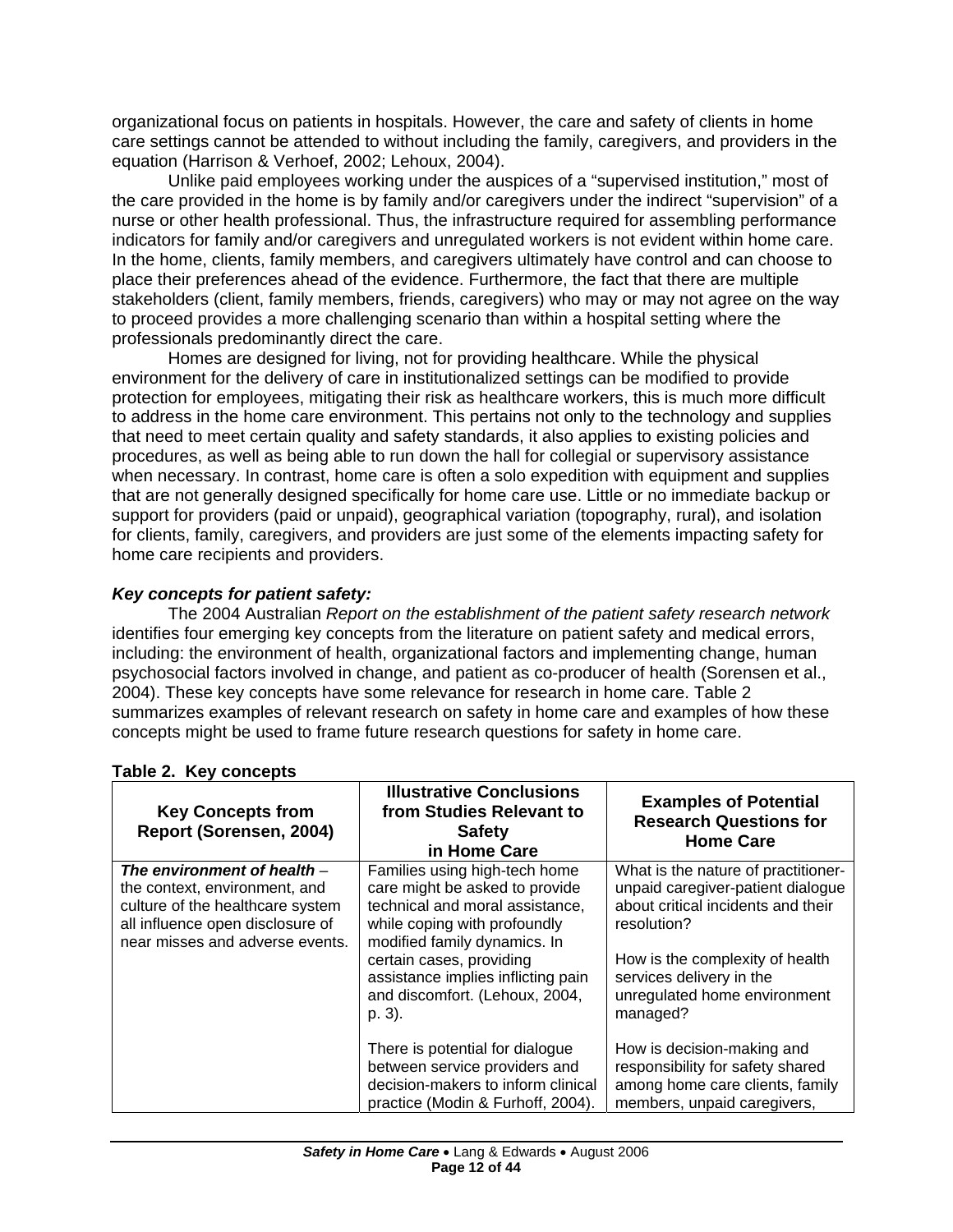|                                                                                                                                                         | "Consumers must be included in<br>healthcare decisions as                                                                                                                                                                                                                                           | and among unregulated and<br>regulated healthcare workers?                                                                                              |
|---------------------------------------------------------------------------------------------------------------------------------------------------------|-----------------------------------------------------------------------------------------------------------------------------------------------------------------------------------------------------------------------------------------------------------------------------------------------------|---------------------------------------------------------------------------------------------------------------------------------------------------------|
|                                                                                                                                                         | recipients of services and major<br>players in the transition<br>processes related to their care"<br>(Harrison & Verhoef, 2002, p.<br>1031).                                                                                                                                                        | What are the inter-organizational<br>communication channels used to<br>mitigate safety risks for home<br>care?                                          |
|                                                                                                                                                         | There is a need to develop<br>strategies for nurses and patients<br>to: negotiate shared control of<br>care, service routines, and<br>resources; establish appropriate                                                                                                                              | How do fragile and deteriorating<br>home care support systems<br>impact the delivery of safe care<br>by regulated and unregulated<br>home care staff?   |
|                                                                                                                                                         | role identities; develop trust<br>(Spiers, 2002).<br>A starting point for further<br>research and development would                                                                                                                                                                                 | What factors influence the<br>disclosure of adverse events and<br>near misses by clients and<br>unpaid care providers when<br>regulated workers are not |
|                                                                                                                                                         | be the investigation and<br>description of the comprehensive<br>care of patients with home<br>nursing (Modin & Furhoff, 2004).                                                                                                                                                                      | present in the home?                                                                                                                                    |
| Organizational factors and<br>implementing change - new<br>models of governance for<br>organizations will change our<br>construction of "organisational | The shift of care from the<br>hospital to the home "has had an<br>enormous impact on care<br>recipients, their families and<br>friends, and in-home service                                                                                                                                         | What are the features of effective<br>reporting systems between home<br>care and other organizations<br>regarding safety?                               |
| intelligence" for patient safety<br>and harm prevention (p. 22).                                                                                        | providers" (Coyte & McKeever,<br>2001, p. 20) and is changing the<br>meanings, material conditions,<br>spatio-temporal orderings and                                                                                                                                                                | How do alternative models of<br>governance and financing for<br>home care services influence<br>safety?                                                 |
|                                                                                                                                                         | social relations of both domestic<br>life and health-care work" (Modin<br>& Furhoff, 2004, p. 2; Cartier,<br>2003).                                                                                                                                                                                 | How can inter-organizational<br>"intelligence" on safety in home<br>care be shared?                                                                     |
|                                                                                                                                                         | Home care programs have been<br>shifting the provision of care from<br>health promotion and prevention<br>for individuals with chronic health<br>needs, to substitution functions<br>to meet the more pressing need<br>for postacute care (Markle-Reid<br>et al., 2006a, p. 2).                     | What are the effects and<br>expense of alternative models of<br>home care that focus on<br>prevention and health promotion<br>vs. post-acute care?      |
|                                                                                                                                                         | Future intervention studies need<br>to incorporate a theoretical<br>model, and focus more on the<br>process of delivering care to<br>identify the relative contribution<br>of each component of the<br>intervention, and the synergistic<br>effect of the sum of the parts<br>(Elkan et al., 2001). |                                                                                                                                                         |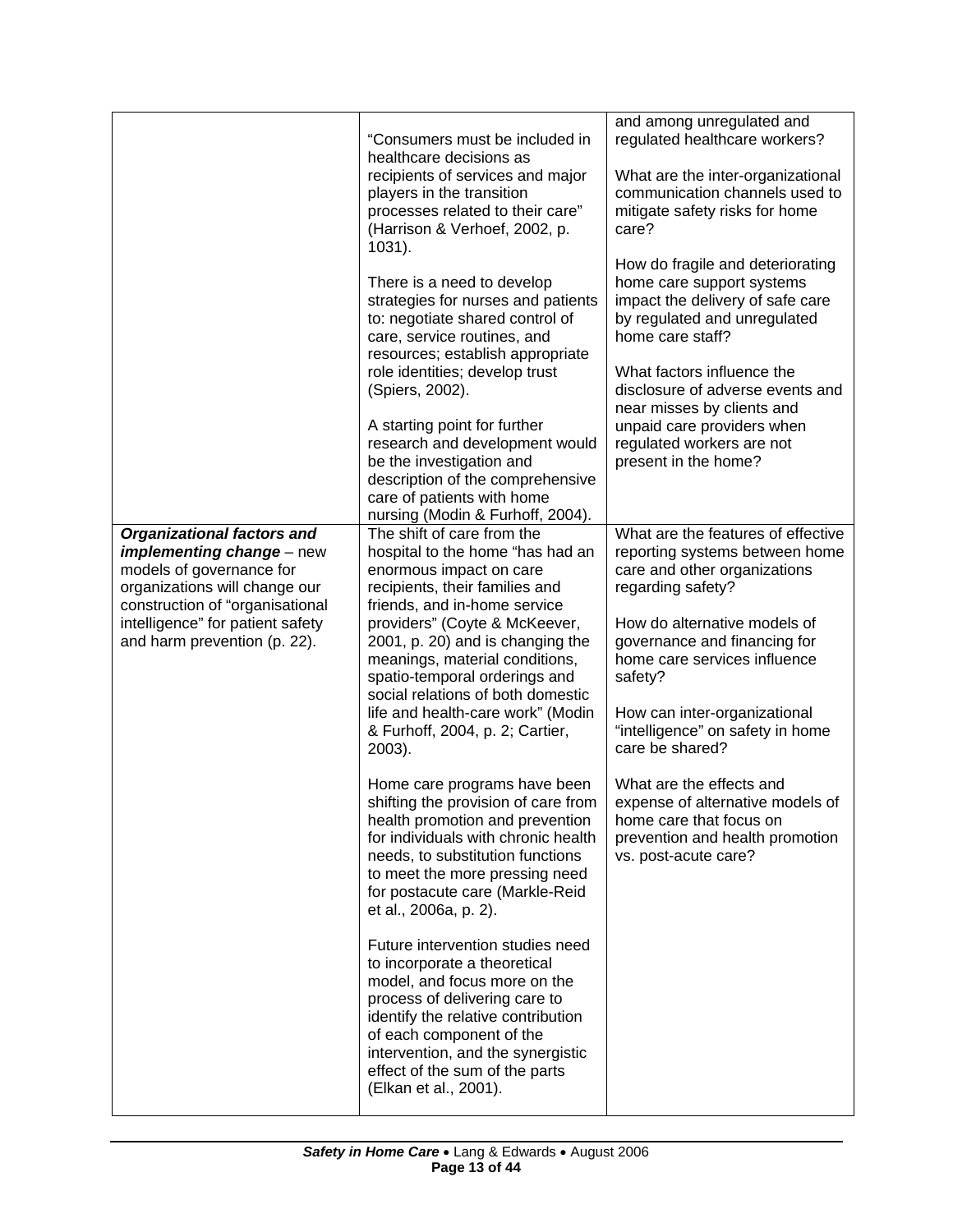<span id="page-14-0"></span>

| <b>Human psychosocial factors</b><br>involved in change demand<br>inclusion of approaches focused<br>on more holistic human factors,<br>and movement beyond<br>customary technological<br>concerns and error management.<br>Communication is core, but often<br>marginalized in research efforts.<br>The interaction of people's<br>attitudes, values and discourse<br>practices are crucial to<br>understanding how the culture of<br>safety is expressed in the<br>practice of healthcare. | Little research documents the<br>effectiveness of an in-home<br>health promotion intervention on<br>quality of life, mental health<br>(depression), perceptions of<br>social support, or examines<br>specific sub-groups of home care<br>recipients who benefit most<br>(Markle-Reid et al., 2006a, p. 3).<br>The need to move beyond a<br>discussion of the benefits of<br>technology to patient's health, to<br>a consideration of both positive<br>and negative impacts of<br>technology on the patients' daily<br>life (Lehoux, 2004, p. 8). | What strategies would support<br>the synchronous uptake of safety<br>strategies among paid and<br>unpaid, employed and volunteer<br>home care providers?<br>How do human factors and<br>technology interact in the home<br>care environment among<br>regulated and unregulated<br>workers?<br>What typology might be used to<br>identify home care environments<br>at higher risk for lapses in<br>safety?<br>What are the incentives<br>(regulatory or otherwise) that<br>might be put in place to support<br>the implementation of safety<br>strategies and reporting on<br>safety issues by unpaid care<br>providers?<br>What are the indicators of safety<br>in the home care environment? |
|----------------------------------------------------------------------------------------------------------------------------------------------------------------------------------------------------------------------------------------------------------------------------------------------------------------------------------------------------------------------------------------------------------------------------------------------------------------------------------------------|--------------------------------------------------------------------------------------------------------------------------------------------------------------------------------------------------------------------------------------------------------------------------------------------------------------------------------------------------------------------------------------------------------------------------------------------------------------------------------------------------------------------------------------------------|------------------------------------------------------------------------------------------------------------------------------------------------------------------------------------------------------------------------------------------------------------------------------------------------------------------------------------------------------------------------------------------------------------------------------------------------------------------------------------------------------------------------------------------------------------------------------------------------------------------------------------------------------------------------------------------------|
| Patient as co-producer of<br>health - opportunities for<br>increased self-management and<br>control by patients have been<br>provided by action research in<br>the areas of medicine, socio-<br>technical systems, and<br>information accessibility.                                                                                                                                                                                                                                         | Consumers are vulnerable to<br>both clinical and organizational<br>processes and need to be asked<br>about those organizational<br>processes that relate to<br>managing the boundaries<br>between sectors (Harrison &<br>Verhoef, 2002, p. 1048).<br>The nature of home care nursing<br>creates paradoxical positions of<br>mutual empowerment and threat<br>for both nurses and patients<br>(Spiers, 2002, p. 1034).                                                                                                                            | From the perspective of patients<br>and unpaid caregivers, how can<br>safety in the home environment<br>be improved?<br>What types of brief encounters<br>might be offered by home care<br>agencies to better support<br>patients and unpaid caregivers to<br>self-manage their illnesses?                                                                                                                                                                                                                                                                                                                                                                                                     |

#### *Indicators for patient safety:*

Safety indicators in acute care settings have been developed. Indicators for home care to support reporting on safety and ongoing quality improvement initiatives are needed.

The Canadian Council on Health Services Accreditation (CCHSA) initiated a *Patient Safety Strategy* in 2004 (CCHSA, 2004; 2003). This organization summarized an environmental scan of performance indicators for patient safety from accreditation bodies in the U.S.A., the U.K., Australia, and Canada (CCHSA, 2005). The CCHSA also highlighted the work done by the Organization for Economic Co-operation and Development to engage an international expert panel in the selection of indicators for patient safety. Five areas of patient safety have been targeted by the CCHSA: culture, communication, medication use, work life / workforce, and infection control (CCHSA, 2006).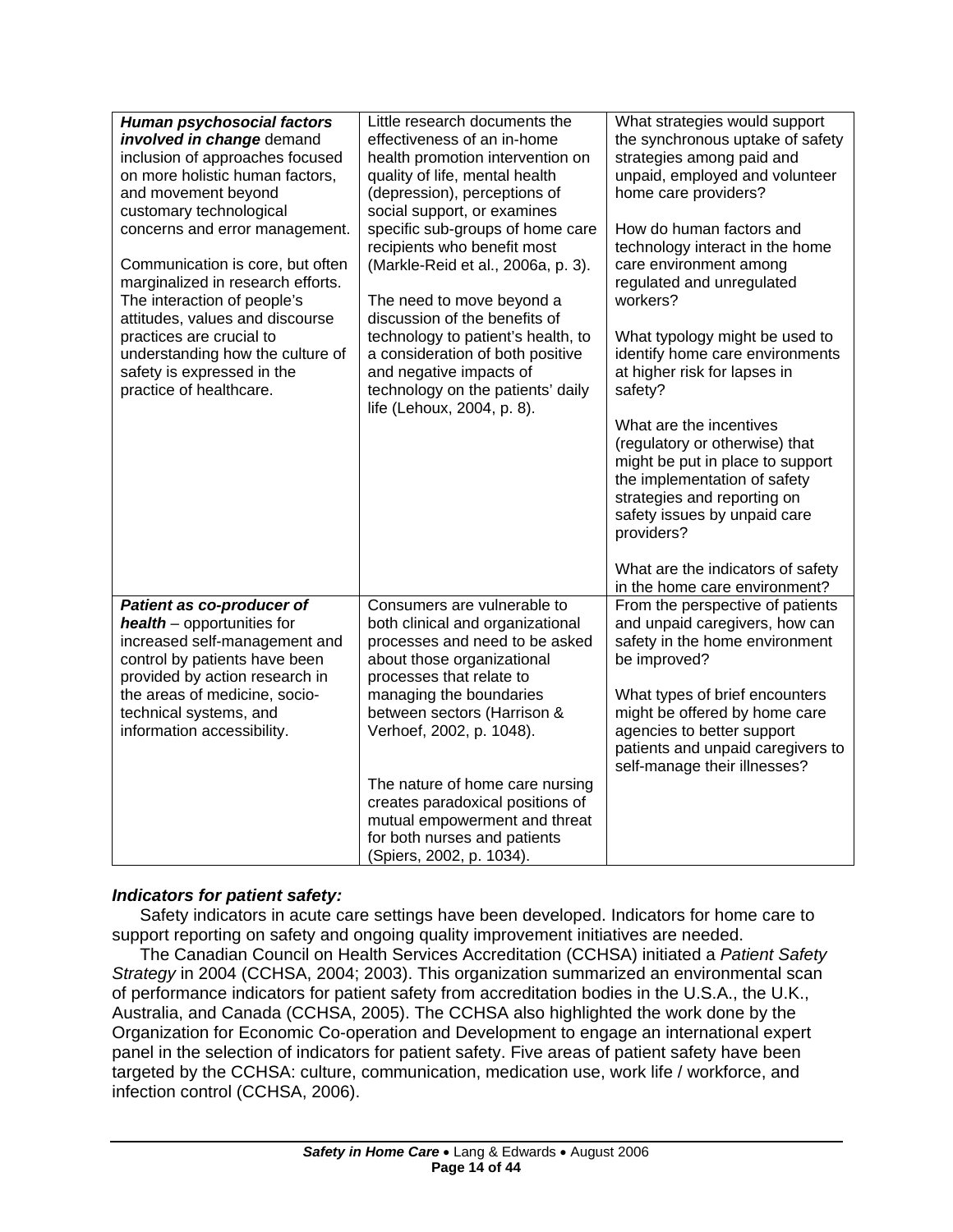<span id="page-15-0"></span>Authors of a CCHSA report concluded that (CCHSA, 2005):

- many of the patient safety indicators used by accreditation bodies were originally developed and tested in the U.S.A. by research bodies (e.g. Agency for Healthcare Research and Quality - AHRQ);
- patient safety indicators have a strong clinical focus, a share a common *ancestry* with hospital-based clinical indicators; they are often derived from administrative data;
- "there are fewer patient safety indicators developed for use in community settings where there is not the same capacity for data coding and collection" (p. 18).

The establishment of several Canadian Institutes for Patient Safety (e.g. *Canadian Patient Safety Institute*, *Manitoba Institute for Patient Safety*, and *Institute for Safe Medication Practices Canada*) points to the importance of this complex issue. The objectives of these institutes are inclusive of patient safety issues in the home care environment. In some provinces, such as Quebec and Ontario, support services have been established to raise awareness (i.e. Patient Safety Support Service in Ontario) and/or to address issues of cultural change for healthcare workers (Le Group Vigilance in Quebec).

While the identification of common indicators is critical, Chang et al. (2005) also highlight the need for a common taxonomy to classify near misses and adverse events. They identify this as a pressing need that must be addressed if common data is going to be collected and aggregated to provide a more comprehensive picture of patient safety issues. Their classification scheme, derived from a number of existing models, consists of five complementary nodes:

- Impact the outcome or effects of medical error and systems failure
- Type the implied or visible processes that were faulty or failed
- Domain the characteristics of the setting in which an incident occurred and the type of individuals involved
- Cause the factors and agents that led to an incident
- Prevention and mitigation the measures taken or proposed to reduce incidence and effects of adverse occurrences

#### *Summary of studies related to home care:*

A brief summary table of some of the literature reviewed is included (Appendix B). It provides type of study, methods, sample, key findings, and interpretations for each of these articles. Research studies reviewed, that are relevant to safety in home care, included qualitative and quantitative studies of home care technology, interpersonal patient-provider interactions, communication among professionals, and transitions from hospital to home care environments.

#### *Conceptual frameworks of relevance to patient safety in home care:*

Determinants of patient safety issues that have commonalities across institutional settings are reflected in various conceptual frameworks. Perusal of the literature revealed that existing frameworks were developed for, and used within, acute care environments designed for patient care, and thus have only limited applicability for home care settings.

 Most recently, Downie et al. (2006) described a conceptual framework, *Patient Safety Law Matrix*, from the legal and regulatory aspects of the justice system (Appendix C, Figure 1). This matrix brings together different areas of law that have impacts on patient safety. It "is a tool for analyzing the state of patient safety law in a jurisdiction" (Downie et al., 2006, p. 10).

Another such framework is Affonso & Doran's (2002) model entitled *Culture of Discovery in Patient Safety* (Appendix C, Figure 2). It is conceptualized through four action blocks for ensuring safe systems in healthcare: build technology tools, apply human factors designs,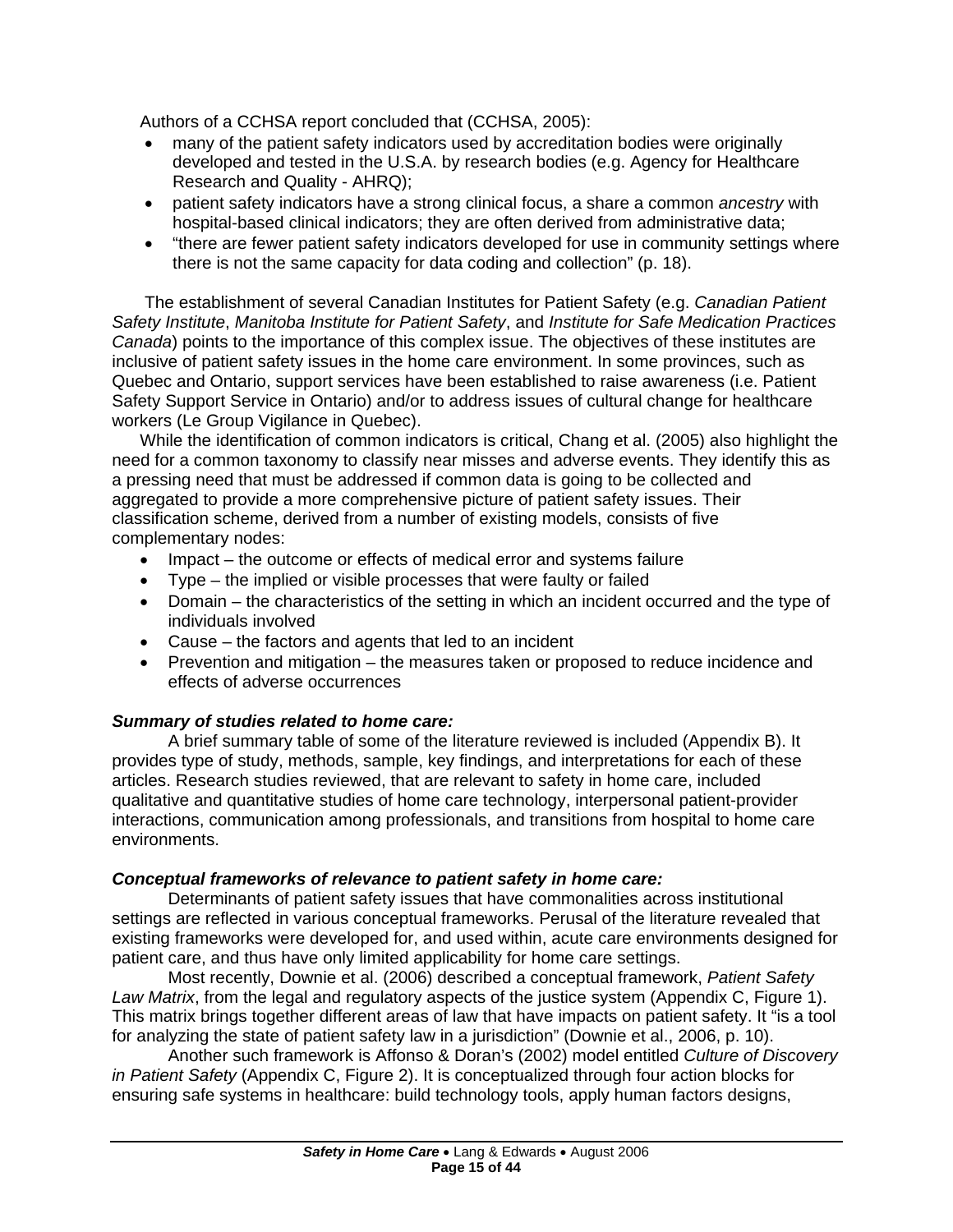<span id="page-16-0"></span>reform organizational culture, and deliver processes to optimize safe care. Although designed for a program of research this model has yet to be tested.

Another notable framework is Baker & Norton's (2001) *Conceptual Model of Effective System Change Strategy* (Appendix C, Figure 3). It outlines the relationship between three processes namely *culture*, *measurement*, as well as *system tools and change strategies*. The model propounds that only when all three components are in place is there an effective strategy for systems change. Root cause analysis (RCA) may be viewed as one important aspect for the *system tools and change strategies* process.

 Hoffman et al. (2006) state that their *Canadian Root Cause Analysis Framework* can be used in any setting throughout the continuum of healthcare (Appendix C, Figure 4). Although it has the potential to be applied in a home care setting, its focus, as is the focus of the other frameworks, is on a particular adverse event. Given the uncontrolled and unregulated nature of a home care environment, as well as the diversity of knowledge and abilities of individuals involved in the provision of care (i.e. family, friends, caregivers, unregulated workers, various professionals), it would be inadequate to apply an acute care patient safety framework on to safety in home care.

 One "school" of conceptual frameworks that has begun to inform some safety research across the continuum of care is represented by research that subscribes to various socioecological views of healthcare systems and communities. All of these approaches share a specific attention to key relationships, processes, and structures across multiple layers of the healthcare system and community that influence the safety and quality of care and care environment. This is reflected in Edwards et al.'s (2004) *Multiple Interventions Framework* (Appendix C, Figure 5). Ecologically informed frameworks are also discussed in relation to other safety issues in public health. These approaches to safety research share some commonalities with researchers who analyze safety and risk in modern healthcare as the problems inherent to complex adaptive systems (Amalberti, Auroy, Berwick, & Barach, 2005).

 Five conceptual frameworks have been identified. Four were specific to patient safety while the fifth was a broader framework for multi-level and multi-strategy interventions. Embedded within each of the frameworks are systems thinking, and recognition of socioecological determinants of patient safety issues. However, none of the frameworks were specifically developed for home care.

#### **Key Informant Interviews**

With the exception of one individual who did not respond, all of the key informants who were contacted agreed to be interviewed or to coordinate for a replacement participant from their organization. These 20 key informants reflect diverse disciplines (i.e. nursing, medicine, pharmacy, medical engineering), hold a variety of positions (i.e. executive directors, presidents, vice presidents), and work in many different types of organizations (i.e. academic institutions, direct healthcare service providers, regional health authorities, professional associations). They are from seven Canadian provinces and one US state. Their rich and insightful descriptions of issues, concerns, gaps, and priorities related to safety in home care were more concordant than discordant. In general they shared a socio-ecological perspective and acknowledged that the conventional institutional client safety perspective does not fit in the context of home care, but rather that a "different set of glasses" are needed to inform the emerging safety agenda in home care. Although all the key informants agreed to be identified as contributors, any verbatim quotes used in this report are not identifiable. All quotes in this report are identified by letters of the alphabet which have been randomly assigned to key informants.

 The interview guide for the key informants was designed to ask about issues in home care safety from several angles and perspectives. The aim was to elicit a comprehensive range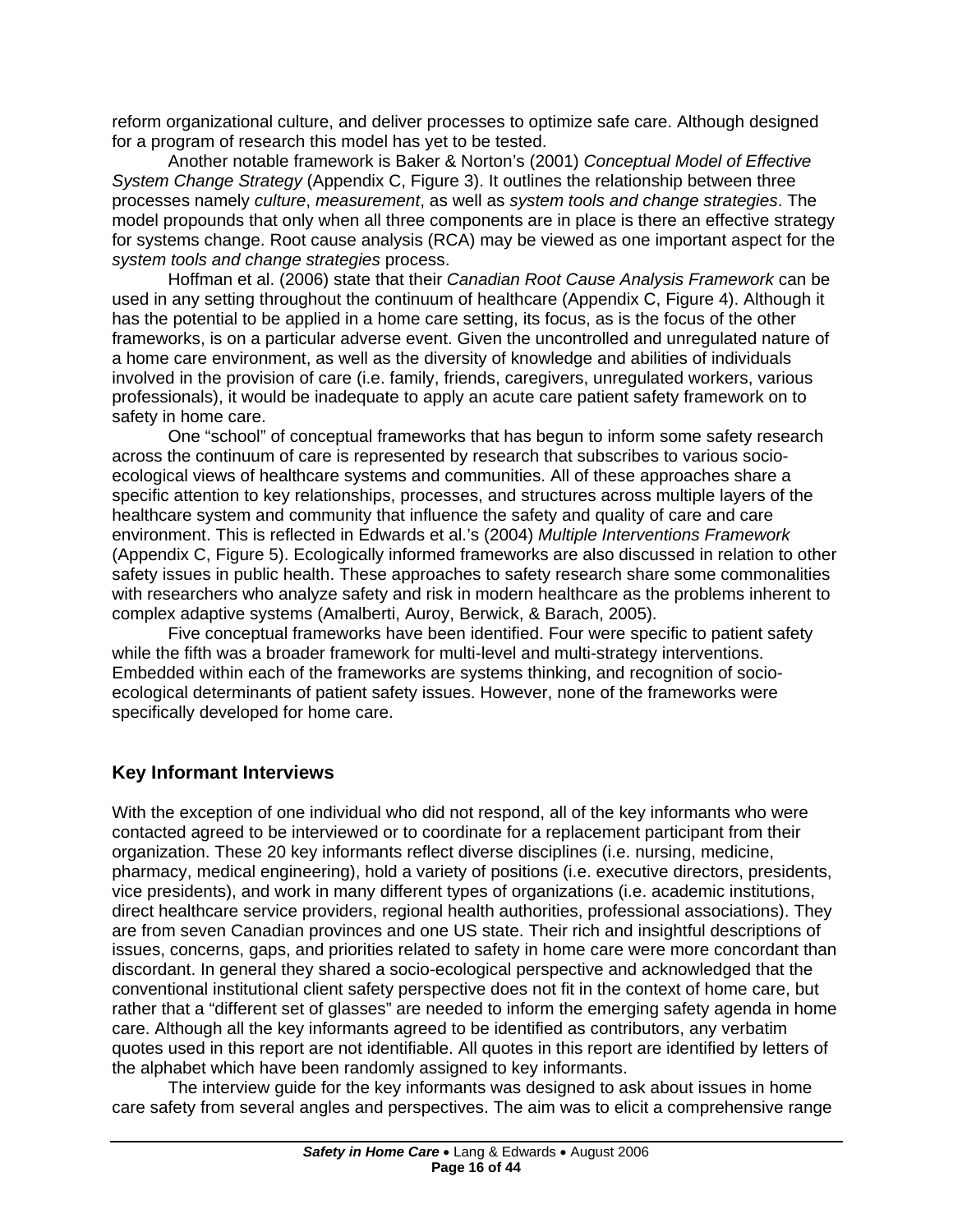<span id="page-17-0"></span>of issues. Several central, common themes emerged from the interviews and are presented below:

#### *1) Family is the unit of care:*

This idea is based on the premise that the family is the context in which individuals learn about health and about how to mobilize resources, strengths, and potential in order to reach their goals (Feeley & Gottlieb, 2000). This also includes the idea that paid providers are "guests in people's homes" and that the illness or particular health condition is superimposed on the "life" of the client and their family (i.e. family dynamics, finances, employment, health conditions of other members, etc.). As such, the safety of the family, and/or all those living in the home, influence and are influenced by the health situation and the home care services provided. It is important to acknowledge the magnitude of the responsibility for providing care, which is imposed on clients, families, and caregivers. It is estimated that, by choice, 80% or more of all the care for community dwelling, functionally impaired older people are provided entirely from informal care providers (Clark, 1996). While many caregivers find caregiving rewarding, it is often at the expense of their own health and well-being (Cox, 1993). But more importantly, it is imperative to attend to the angst and distress that may accompany their involvement (i.e. performing painful treatments, intimate care) regardless of how willing they are to take on the tasks of care.

The informants recognized the importance of considering the family as the unit of care. The following remarks help to illustrate this:

- "…not just the patients and families are on the healthcare team, it's actually the other way around. We're actually on their team. We've got the power dynamic wrong because we have become very focused on the expertise that we bring as providers to that care interaction and we soon forget that the experience is just a small piece of a life..." [F]
- "...And you can have a situation where the patients... everything is fine with the patient... But the son that lives there has a mental health illness that is not being… correctly managed, which can impact the whole situation. And how do we handle that? And how do we go about that? You know…say, he or she decided that they weren't taking the medication and they have a history of violence... And... those kinds of things... So other family members can actually impact the care that is delivered to the patient as well…" [S]
- "…The homecare nurse is there for a very short period of time. She is a visitor in the home of the patient and the family. And the need to not only understand the patient and the family experience, but to actually help families provide and be active care participants. I think if we see more care moving from acute care to the community, that that role of the family is going to be increasingly important. … What you can't do, is when you have people in acute care, is treat family like furniture. And then all the sudden, when they… you know, you leave our doors, it's over to you, family! You know, you're on!" [F]
- "The philosophy of care is changing, but it is not fully where it needs to be to work well with families so they are seen as part of a team. We need to maximize the teams so that the care is provided well and that there is excellent communication across the team. When I say team I believe it includes the client and the family. Patient safety is impacted by how effective the team is." [O]
- "… what the family dynamic actually looks like … we've had situations where maybe the family dynamic is very volatile, very dysfunctional and it's very difficult to separate those things out if you're actually in that home providing care. …the brother, the sister, the aunt and uncle who is involved in the care may have mental health issues of their own or may have family violence issues, all those types of things become part and parcel … of the care that you're delivering than if somebody is in a hospital bed...." [G]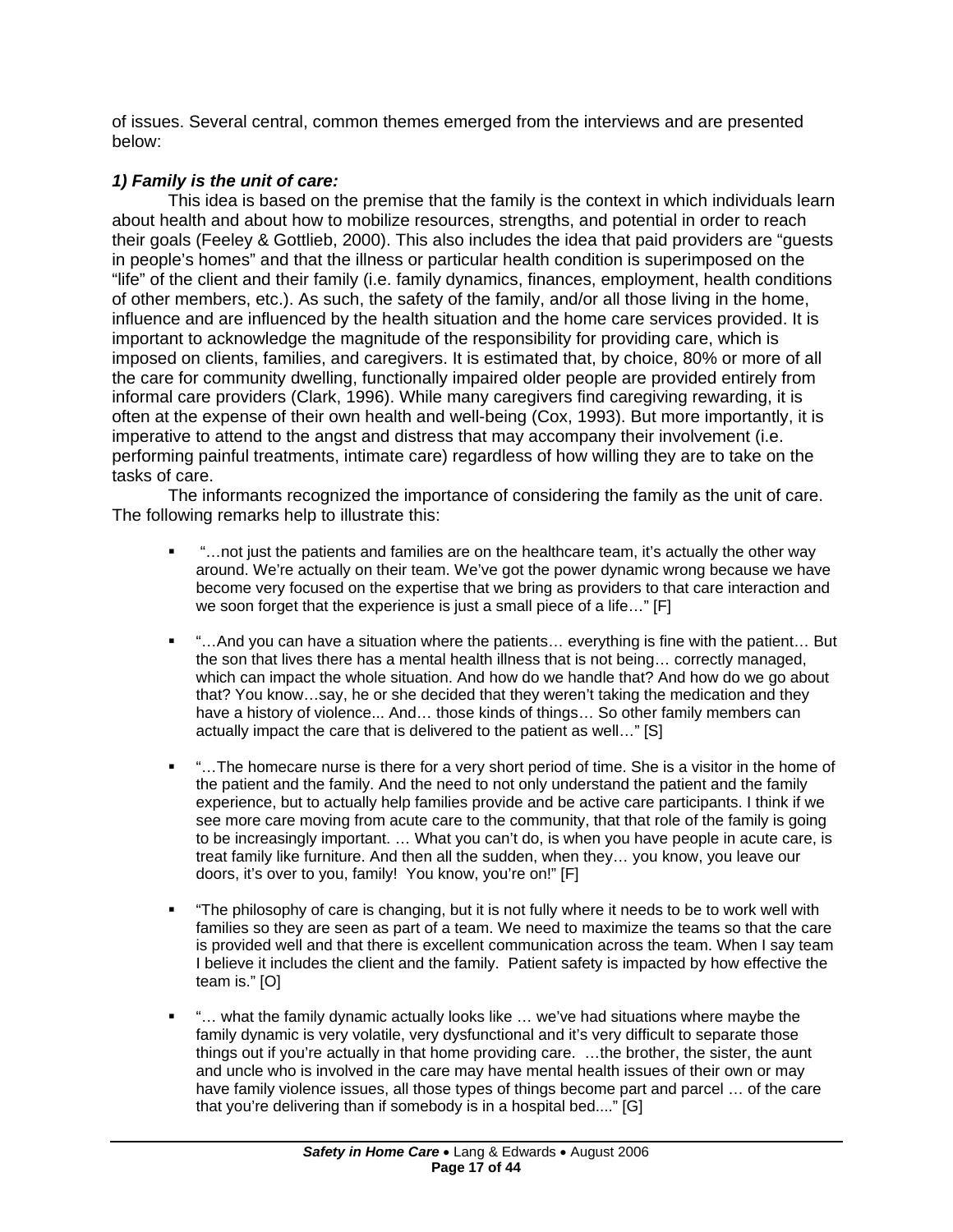#### <span id="page-18-0"></span>*2) Safety of client, family, caregiver, and provider is inextricably linked:*

The safety issues for client, family, caregiver, and provider are interconnected, interrelated, and influenced by one another. More specifically, the health condition of the identified client will affect the health and relationships within their family; similarly, the health of individual family members, as well as the level of family functioning, will affect the health of all. Also, caregivers are particularly vulnerable because they are often responsible for the bulk of the client care, at the expense of their own health and well-being (i.e. burnout, fatigue, depression). Furthermore, challenges to the caregiver's health and safety will ultimately impact on the client and the family. The safety challenges that the providers face (i.e. uniqueness of physical home environments, excessive workloads, breadth and immediacy of knowledge required) will also impact the quality and appropriateness of the care they provide, and ultimately, the risks for themselves and for recipients of their care. Some examples to demonstrate this are:

- "I find it difficult to define patient safety as if it is something different than provider safety…if the care provider (paid or unpaid) is not feeling safe, then the client, likely, is not safe… We attribute a level of either knowledge of skills or competence to them that they may or may not have or they may or may not be comfortable with... ... the difference I would see is in acute care, we tend to look at patient safety as error management. … The notion is the provider is not feeling safe and the client, likely, is not safe also. So if I look at mobility issues for a client in the home, tend to be mobility issues for provider and unsafe environment, you know, environmental features… So for example, neighbourhood lighting, you know, those kinds of things…for a client, tend to be unsafe also for a provider. So I find it difficult to keep tease out the two." [R]
- "We know that there is increased incidence of depression in caregivers which will impact on the identified patient." [A]
- "I always had to understand that while the unit of care is broader than the patient, the need of the two may also be very, very different. And you have to address both, and you also have to… Myself as a nurse… I have to sort out where is the center of my care? Is the center of my care the individual? Or is the center of my care the broader unit of care? When the needs of those two things are different and the demands of those two things are different... … And it's easy when two things are in synch. It's problematic and more high risk, I think, for safety on both sides when those things are not in synch and we can't make those things come into synch because they're coming with an external history that we had not controlled or influenced. And so you're faced with constant ethical dilemma because of that. … you make the patient the default of your care at the jeopardy of your family." [C]
- "So we're asking people... …expect people to be available to provide care, which is not necessarily always possible. Is there income support for the family members that may have to take time off? Or there has not been until recently. I know for end of life care, there is now a program where family members can take some time off. … So I think there's that gap in knowledge as well, so that family members don't know what supports are available to them both in terms of income, but also in terms of care for themselves… Because if they are put into a situation where they are providing care to a family member, they may be neglecting their own personal safety and health." [B]
- " …when you are faced with that, say at a managerial level… …I certainly can remember situations where, you know, there were guns in the home and there had been a history of ... And you know, the client refused to have those locked up … So, you know, then you have to make a decision: well, can we provide care? And then that's a really hard question. You know, when you get in… Because sometimes, and certainly I know as a manager …I had to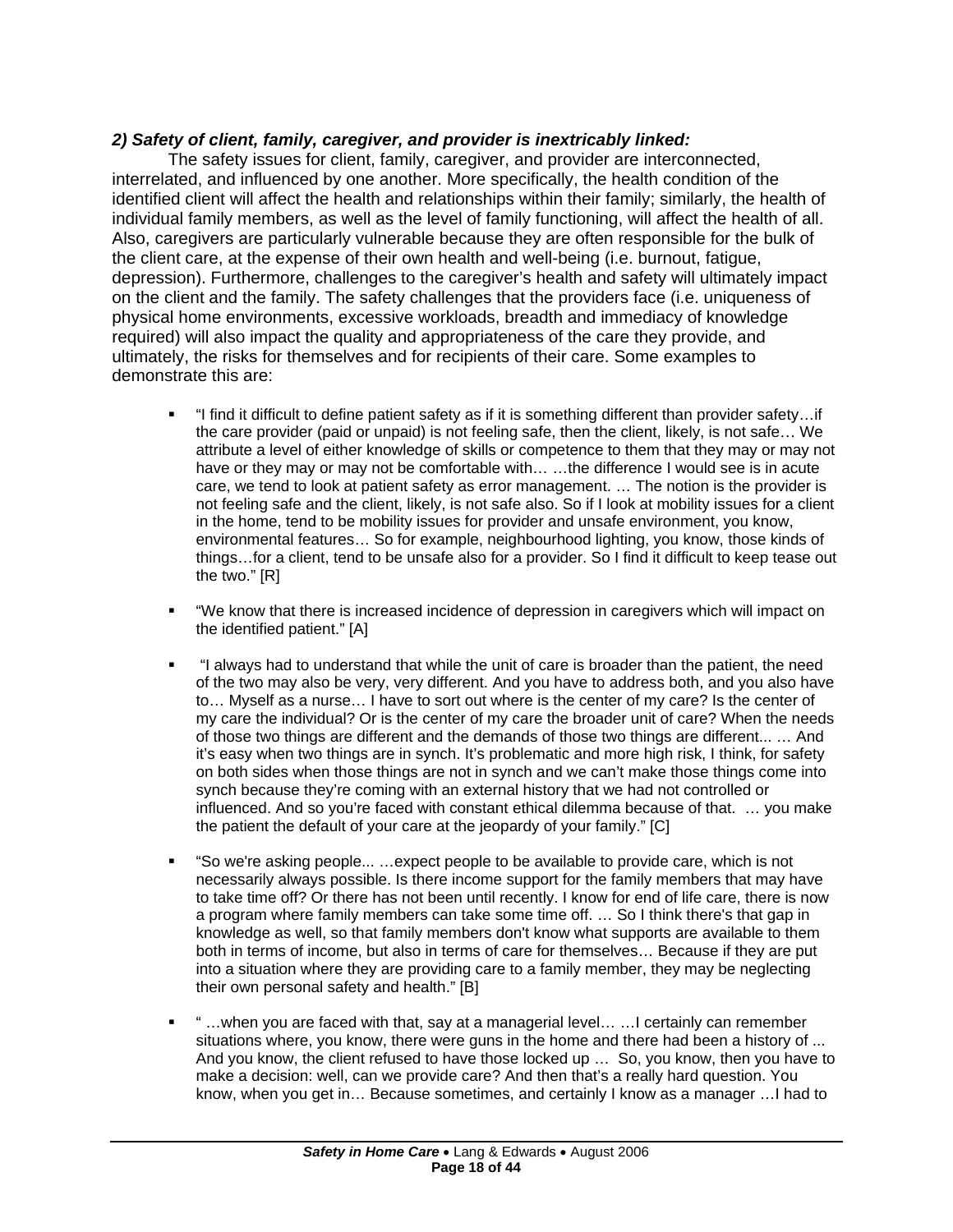<span id="page-19-0"></span>make a stand for the staff which was very, very difficult because patients or clients or family just didn't… or decided not to understand the issues of the care provider. It's very complex!"  $[S]$ 

- "Perception of safety by the nurse in terms of their work … What [was] found is that nurses reported shortening their home visits when they have felt unsafe and that has tended to compromise client care. So that is the link between nurse safety and client safety. Very different from hospital setting. At home nurses work in isolation. If there is an identified situation then we have to send two nurses in, but that is after the fact." [P]
- " So much of the care in the community is done by unpaid caregivers whether it be family or friends or others, as opposed to in institutions… The care for the majority of people is done by the professionals who are paid to do that. So there is an element of risk, an element for service providers in burn out and staff. But there is also the risk for the client and the family which I think when I look at the population… We look after, quite often, the reason people end up back in hospital is due to the caregiver burnout… breakdown of the caregiver as opposed to the health and wellbeing of the patient. So there are some safety elements there as well. And how do you best support the caregiver to continue in their caregiving role?" [M]

#### *3) The unregulated and uncontrolled setting of individual homes:*

The focus of safety in home care is about mitigating the risks in diverse, uncontrolled, and unregulated environments. Risks exist in all healthcare settings; the significant difference between examining and understanding risks in acute and home care is appreciating the lack of uniformity that exists in home care versus acute care environments. Homes are not designed for healthcare, they are designed for living. Therefore, healthcare is superimposed on the circumstances of peoples' lives. There are no national standards in place regarding the physical environment in which home care services are provided. This reality is a stark contrast to institutions of care. Some examples to demonstrate this are:

- "…we realize that some of the technologies of home care can both facilitate home care and cause harm. We look at the processes in which home care is delivered from a human factors perspective, as well as the user interfaces around medical devices as related to patient safety…patient safety in home care is a human factors issue…there are ways of mitigating risks in the home by using human factors to inform proper work flow design and proper technology deployment in the home... We're assuming that the actions of the caregiver or the patient are correct based on normal human behaviours. For example, there is no point in blaming a patient because they accidentally turned off their ventilator when the user interface was so poorly designed it forced them into that error. You have to assume the end user has either physiological impairments in terms of vision and/or dexterity, they have behaviour problems in terms of natural fears or anxieties (being pin pricked). The human factors assumes that those are all correct and all assumed. [D]
- "… technologies require changing a number of things in the house… the house itself can become dangerous for the patient… thinking about an old lady who has difficulty walking using a walker and she has to carry with her oxygen tubes and then walk in the house… the house itself becomes something that can be a safety trap… it's not just for this patient, it's for the whole family..." [T]
- "Some of the factors that are often underestimated is the architectural obstacles. Not all the houses are similar and because of those variations, some of them are not adaptable …to a sufficient extent to the use of technologies… …we don't understand much about the role of technology into the development and maintenance…in home care, because we tend to assume that technology is what makes it possible and we don't necessarily look at how technologies also create constraints." [T]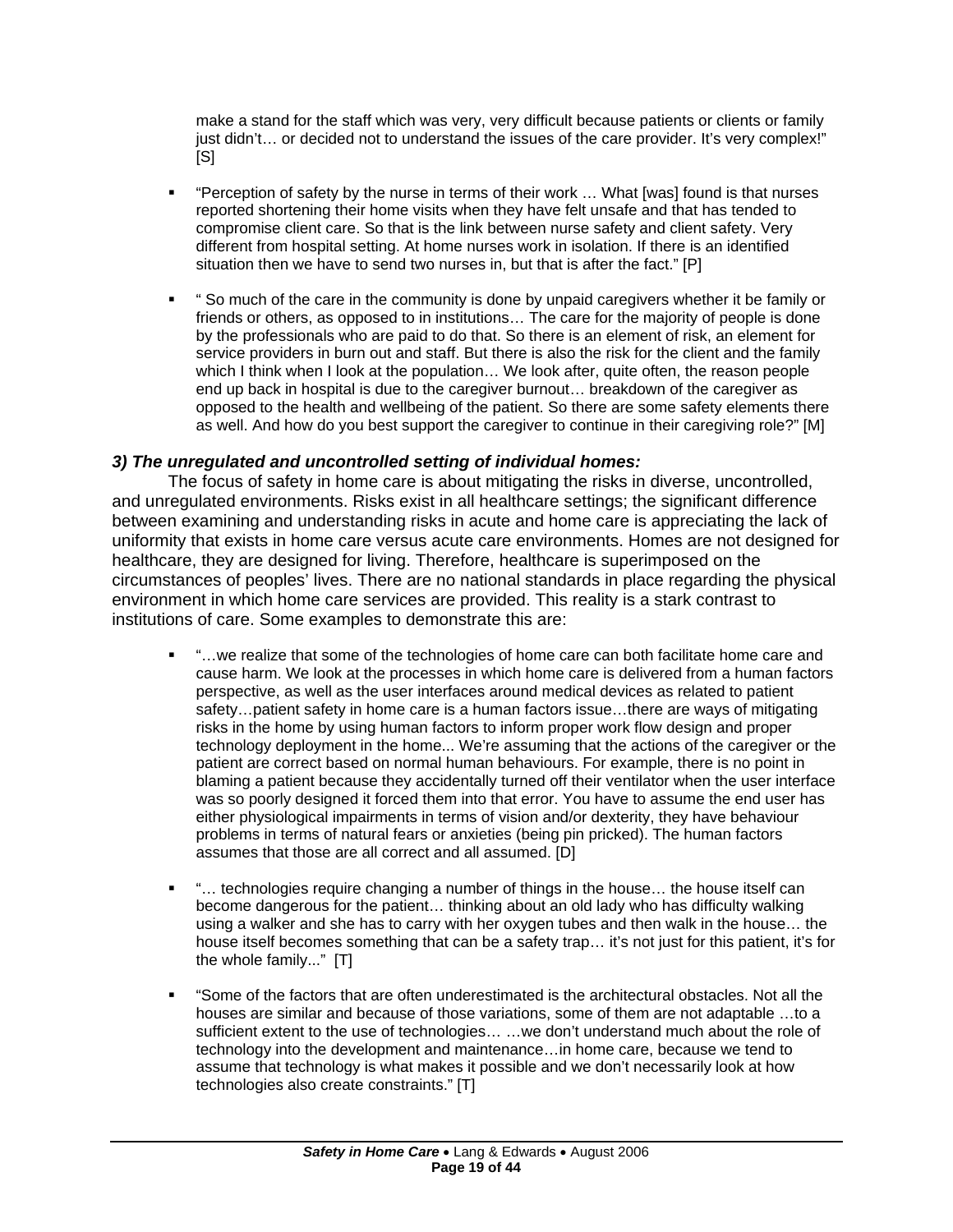- <span id="page-20-0"></span> "… in the hospital there is a lot of policy around the environment in terms of proximity of electrical outlets, lighting, use of gases at each bedside. All of that is regulated …none of those exist in the patient home and I am not aware of any standards around environment for home care. The acute care setting is highly structured in terms of the qualifications of the caregivers and that does not exist in the home. Many technologies used in home care, compared to the acute care setting, are relatively less sophisticated and don't have the level of rigor of technologies... Those to me present unique safety issues in the home because of the lack of structure and policy around the environment and technologies used in home care." [D]
- "…the physical environment is certainly one of the main issues that can either work for you or against you, both from the client's perspective and from the nurse's perspective as well. It's very difficult,.. …I think we're always in a situation where you're improvising to a large extent. …You sort of have to work with, as you know, whatever presents. And sometimes it may be in a less than ideal physical environment. …how clean the actual environment is, …if you're trying to give care, you're obviously not going to have at your disposal, …beds that can be lift up, trays that you can move about, and …to dispose of sharps and contaminated material and… there is the impact that the physical environment has on your client in between actual visits. …Are there risks for falls? Medication storage… …access to service, telephone access... So all of those sorts of things come together … in terms of the physical environment and the factors that may present for the nurse that may impede her care in different ways…" [G]

#### *4) The multiple dimensions of safety – physical, emotional, social, and functional:*

Physical safety of the identified client remains the primary focus when addressing safety in the acute care setting. A broadening of the conceptualization of client safety is necessary in home care because there are a myriad of players and factors involved. The range of physical environments (i.e. location within the community, physical layout of homes), diversity of the people involved, and the relationships within and between them, supports the need to expand the definition of safety in home care to include emotional, social, and functional factors.

*Emotional safety* refers the psychological impact of receiving home care services. It is often distressing, or anxiety-provoking for a client and family to adjust to and cope with various elements of their health condition and the corresponding home care services (i.e. learning to manage medications, changes in client health status, treatments, medical technology). Eligibility criteria for home care services are based primarily on physical needs; maintenance and promotion of mental health has not been explicitly identified as a role for home care. For example, depression and substance abuse are prevalent and can have tremendous impact on the provision of services and the health of clients and their family (Markle-Reid et al., 2006b).

*Social safety* addresses the idea of where the client lives in the community, who lives with the client, who visits the home, and the nature of the client's social support network. The prevalence of and opportunity for various forms of abuse is also an important consideration with regards to social safety of all the players providing and receiving home care. *Functional safety* is about how the health condition or the provision of care affects the activities of daily living.

Some descriptions of this theme are:

- "Patient safety would include both the physical and the functional and the psychological aspect of safety… It's not so much keeping her physically from harm, safety for her is maintaining her functionality and independence." [C]
- "…what I find pretty difficult to deal with is that these are chronic patients… They are not too old and they get used to their disease and they get skilled in doing a number of things … But over time, they don't get better. They get older. And they get weaker. So what I find particularly difficult is to say: how can we take this time dimension into account? Because over time, people will lose a number of skills. The safety threats might increase just because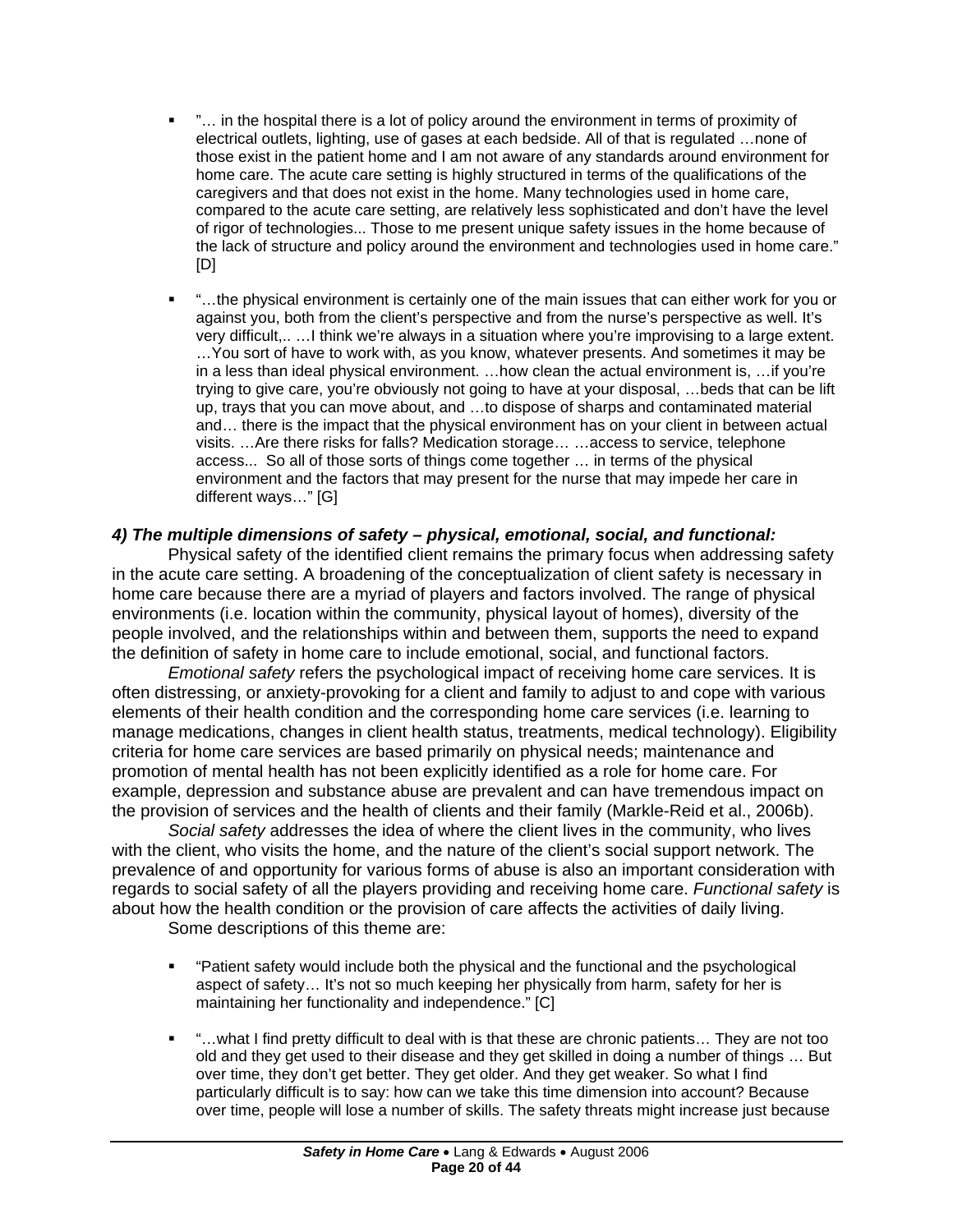<span id="page-21-0"></span>they don't… they're not in control of everything. They lose sight or they lose other skills. And not everyone around notices those subtle changes…" [T]

- "Mental health has always been left out of the basket of home care services; it's always been another sector's responsibility. There are client overlaps, but the two systems don't work that well together. I don't think it is something that the home sector has a great competence in. What needs to happen is that we don't work in silos. Clients need to be seen as a person." [O]
- "And, you know, you have a lot of that same stress if somebody is in the hospital depending what the nature of the illness is, especially if it's an end of life situation or if it's an acute, potentially fatal, condition. But in the home setting, some people get very anxious with having their home environment or their home routine disrupted… where they may cope somewhat better if the person is cared for in a hospital environment, and they have to go to visit their family member in the hospital, rather than having all these changes happen to their personal environment." [B]
- "The more that we support her home, and the worse her disease gets, but the more successful the care of maintaining her at home, the more damage it does to her extended family which… is my family and my sister's family because we have given up part of our own life and our family's life in order to care for her." [comment on a home care client with Alzheimer who lives alone] [C]
- "We know that there is increased incidence of depression in caregivers which will impact on the identified patient. … We tend to focus on physical health and medical model. Need to consider determinants of health" [A]

#### *5) Autonomy and choice for clients, families, and caregivers:*

A particularly unique aspect of being in the home care setting, given that care happens on clients' "home turf," is that the client, family, and caregiver autonomy and choice are at the forefront. This means that the provider can offer health education and recommend strategies and suggestions for care, but ultimately the clients will decide what they do. Thus, ethical care offered by providers must be closely aligned with the values, needs, and decision-making of the clients and those around them. Examples of this theme are:

- "...the need in home care to emphasize more the balance of physical safety versus all the other aspects of functioning and safety. … This need to balance choices such as keeping somebody at home functioning is physically unsafe … where psychologically, it produces the greatest safety … by protecting their dignity, their sense of self, their values and their lifestyle choices." [C]
- "…what is the client prepared to live with? …with what risk? What also from a practical, professional view, what is the risk that we can manage for our service providers and what we will not accept from a client?" [M]
- "I think the priority is to look at the ethics around balancing a safety agenda with quality of life and personal autonomy... I think there are huge ethical issues around trying to address safety in the absence of other considerations." [L]
- "…when the family, as a unit, doesn't agree... What we have sometimes is… … an example – "Do not resuscitate," was one of the issues…. And at the ninth hour, you get the daughter coming in from the U.S. that totally disagrees with the whole thing and, you know, wants things changed." [S]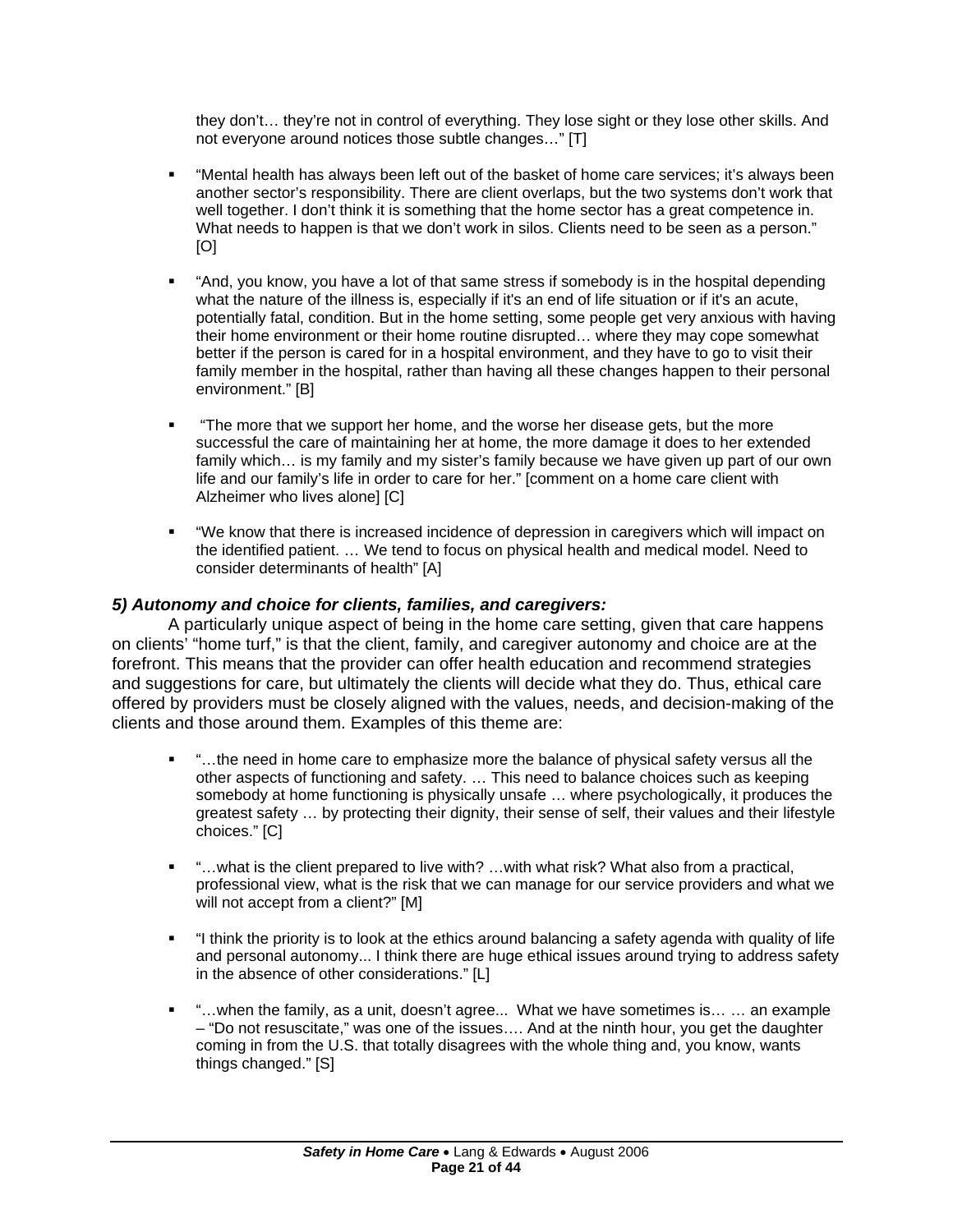- <span id="page-22-0"></span> "Let me give you an example: we've had some issues with professionals who have required a lift to move patients from a wheelchair to a bed, or from a wheelchair to a tub… and the family has balked at this and so has the client. They said quite clearly: "well, my wife can transfer me. Why won't the nurse?" Well, you won't sue your wife when she drops you, but you will sue the nurse. So there is an element of that when you are moving into family choice and client choice, that puts people more at risk… not only for the client but also for our nurses and our therapists, our homemakers..." [M]
- "There is an ethical issue missing about the discussion around home care and safety. When you get to be 80, you lose the right to make our own decisions. Adults have the right to make their decisions even if they are the wrong decisions. Part of my fear of all the safety stuff, even though I am a big supporter of it, is a paternalistic thing emerging where we are going to save people at all costs, not that we are going to provide people with information so that they can make the decision." [H]

#### *6) Isolation – clients living alone and caregivers and providers working alone:*

Another unique aspect of home care is the reality of isolation. Many home care clients are elderly and live alone. Even those with families and/or caregivers cannot access professional support at all times when the need arises, leaving them feeling vulnerable and uncomfortable in problem-solving on their own. Further to this, providers are relatively isolated in their work. They travel alone to places that can be challenging to access, they work predominantly without the proximal supervisory or collegial support of coworkers, and they often do not have timely and easy access to a range of medical supplies, equipment, and technological resources. Below are some illustrations of these ideas:

- "It's a lonely kind of work; you don't have the opportunity to talk to your colleagues, get support when providing care…" [O]
- "…what protection and what some of the issues are for nurses who go into those environments sometimes in very rural, isolated areas where you could be, you know, the next neighbour could be ten miles down the road type of thing…" [G]
- "You know, I think the isolation and some of the loneliness issues … and situations with clients who don't have a lot of family or informal support but still insist on remaining at home or want to do that because that's who they are…" [L]
- "There is a real element of safety there, for the client, as well as for the caregiver as they are having to perhaps to provide care in a home at 3 am and being on their own. And so the risk factor for service providers there…" [M]

#### *7) Communication on many levels:*

Communication is also an important theme in terms of safety in home care. There is a challenge for the provider to engage in therapeutic conversations with clients, families, and caregivers about their health, and in particular about safety issues. There is also a challenge for the provider to engage with caregivers and other family members for whom the provision of home care has an impact. Furthermore, coordination and communication between different providers, often across organizations and sectors is a complex issue – in particular, at the interfaces along the continuum of care. A specific example pertains to documentation, and the lack of a central repository for sharing client and family information. Another example is around creating and managing care plans with all those participating in the care – including the client, family, and caregivers. The following excerpts comment on these notions:

■ "…the communication piece is not there because they go in hospital, they get... new medication but the pharmacist doesn't put a new label on the medication bottle. And then the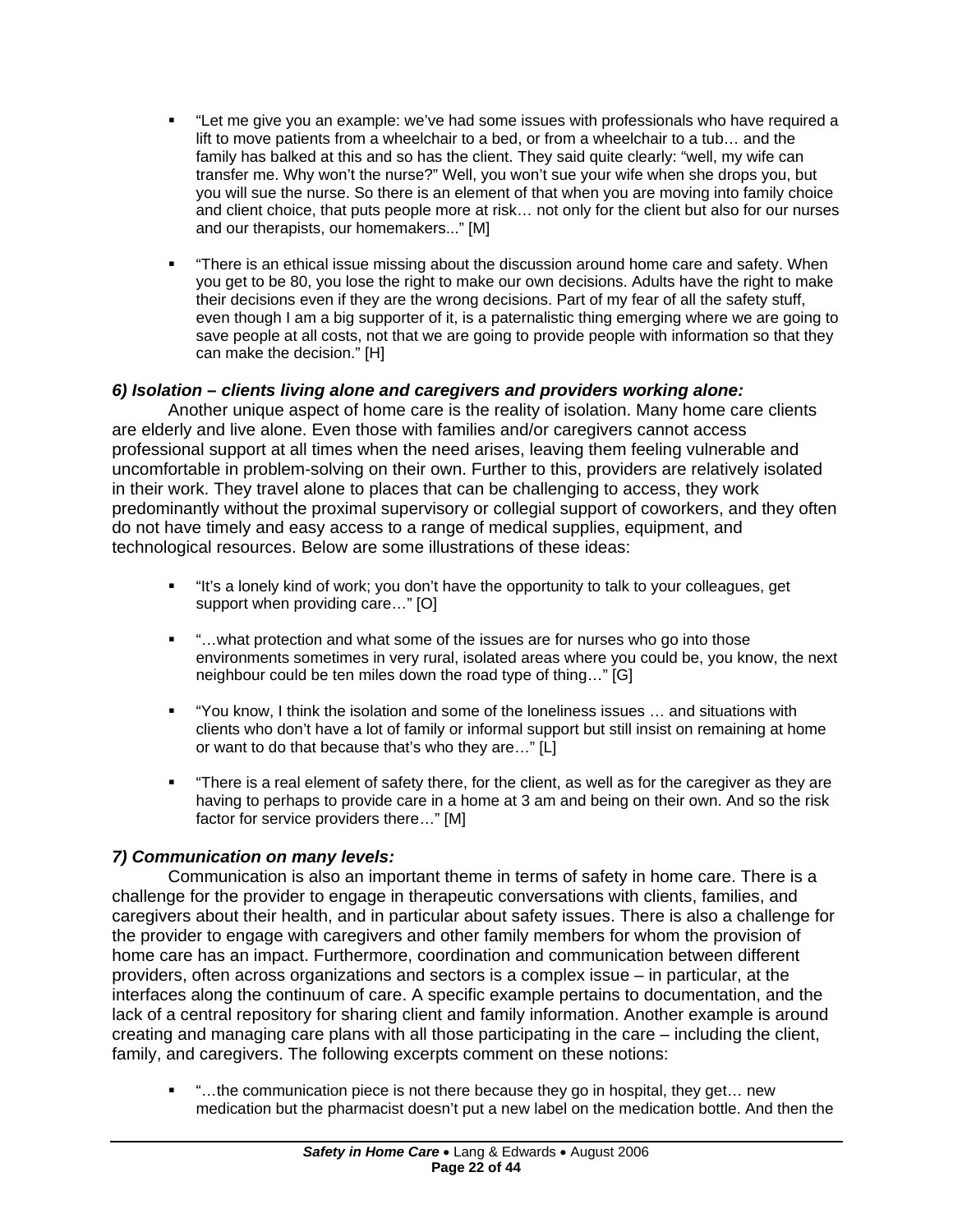<span id="page-23-0"></span>nurse comes and she's going to give the same dose that's on her record because there is no doctor's order. And then of course the patient says: No, no, no, that was changed. And then you have to go through the whole thing of trying to call the pharmacy and call the hospital..." [S]

- "… the dynamics in the relationships in healthcare are such that we silence the voices of patients and families. I mean, if you are trying to speak up, then you are problem patient. Or you are a problem family. …We got to get away from notion that the patient and family is the problem. They're not the problem! … the patients and families and us, the providers, are on the same side! We both want the same thing. We both want the patient to get well. We both want a good outcome. But we tend to point fingers, you know, on both sides of the… You know, patients and families pointing at staff, and staff pointing at patients and families. What we need to do is get a dialog going that says: we're actually both on the same side in this issue." [F]
- "The number of unregulated workers, and workers going in… to some of the homes can be a real effect on safety because its so hard to trace… something unsafe happening, but you can't quite trace back to the root cause… It's harder than ever … because the communication between the care providers isn't always as strong. Especially if you don't have RNs talking to RNs…, who might understand each other's signal and language… but you are talking between RNs and some unregulated provider, whether it's a homemaker or a care aid, that to me, is … difficult…" [E]
- "So we know that one of the ways of making systems safer is to get rid of those hierarchies, power hierarchies where there is between team members and I would submit between patients and families and providers." [F]
- "There is certainly much greater potential for miscommunication or lack of communication all together. I mean, the greater the number of caregivers, and the more diverse their background, the more potential for confusion and miscommunications. …one of the most important keys to a good outcome of care, when we have more than one caregiver, is good communication. …And my sense is, …for example, in the so-called collaborative primary care practices where they talk about the need for communication. …if you've got caregivers co-located… I'm not sure that you could even start to deliver good homecare if you don't have a completely wired and connected set of care givers. And that means a full electronic health record and full connectivity of the health providers that are linked. And of course we don't have that probably anywhere today." [K]

#### *8) Maintaining and developing knowledge, skill, and competence:*

Unlike working on a specialized unit in a hospital, home care providers must maintain a *breadth* of general and specific knowledge. This poses a significant safety challenge because of the diversity and varied frequency of health conditions and treatments. It is not unusual to come across particular conditions or treatments only once every few months, making it difficult to maintain competence. This is heightened by: the trend for earlier discharge from hospitals and the corresponding increase in the acuity of clients receiving home care services; the lack of resources for continuing education and proficiencies; and the isolated nature of the practice of home care. The aforementioned challenges and safety issues regarding evolving knowledge, skill, and competence are not exclusive to providers, but also pertain to the clients themselves, as well as their families and caregivers. The following comments exemplify this:

 "It's the competency of the nurses. And I struggled with that a lot as a manager. Because we might only get one or two, even if you were only doing a blood transfusion, you might get one, you might get two of those and then not for six months. … So how do we ensure that our nurses are safe to provide the care?… Do we have repeat sessions? Do we have repeat testing? And I worried about that a lot because… we weren't as competent as we should be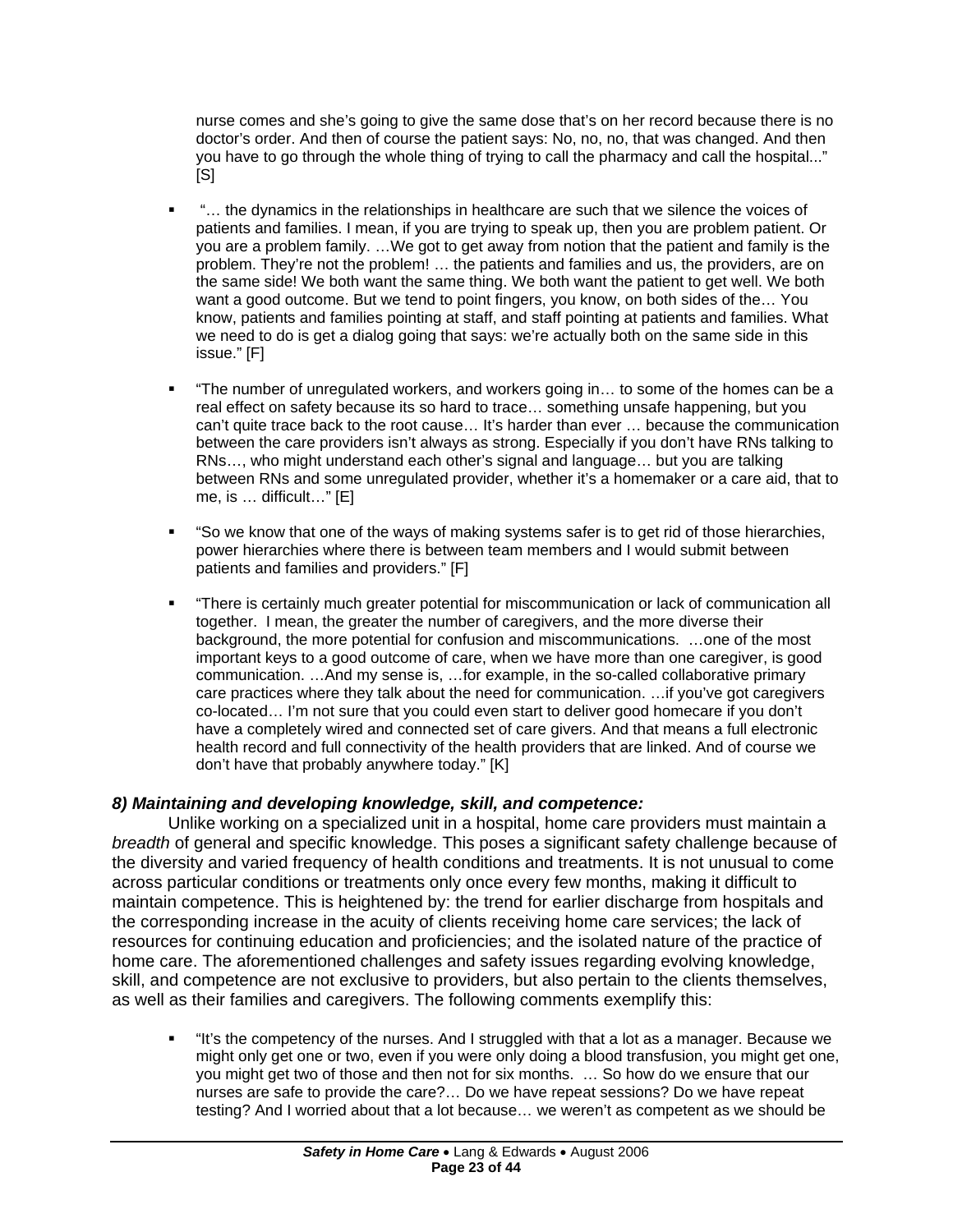<span id="page-24-0"></span>because we don't see them as often. Which brings up another problem for you as a manager, because you got to test and retest and do all that kind of stuff to try and keep a competency level up." [S]

- "… the family is often expected to provide a lot of the care in home care situations and they may or may not be well suited or trained for the provision of that care. I know, when I worked in pharmacies, I often had a lot of questions from either formal or informal caregivers…They have a lot of questions, and don't necessarily always have a lot of support or places that they can turn to. … So there is a lot of potential for mistakes to happen with medications when they are being administered by people who may not have a full understanding around the medication." [B]
- "Well, in a community setting... the family… are providing… most of the care that is required. And that involves not only the administration of medications or… the dressings and things but it also includes monitoring progress… it is particularly challenging…. The patients will develop symptoms then they don't necessarily know the cause of the symptoms. They may think it's normal for people to feel that… they may be very important symptoms of various problems. And I guess because they don't necessarily understand the nature of the problem, they don't always seek care… until later … [Q]
- The caregivers are often the ones left caring for the clients in the home environment. They don't have the proper equipment, they don't … necessarily have the proper training to provide this care. They may not have the cognitive ability to take in whatever training they get. Unfortunately, we have a home care system where the funder, being the government, expects families to pick up this care giving piece. Families are not always prepared to pick up that piece so... Families are at risk, they are at risk for burnout. (i.e. a palliative client needing 24/7 with only 1 or 2 care providers). The actual amount of home care you can get through the system is fairly minimal when you look 24/7 for 7 weeks. We have an institutional factor that is constantly downloading that level of care to the community." [O]

#### *9) Diminishing focus on prevention, health promotion, and chronic care:*

A significant proportion of the population receiving home care services are frail elderly persons with a number of complex co-morbid conditions. In the past, the goal was to help these frail elderly avoid institutionalized care, through maintenance and preventive functions, as well as health promotion strategies to keep them safely in their homes and communities for as long as possible. That notion has been eroded with the downloading of acute care clients into the home care sector, because resources are redirected to the post-acute population. This has resulted in a more reactive than proactive approach to home care services. The following remarks help to illustrate this:

- "…the opportunity for more education and looking towards secondary prevention sometimes get too involved with treatment of care as opposed to looking at the primary and secondary prevention pieces. And how willing is the client to look at those types of things if he or she thinks you are just coming in to dress the ulcer on their foot? Are they prepared to engage and be ready to listen to you about nutrition, exercise…" [M]
- "Chronic disease prevention and maintenance… huge issues in terms of chronic disease prevention being done adequately... It isn't done systematically. We could be a much better support for disease management. To do it well is has to be done systematically and there is a huge opportunity there to do it better and get better outcomes." [O]
- "Shift away from prevention. There are less services to patients with chronic and more complex needs. The system is more reactive than proactive. No plans for ongoing care." [A]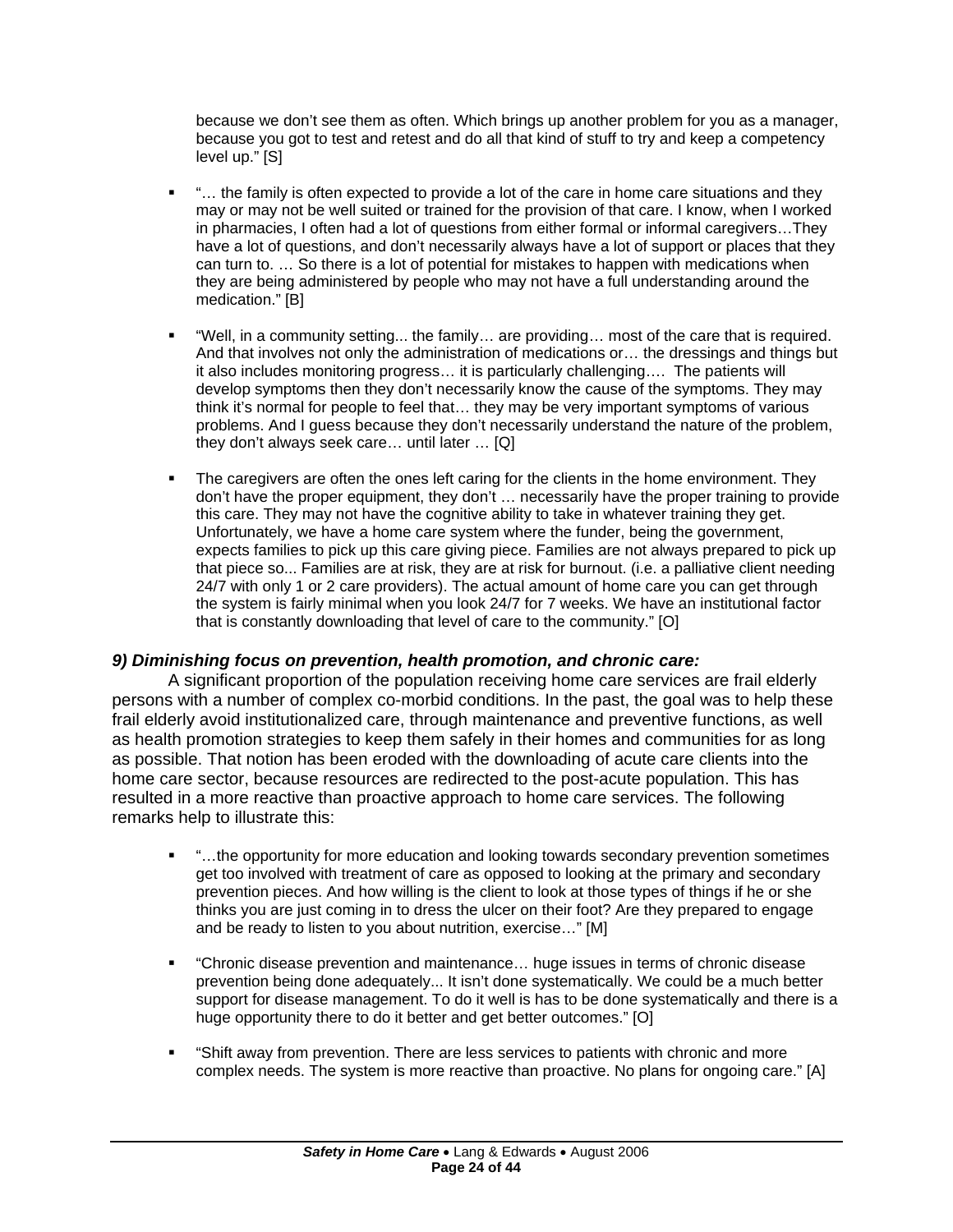<span id="page-25-0"></span> "Long term care supportive – has been eroded with the acute care substitution that has gone on in home care. There are a lot of countries doing this a lot better than we are and who know a lot more about what's required to support good long term care at home. I think we need to be looking at that research. Unfortunately that population (frail elderly) does not have a lot of political clout so it is fairly easy for governments to take away services and reduce support without it being visible to the population. I think we really don't know what has been the affect on the frail elderly population with the acute care substitution that has been occurring." [O]

#### *10) Human resource challenges – magnified in home care:*

As is the case throughout the healthcare system, insufficient human resources is a persistent problem in home care. It is not exclusive to the pool of professionals, but also includes unregulated workers (i.e. personal support workers, homemakers). In general, wages for home care providers are lower than those in the acute care sector. For example, in some provinces, personal support workers and homemakers could make similar or more income working at a fast-food franchise, where working conditions might not be as stressful. There are a number of other factors that contribute to depleting human resources: the numerous and diverse environments and working conditions; the isolation; the job insecurity due to employers loosing and modifying their home care service contracts; and the lack of resources and time devoted to continuing education and staff development. Here are some examples:

- "…this is very tough work that we expect these aids to do… it's amazing we have as many people as we do that are willing to do it. …it's … very rewarding, or can be, but it can also be pretty tough work! …we're in crisis in terms of recruitment of healthcare aids. So we're just living in trepidation everyday that we don't have some major client incident because of … not being able to find a support person to go in or … the person doesn't come or… And I think it's our number one safety risk for that reason that… those are often the services that keep people at home and if we can't provide them, then it's scary! And there's a short term solution… part of it here is wages but it's much bigger than that. …it's not work that young people are aspiring to. The training costs have gone up and so you're not going to spend money on education to get a job that pays you 11\$ an hour. Society, we … give lip service to valuing that kind of work …for the paid aid people or for informal care givers…" [L]
- "It's the age old problem in community in that our service provider organizations are strapped for human resources … I'll just use nursing for an example …a nurse working in the community probably makes \$10,000-15,000 less than what she or he would make if they worked in an institution. So in order to attract people, there has to be some sort of looking at how you would manage that gap in salary…" [M]
- "… nurses are expected to respond to whatever referral comes forward and … to set priorities based on what's presenting on any given day… you may have a series of clients lined up to be seen today but then if you have referrals come in and you don't have the capacity in your workday to incorporate all of them, then somebody waits until tomorrow. And it's obviously not as easy as … calling for relief or having somebody float over from another unit." [G]
- "… [Are] we going to see a generational change when demographics sort of moves on? … we are going to have a whole host of situations where paid care providers are not prepared to provide the care in the unsafe situation they see themselves in." [R]
- "There is not a very good continuity of care in homecare, unfortunately. … When doing some home visits one time, I went into this gentleman's house and he said: I want you to sign this for me. I said: Sign this? He said: I'm counting the number of nurses. It was a wound dressing we were going to see. I'm counting the number of nurses who have been in here and I'm up to a 147 now. So, every day, there would be a different person." [S]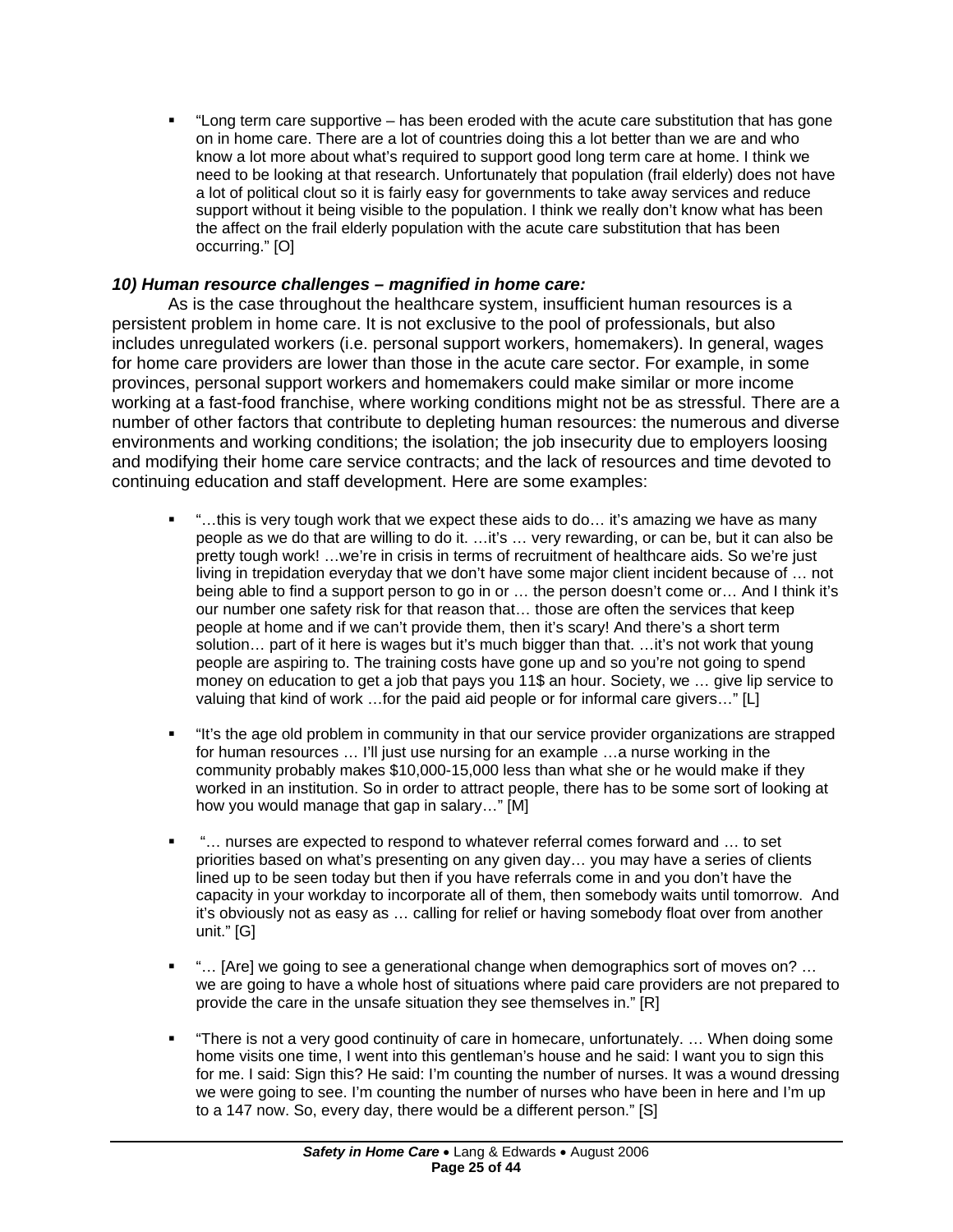<span id="page-26-0"></span>In summary, thematic analysis of the 20 key informant interviews revealed the ten common themes just discussed. Despite the range of informants' disciplines, positions, and organizations, there was convergence and overlap in the priorities and gaps identified regarding safety in home care. Furthermore, as a whole, the comments have created a foundational portrait of safety in home care. A review of the list of themes is as follows:

- Family is the unit of care
- Safety of client, family, caregiver and provider are inextricably linked
- The unregulated and uncontrolled setting of individual homes
- The multiple dimensions of safety physical, emotional, social, and functional
- Autonomy and choice for clients, families, and caregivers
- $\blacksquare$  Isolation clients living alone and caregivers and providers working alone
- Communication on many levels
- **Maintaining and developing knowledge, skills, and competence**
- **Diminishing focus on prevention, health promotion, and chronic care**
- **Human resource challenges magnified in home care**

#### **Invitational Roundtable Discussion**

The roundtable was held on May  $2^{nd}$ , 2006 with over 40 individuals reflecting various professional and organizational affiliations in the delivery of home care services. The top three safety issues raised by the roundtable participants were: 1) the conventional institutional focus on the physical safety of the identified patient rather than considering the client, family, caregiver, and provider as an interlinked unit within a broader conceptualization of safety (e.g., emotional, social, functional) in home care; 2) problematic communication and co-ordination among service sectors, providers, caregivers, family, and clients; and, 3) challenges of a fit between technology and the environment in an uncontrolled and unregulated setting such as individual homes which are "designed for living not for providing healthcare".

Participants emphasized the importance of understanding and supporting the roles of the entire unit (client, family, and care providers). For example, a participant stated:

"We don't see the individual going back into the home as part of the unit, that has multiple, cultural factors, multiple uncontrollable factors… We are fitting into their life, as opposed to, asking them to fit into our system".

Several of the small groups emphasized the need for improved communication and coordination, especially during the transition period from hospital to home care. One participant commented:

"…we have a very poor and inadequate process right now for transitions from an institution to home care. We move from a situation that is very much professional care driven, medical care driven, to an environment that's very loose with multiple factors and multiple variables…we don't even have continuity in institutions for the most part but we even have less continuity in home care."

References to the impact of the environment were woven throughout the discussions. Participants raised concern regarding the use of technology and increasingly complex treatments in homes not designed for healthcare. Accessibility to homes, their physical setup, and varying degrees of cleanliness were just some of the environmental issues raised. For example, a participant stated:

"Where the person lives often hampers the ability to be able to provide safe care… the willingness of workers to go into questionable situations…with respect to the gun in the home, you know, pets walking across the dressing tray…"

Other top safety issues that were identified were medication reconciliation, wound care, falls prevention, and workplace issues (e.g. regulated versus unregulated providers, casual versus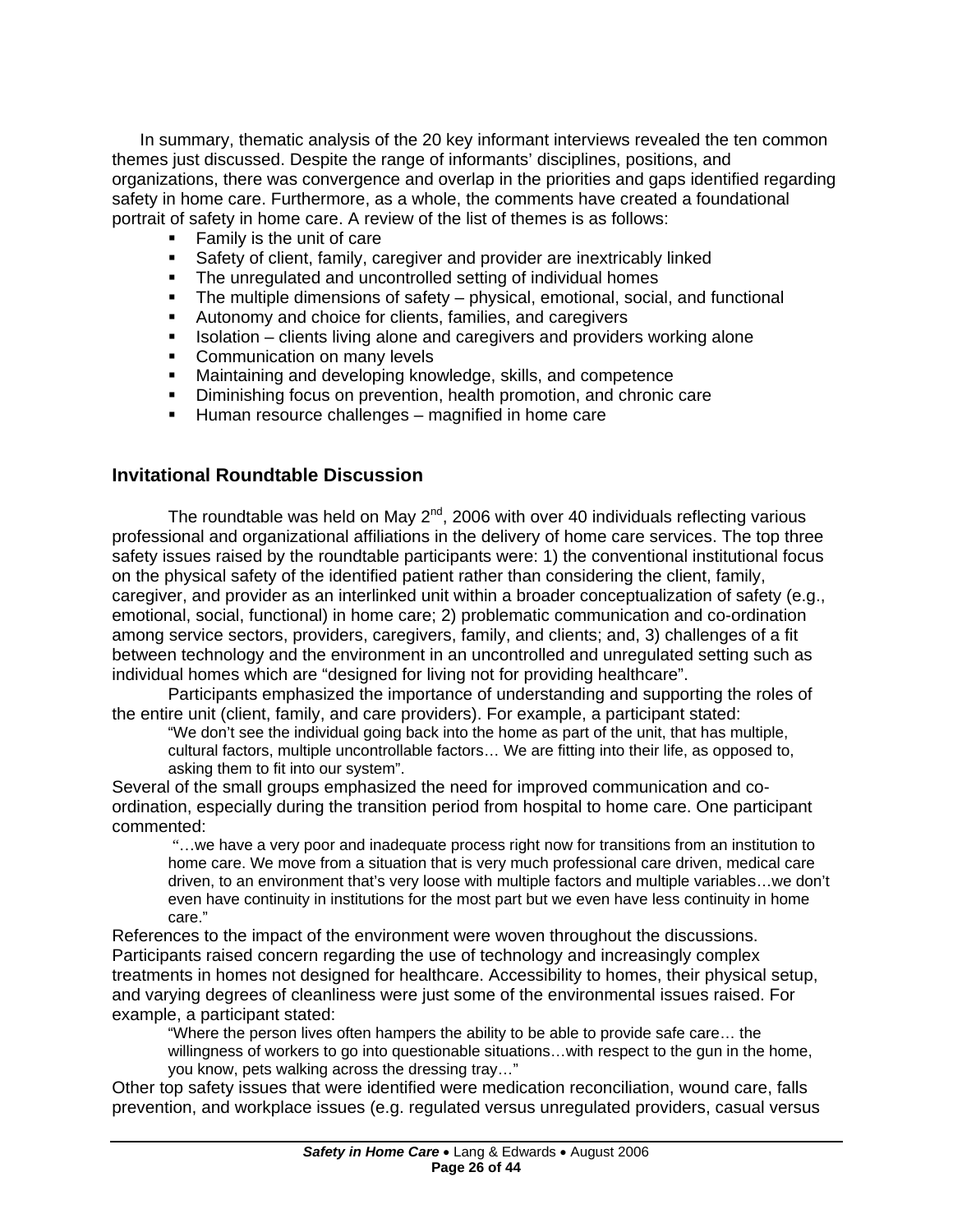<span id="page-27-0"></span>part time, lack of standards). Although there may be limited research on safety in home care, participants agreed that there is evidence for at least some of the main safety issues identified for home care.

"we've learned that there are many areas that are pertinent to home care that we do have evidence for… a strong issue came out today about the importance of family caregivers, the family as a unit of care, there is tons of literature on systems and intervening with the families…certainly, there is also enough evidence around prevention of falls, wound care, and medication reconciliation that could be implemented across the country right now."

The top three actions to improve safety in homecare identified by roundtable participants were: 1) research; 2) education, knowledge, and tools; and 3) policy. Overall, there was consensus that research on safety in home care is urgently needed including a national survey and in-depth qualitative studies to elicit clients' and families' perceptions of what safety in homecare means to them. For example, a participant stated:

"We can establish the administrative data…but then there are slices of other areas, when it comes to the client and the family caregiver unit…we don't understand."

Other participants believed that research was needed to identify the strengths and deficiencies in the home care system so that "we'll be much more focused on what it is that we are trying to fix". Moreover, there was discussion amongst participants about the urgency of knowledge transfer and exchange as well as implementation of interventions with existing strong evidence.

"there are lots of things we don't know. There are some things we do know and have good evidence for (falls prevention, wound care, medication reconciliation) and we still have a tough time acting on the things we do know…we need to close the loop."

The need for education, training, and mentoring was discussed by most groups. Some participants felt that healthcare professionals needed more education and training on how to be good team players. Some participants talked about the difficulties that "people on the ground" have in accessing evidence and suggested that infrastructures be put in place to help support the access to evidence and the transfer of knowledge into practice. Raising awareness of the issues of home care safety among policy makers and other key stakeholders was seen as an essential strategy because the home care sector is often the "invisible member of the healthcare sector." The creation of a critical mass of researchers, decision-, and policy-makers was seen as a vital step in helping to move the home care safety agenda forward, such that: "numbers get-buy-in, where sentiment gets a nod, but not necessarily action." Lastly, some participants talked about the need for standardized tools which would permit comprehensive assessments of the home "to clarify and identify the needs and the risks" of clients and their families.

## **DISCUSSION**

 There is an urgent need for research on safety in home care. The existing literature on safety focuses predominantly on the physical safety of patients in acute care settings, which was conveyed by the current definitions as well as key assumptions, concepts, and current indicators for patient safety. However, the literature does suggest that there has been a shift towards recognizing the complexity of the system and how it affects patient safety, while moving away from the culture of blame.

 Overwhelmingly, research on patient safety is focused on institutions such as hospitals that provide healthcare. These are regulated systems designed for providing healthcare with a multitude of credentialed professionals and support staff guided by supervisors and administrators. The environment for home care is much less controlled with much of the care being provided by unregulated workers, family, and caregivers in settings that were designed for living and not for providing healthcare (Coyte, Baranek, & Daly, 2000). Thus, the care and safety of clients in home care settings cannot be attended to without including the family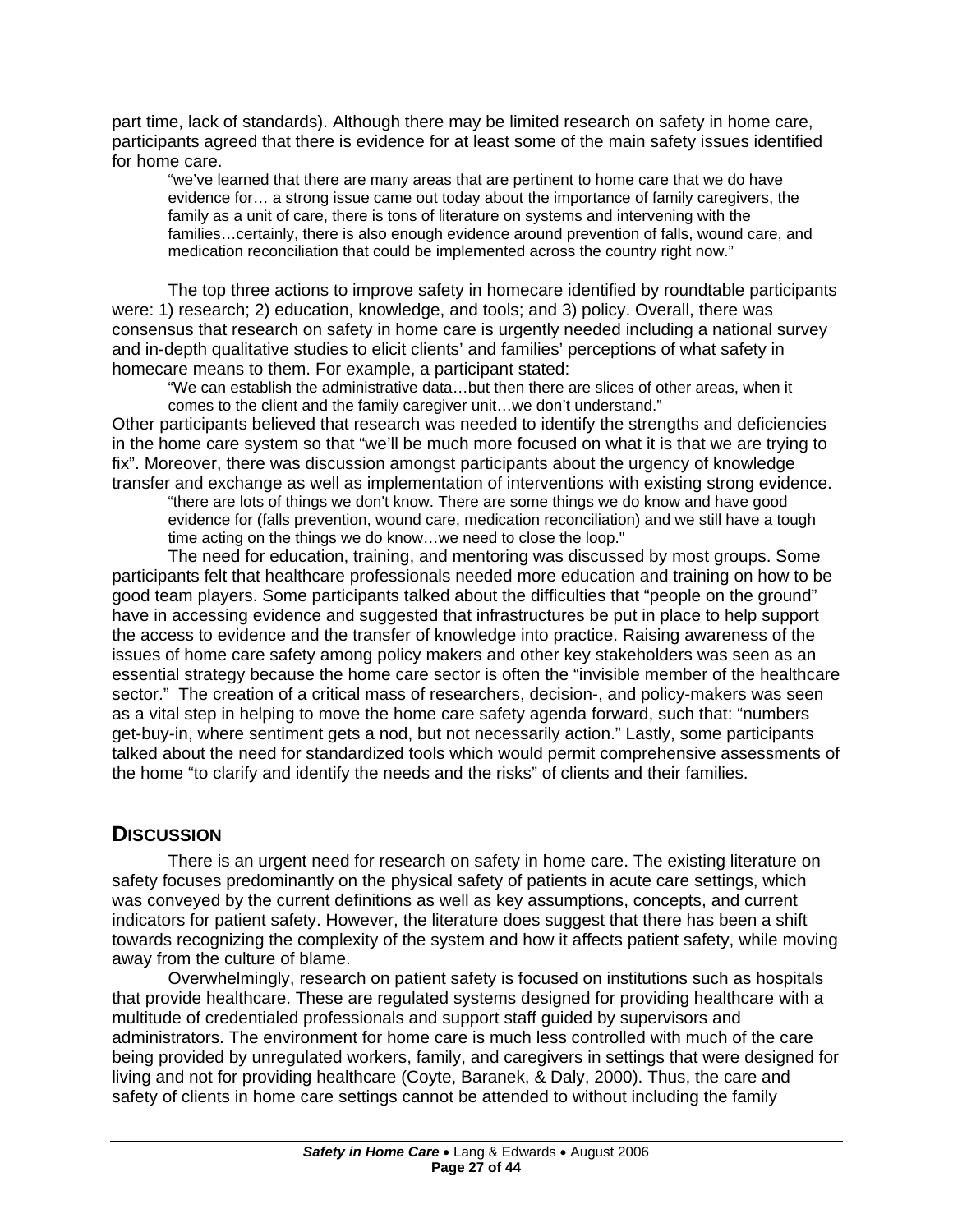members, the unpaid caregivers, and the paid providers in the equation (Harrison & Verhoef 2002; Lehoux, 2004).

 Though several issues have been identified and researched, the overall state of safety in home care in Canada is relatively unknown. The unique nature of individual homes, relationships among clients, families, and caregivers, both within and outside the home, and the multitude of care providers involved make the provision of safety in home care complex and challenging. Moreover, the vulnerability of home care staff who work predominantly without the proximal supervisory support of colleagues and the uniqueness of each home setting cannot be overlooked. The literature points to the importance of multifaceted socio-ecological approaches to safety in home care. Conceptual frameworks that appear promising given the nature of safety in home care are those which are ecologically-oriented and recognize that improvements in safety must be offered in the context of complex adaptive systems (Amalberti et al. 2005; Markle-Reid et al., 2006a).

The main limitation of the review of the literature was its dominant focus on the patient safety literature. Given that most patient safety research is hospital based and focused on physical factors/issues, and that research pertaining to safety in home care is just beginning, the results of this literature search were limited. However, there is a broader field of research that has been undertaken in the home environment. This includes, but is not exclusive to, studies of health promotion and chronic illness management interventions by home care providers. While such studies have not directly addressed safety, they generate insights into the issues of providing care in the home environment that would be of relevance for research on safety in home care. They also help to identify the indicators of safety in home care that include emotional and social factors vs. physical factors alone.

Thematic analysis of key informant interviews yielded rich and insightful perspectives which had significant overlap regarding their understanding of the complexity of issues facing safety in home care. Identification of the ten common themes that emerged from the interviews, attests the notion of safety's complexity in the home care setting. For example, there is a general consensus that safety in home care must been viewed through a different lens than the traditional way patient safety in hospital settings has been conceived. Homes are designed for living and not for providing healthcare. Clients, families, and caregivers come from a multitude of cultures and backgrounds and are not usually trained to provide the care which is increasingly more demanding. Due to the uncontrolled and unregulated nature of the home environment (we are guests in their home), the complexity of health (physical, emotional, functional) concerns for the identified client, family, and caregivers, which are superimposed on their life, the multitude of players (who may or may not agree on a course of action), and the ultimate right for the identified patient and/or significant others to chose preferences over evidence, safety in home care must be about mitigating risk for all. A safety risk for the client, family, caregiver, or provider will impact on the others. The information gleaned from the key informant interviews also highlights the need to elicit the perspectives of clients, family members, unpaid caregivers, and providers about the multitude of challenges and issues associated with safety in home care.

The discussions at the roundtable reinforced the limitations of the literature review. Furthermore, the findings and central themes from the key informant interviews also resonated with the roundtable participants.

• Safety in home care is about mitigating risks for clients, family, caregivers, and providers which are inextricably linked to each other. Several key informants describe a shift towards an increase in the level of acuity of clients being discharged earlier from hospitals**.** In particular, they refer to the frail elderly with complex medical, emotional, physical, functional, and social concerns. Clients are sent home often with inadequate support or preparation, knowledge, and/or capabilities for themselves or their family and caregiver to mitigate the risks of receiving home care. In hospitals there is consideration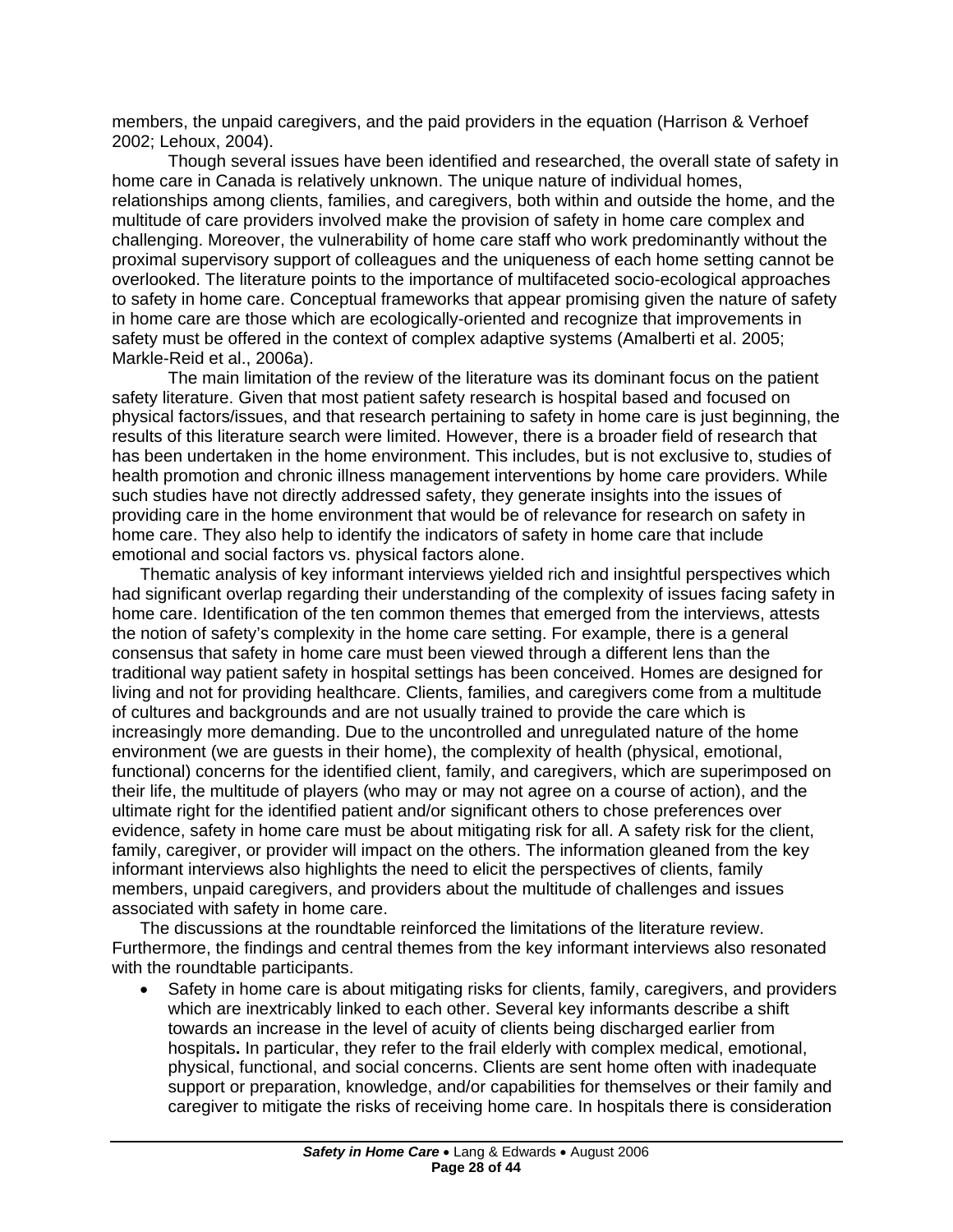of the value of appropriate Nurse-to-patient ratio for providing quality care within a relatively controlled and safe environment. In contrast, as the patient moves into their home, they and their family and caregiver are expected to take on similar duties without the support or infrastructure that was present in the hospital.

- Applying the notion of patient safety from the hospital sector (i.e. error detection and adverse events) is too narrow and may be inappropriate for home care. Safety in home care requires a broader definition to encompass the complexity of health conditions and family dynamics, as well as the unregulated and uncontrollable nature of providing healthcare services in peoples' homes. The focus of safety in home care needs to be on prevention and mitigation of risks for the client, the family, the caregiver, and providers in order to promote the physical, emotional, functional, and social health of those receiving and providing home care services.
- The patient, family, and caregiver need to be considered as the unit of care. The illness or health condition, albeit complex, is only a portion of their lives and is superimposed on other life issues that clients and their families are dealing with (marital and family relationships, finances, employment, life transitions, etc.) As such, it requires a different and more complex set of skills to engage and collaborate with more than one person at a time. Assessing and integrating individual perceptions, their relationships with each other, and family functioning are challenging but indispensable considerations for contributing towards safety in home care.
- There is recognition that although we can engage clients and families in conversations and collaborate with them to mitigate risks, at the end of the day they have the autonomy to *make the decision to eat the extra piece of cake or keep their grandmother's throwrug*. An ethical balance is required as the backdrop for home care services. We are asking family members and caregivers to inflict pain, participate in intimate acts often without attending to their respective needs, preferences, or capacities.
- Healthcare technology, for the most part, is not designed for home care. Yet, this technology is being used in the home.
- There is no national standard for assessment of individual homes and families to provide safe home care and there is a lack of use of standardized evidence-based tools for assessment of the safety of the home environment. Society in general tends to understand the value of child-proofing the home yet that notion has not been incorporated into home care. Application of human factors principles in home care is imperative with recognition of inevitable risks when family and caregivers are providing most of the care 24/7.
- Challenges exist for maintaining continuity of care, transitions, and coordination across sectors and the healthcare continuum. There is a lack of seamless communication infrastructures, such as an electronic health records. Power differentials among paid providers (i.e. doctors and nurses), as well as between providers and clients, family, and caregivers contribute to the communication quandary.

The combination of the literature review, the key informant information, and the knowledge developed at the roundtable provides a comprehensive set of gaps and priorities for future research and other initiatives directed at improving and ensuring safety in home care. These include:

- what the major safety concerns are (i.e. physical, emotional, functional, and social) in home care for clients, family, caregivers, and providers;
- how to work proactively to prevent and mitigate safety risks;
- what the mental health issues are for clients, families, caregivers, and providers and how they impact the safety of all involved;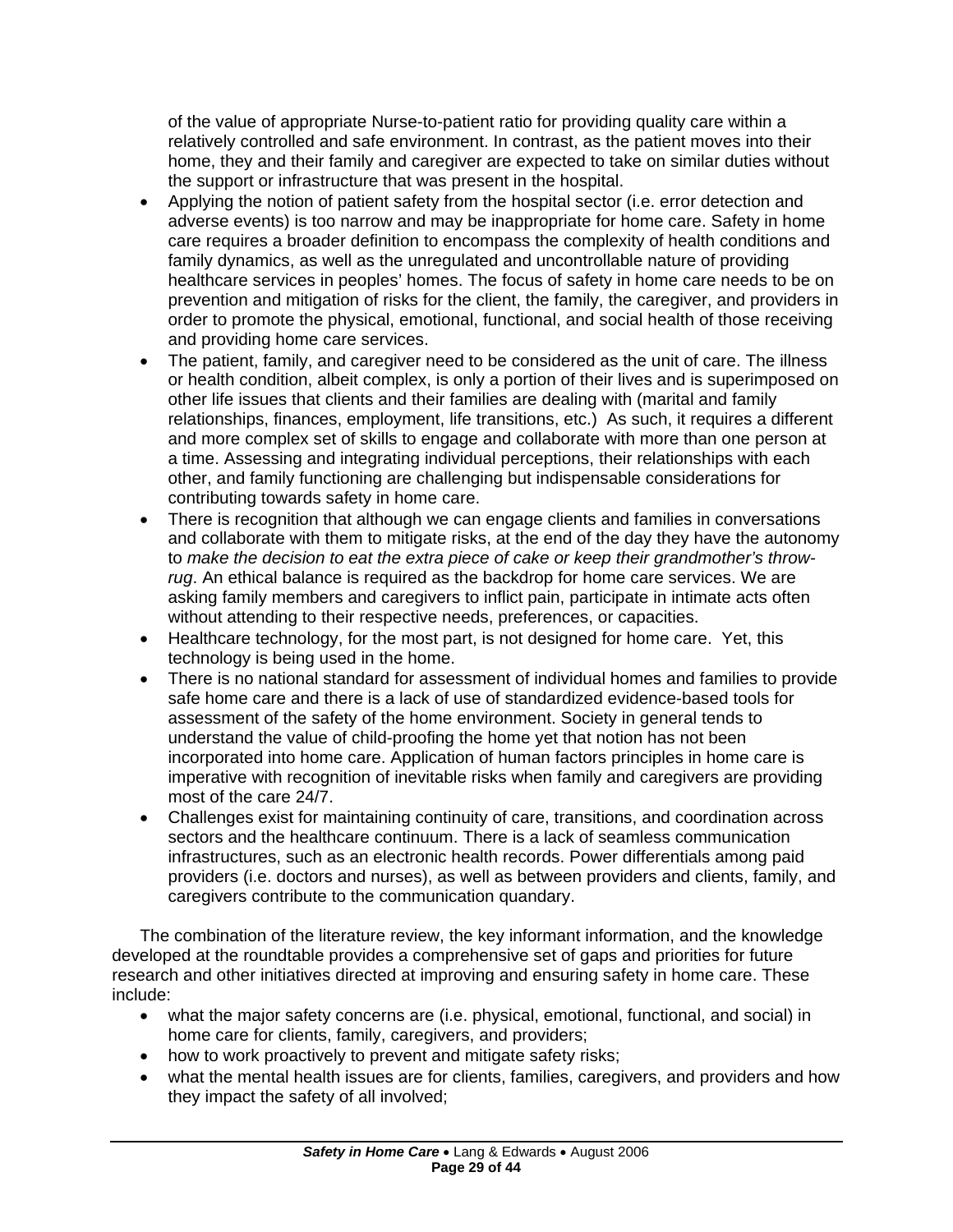- <span id="page-30-0"></span>• how to develop and evaluate a communication infrastructure, in particular the electronic communication, and to facilitate continuity across the continuum of care;
- what the influence is of an increased proportion of home care funding and services directed at post-acute care clients, in lieu of prevention and health promotion for the larger proportion of clients with chronic co-morbid health conditions;
- what the impact is of caregiver burden on the physical, emotional, functional, social safety of clients, families, caregivers, and providers;
- what the costs are, in terms of health and money, to patients, families, caregivers, providers, and society to not attend to prevention and mitigating safety risks for these different populations (especially, the "*cost of doing nothing"*);
- what are effective strategies to increase safety given the uniqueness and diversity of each home care situation;
- what are valuable knowledge transfer strategies for evidence-based home care practice (i.e. medication reconciliation and wound care)…

It is clear that attention to safety in the home care sector is essential. The partners in this initiative (CPSI, VON Canada, and Capital Health-Edmonton) have created the platform to further explore this agenda. It is important to note that by undertaking this, Canada will be providing international leadership for safety in home care. As is the case in Canada, most countries focus on patient safety in the acute care sector. Although there are some similarities between institutional patient safety and the home care sector, framing the research within a socio-ecological perspective (Edwards, Mill, & Kothari, 2004; Markle-Reid et al., 2006a) will help us to better understand the complexity of safety in home care. The role of the family, caregivers, and providers in implementing this agenda is of utmost importance.

Addressing safety in home care presents unique challenges and requires a major rethink of underlying assumptions and guiding frameworks that have been used to examine patient safety in the institutional environment. Research on safety in home care needs to: a) address the client, family, and other unpaid caregivers as the unit of care; b) reflect the influences of an unregulated and uncontrollable home environment on the use of technology and the provision of care; and c) tackle the challenges of transitions, communication, and continuity of care amongst an array of paid and unpaid providers. Leading edge research in this field will require a critical mass of interdisciplinary researchers, practitioners, and decision-makers as well as an application of a wide array of research methods.

## **CONCLUSION**

Research on safety in home care in Canada is at an early stage of development. Despite significant changes in the location of care (from hospital to home), as well as epidemiological and demographic trends (increase in chronic disease, an older population), the patient safety literature continues to focus on institutionalized settings (e.g. hospital, long-term care, ambulatory care clinics). Largely absent from the safety literature is a discussion of the noninstitutionalized environment. This is the environment in which home care services are delivered. Research is urgently needed to advance our understanding of the issues and challenges associated with safety in home care and to identify strategies designed to mitigate the risks associated with providing home care in Canada.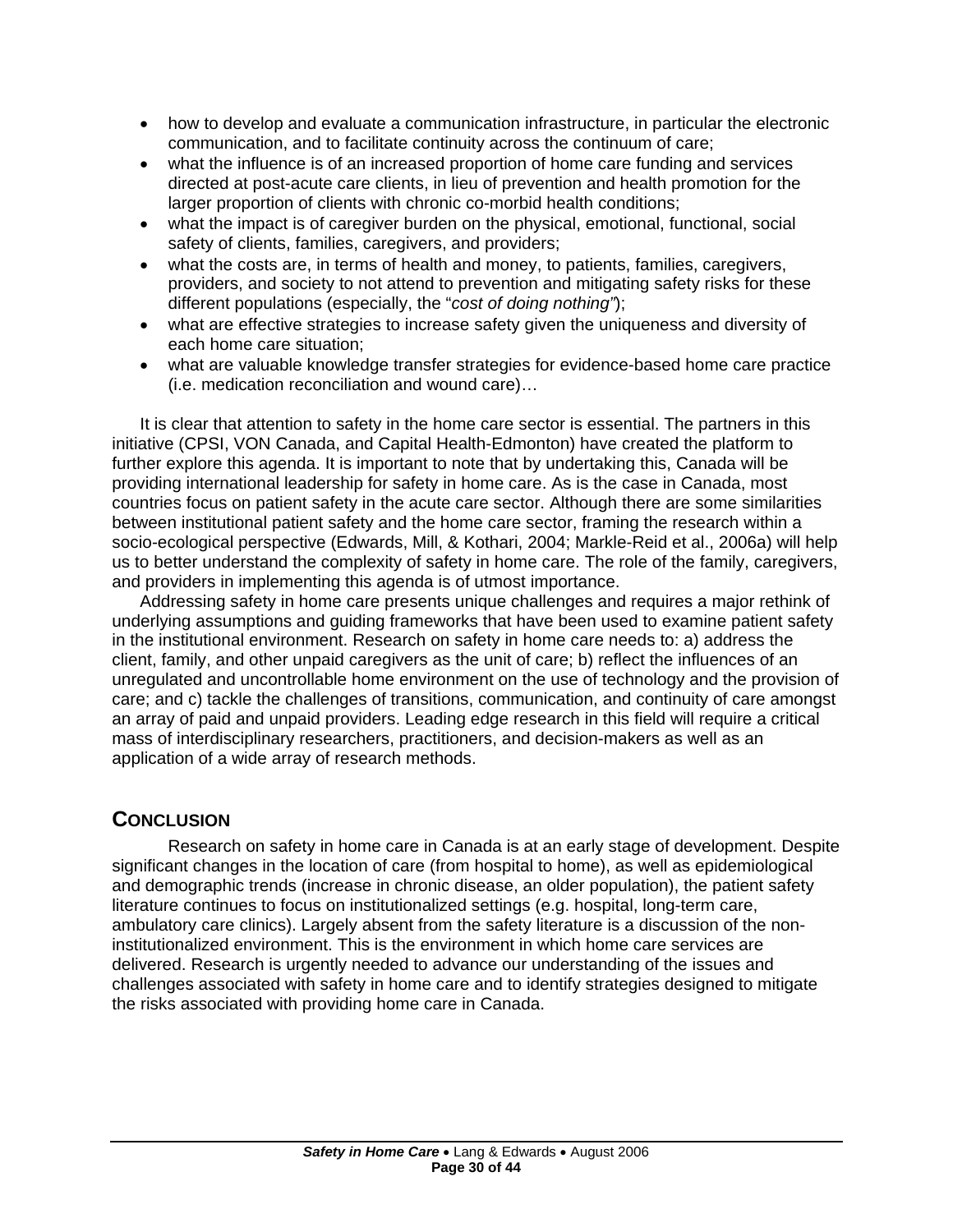## <span id="page-31-0"></span>**REFERENCES**

- Affonso, D. D., & Doran, D. (2002). Cultivating discoveries in patient safety research: A framework. *International Nursing Perspectives, 2*(1), 33-47.
- Affonso, D. D., Jeffs, L., Doran, D., & Ferguson-Paré, M. (2003). Patient safety to frame and reconcile nursing issues. *Canadian Journal of Nursing Leadership, 16*(4), 69-81.
- Amalberti, R., Auroy, Y., Berwick, D., & Barach, P. (2005). Five system barriers to achieving ultrasafe health care. *Annals of Internal Medicine, 142*(9), 756-764.
- Baker, G. R., & Norton, P. (2001). *Patient safety and healthcare error in the Canadian healthcare system: A systematic review and analysis of leading practices in Canada with reference to key initiatives elsewhere (A Report to Health Canada)*. Retrieved May 24, 2006, from http://www.hc-sc.gc.ca/hcs-sss/pubs/care-soins/2001-patient-securit-revexam/index\_e.html.http://www.hc-sc.gc.ca/hcs-sss/pubs/care-soins/2001-patient-securitrev-exam/index\_e.html
- Barraclough, B. (2004). *Patient empowerment inclusive remedy or lethal cocktail?* Retrieved May 24, 2006, from http://www.safetyandquality.org/bbireland.pdf
- Buckle, P., Clarkson, P. J., Coleman, R., Lane, R., Stubbs, D., Ward, J., et al. (2003). *Design for patient safety: A system-wide design-led approach to tackling patient safety in the NHS*. Retrieved May 24, 2006, from http://www-

edc.eng.cam.ac.uk/medical/downloads/report.pdf

- Canadian Council on Health Services Accreditation CCHSA. (2003). *Patient Safety Strategy*. Retrieved May 26, 2006, from http://www.cchsa.ca/pdf/CCHSAPatientSafetyStrategy.pdf
- Canadian Council on Health Services Accreditation CCHSA. (2004). *Patient Safety Goals and Required Organizational Practices*. Retrieved May 26, 2006, from http://www2.cchsaccass.ca/PatientSafety/psgoalsrops.aspx?culture=en-CA

Canadian Council on Health Services Accreditation – CCHSA. (2005). *Patient Safety Performance Measures for Accreditation*. CCHSA internal working document.

- Canadian Council of Health Services Accreditation CCHSA. (2006). *CCHSA Patient/Client Safety Goals and Required Organizational Practices (ROPs).* Retrieved August 30, 2006, from http://www2.cchsa-ccass.ca/PatientSafety/documents/ROPs2006\_en.pdf
- Cartier, C. (2003). From home to hospital and back again: Economic restructuring, end of life, and the gendered problems of place-switching health services. *Social Science & Medicine, 56*(11), 2289-2301.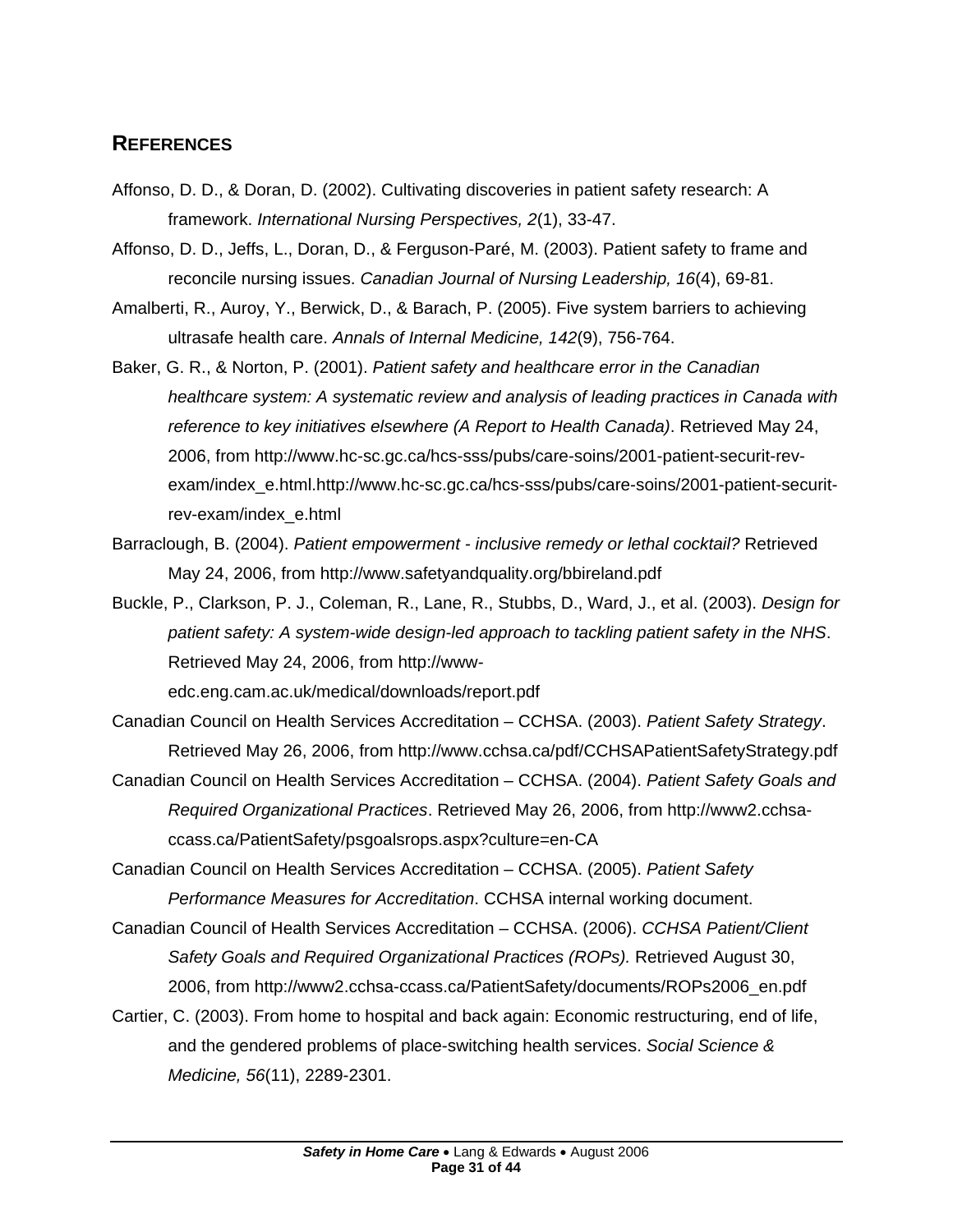- Chang, A., Schyve, P. M., Croteau, R. J., O'Leary, D. S., & Loeb, J. M. (2005). The JCAHO patient safety event taxonomy: A standardized terminology and classification schema for near misses and adverse events. *International Journal for Quality in Health Care, 17*(2), 95-105.
- Christakis, N. A., & Allison, P. D. (2006). Mortality after the hospitalization of a spouse. *New England Journal of Medicine, 354*(7), 719-730.
- Clark, R. (1996). Home and community-based care: The U.S. example. *Canadian Journal on Aging, 15*(1), 91-102.
- Cox, C. (1993). *The frail elderly: Problems, needs and community responses*. Westport, CT: Auburn House.
- Coyte, P. C., Baranek, P., & Daly, T. (2000). *Identifying Outcome Indicators for Evaluating Services Provided by Community Care Access Centres*.
- Coyte, P. C., & McKeever, P. (2001). Home care in Canada: Passing the buck. *Canadian Journal of Nursing Research, 33*(2), 11-25.
- Davies, J. M., Hébert, P., & Hoffman, C. (2003). *The Canadian patient safety dictionary*. Retrieved May 24, 2006, from http://rcpsc.medical.org/publications/PatientSafetyDictionary\_e.pdf
- Dennis, C. (2002). Communicating adverse events in health care. *Journal of the Australasian Association for Quality in Health Care, 3*(12), 9-12.
- Downie, J., Lahey, W., Ford, D., Gibson, E., Thomson, M., Ward, T., et al. (2006). *Patient safety law: From silos to systems*. Retrieved May 24, 2006, from http://www.energyk.com/healthlaw/documents/Patient\_Safety\_Main\_Report\_final.pdf
- Edwards, N., Mill, J., & Kothari, A. R. (2004). Multiple intervention research programs in community health. *Canadian Journal of Nursing Research, 36*(1), 40-54.
- Elkan, R., Kendrick, D., Dewey, M., Hewitt, M., Robinson, J., Blair, M., et al. (2001). Effectiveness of home based support for older people: Systematic review and metaanalysis. *British Medical Journal, 323*(7315), 719-725.
- Feeley, N., & Gottlieb, L. N. (2000). Nursing approaches for working with family strengths and resources. *Journal of Family Nursing, 6*(1), 9-24.
- Forster, A. J., Asmis, T. R., Clark, H. D., Al, S. G., Code, C. C., Caughey, S. C., et al. (2004). Ottawa Hospital patient safety study: Incidence and timing of adverse events in patients admitted to a Canadian teaching hospital. *Canadian Medical Association Journal, 170*(8), 1235-1240.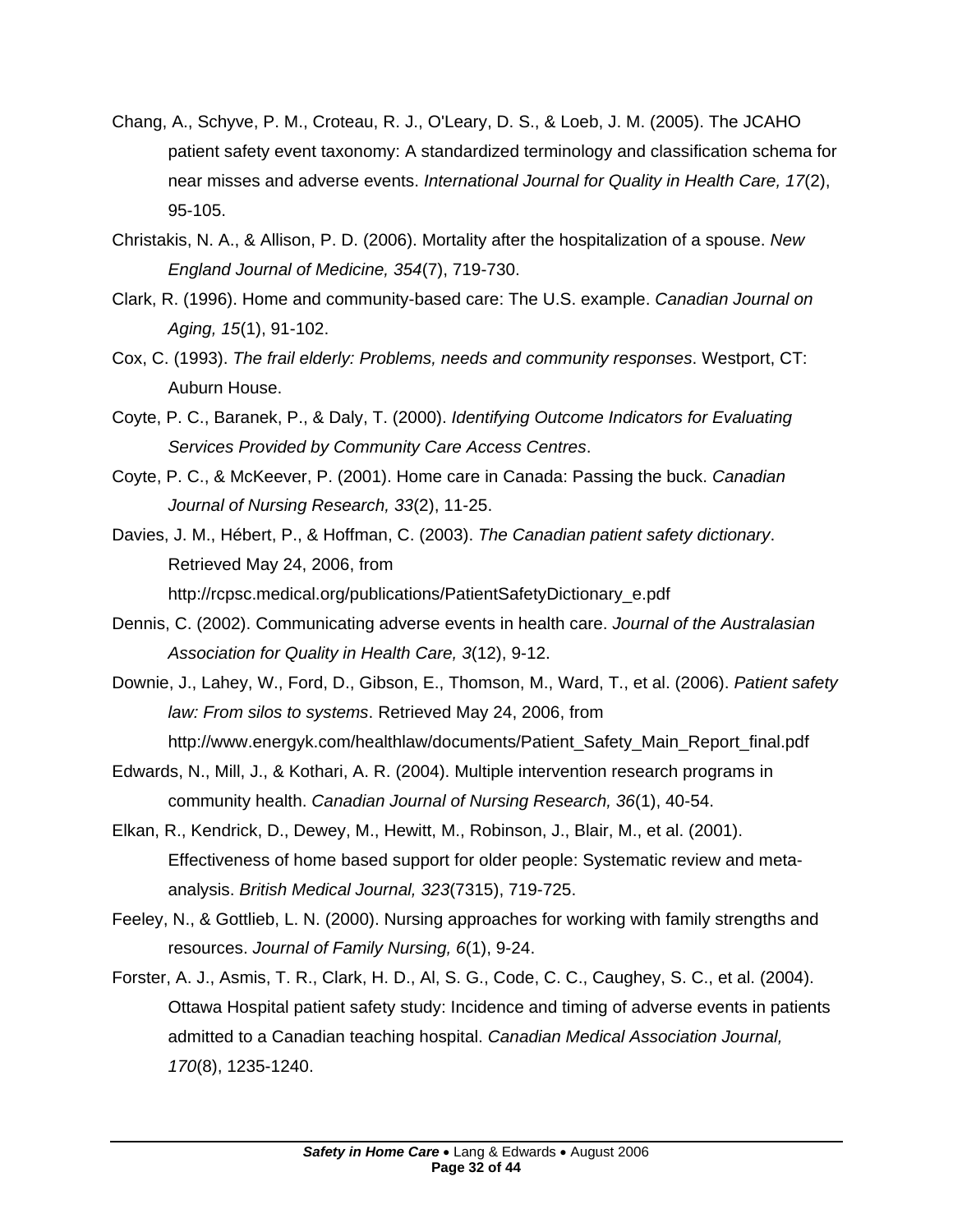- Forster, A. J., Clark, H. D., Menard, A., Dupuis, N., Chernish, R., Chandok, N., et al. (2004). Adverse events among medical patients after discharge from hospital. *Canadian Medical Association Journal, 170*(3), 345-349.
- Hanratty, B., Hibbert, D., Mair, F., May, C., Ward, C., Capewell, S., et al. (2002). Doctors' perceptions of palliative care for heart failure: Focus group study. *British Medical Journal, 325*(7364), 581-585.
- Harrison, A., & Verhoef, M. (2002). Understanding coordination of care from the consumer's perspective in a regional health system. *Health Services Research, 37*(4), 1031-1054.
- Hoffman, C., Beard, P., Greenall, J., U, D., & White, J. (2006). *Canadian root cause analysis framework: A tool for identifying and addressing the root causes of critical incidents in healthcare*. Retrieved May 25, 2006, from http://www.patientsafetyinstitute.ca/uploadedFiles/Resources/March%202006%20RCA%

```
20Workbook.pdf
```
- Institute of Medicine. (1999). *To err is human: Building a safer health system*. Washington, DC: National Academy Press.
- Klein-Fedyshin, M., Burda, M. L., Epstein, B. A., & Lawrence, B. (2005). Collaborating to enhance patient education and recovery. *Journal of the Medical Library Association, 93*(4), 440-445.
- Lehoux, P. (2004). Patients' perspectives on high-tech home care: A qualitative inquiry into the user-friendliness of four technologies. *BMC Health Services Research, 4*(28), 1-9.
- Markle-Reid, M., & Browne, G. (2003). Conceptualizations of frailty in relation to older adults. *Journal of Advanced Nursing, 44*(1), 58-68.
- Markle-Reid, M., Weir, R., Browne, G., Roberts, J., Gafni, A., & Henderson, S. (2006). Health promotion for frail older home care clients. *Journal of Advanced Nursing, 54*(3), 381-395.
- Markle-Reid, M., Weir, R., Browne, G., Roberts, J., Gafni, A., & Henderson, S. (2006 in press). The effectiveness and efficiency of home-based nursing health promotion for older people: A review of the literature. *Medical Care Research and Review, 63*(5), 1-39.
- Meredith, S., Feldman, P., Frey, D., Giammarco, L., Hall, K., Arnold, K., et al. (2002). Improving medication use in newly admitted home healthcare patients: A randomized controlled trial. *Journal of the American Geriatrics Society, 50*(9), 1484-1491.
- Modin, S., & Furhoff, A. K. (2004). The medical care of patients with primary care home nursing is complex and influenced by non-medical factors: A comprehensive retrospective study from a suburban area in Sweden. *BMC Health Services Research, 4*(22), 1-10.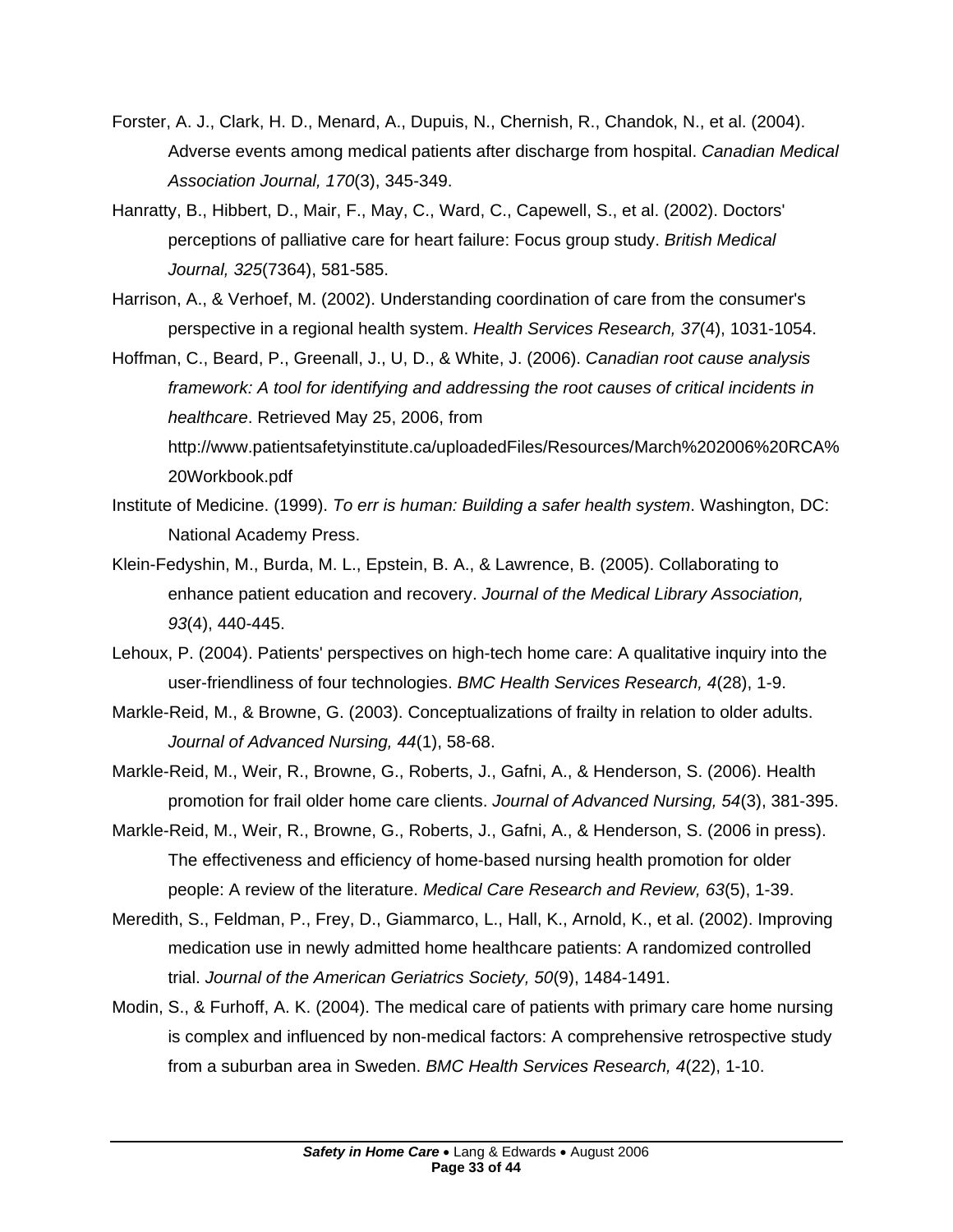- National Steering Committee on Patient Safety. (2002). *Building a safer system: A national integrated strategy for improving patient safety in Canadian health care*. Retrieved May 23, 2006, from http://rcpsc.medical.org/publications/building\_a\_safer\_system\_e.pdf
- Sorensen, R., Braithwaite, J., Iedema, R., Coiera, E. W., Westbrook, J. I., Harris, M. F., et al. (2004). *Report on the establishment of the patient safety research network*. Retrieved May 24, 2006, from http://www.patientsafetynetwork.unsw.edu.au/images/psn\_report.pdf
- Spiers, J. A. (2002). The interpersonal contexts of negotiating care in home care nurse-patient interactions. *Qualitative Health Research*, 12(8), 1033-1057.
- UK National Patient Safety Agency. (2005). *Being open: Communicating patient safety incidents with patients and their carers*. London, England: National Patient Safety Agency.
- Varcoe, C., Doane, G., Pauly, B., Rodney, P., Storch, J. L., Mahoney, K., et al. (2004). Ethical practice in nursing: Working the in-betweens. *Journal of Advanced Nursing*, 45(3), 316- 325.
- Victoria Department of Health & UK National Patient Safety Agency. (2001). Doing less harm: Improving the safety and quality of care through reporting, analysing and learning from *adverse incidents involving NHS patients - key requirements for health care providers*. Retrieved May 25, 2006, from

http://www.health.vic.gov.au/clinrisk/downloads/nhsrisk.pdf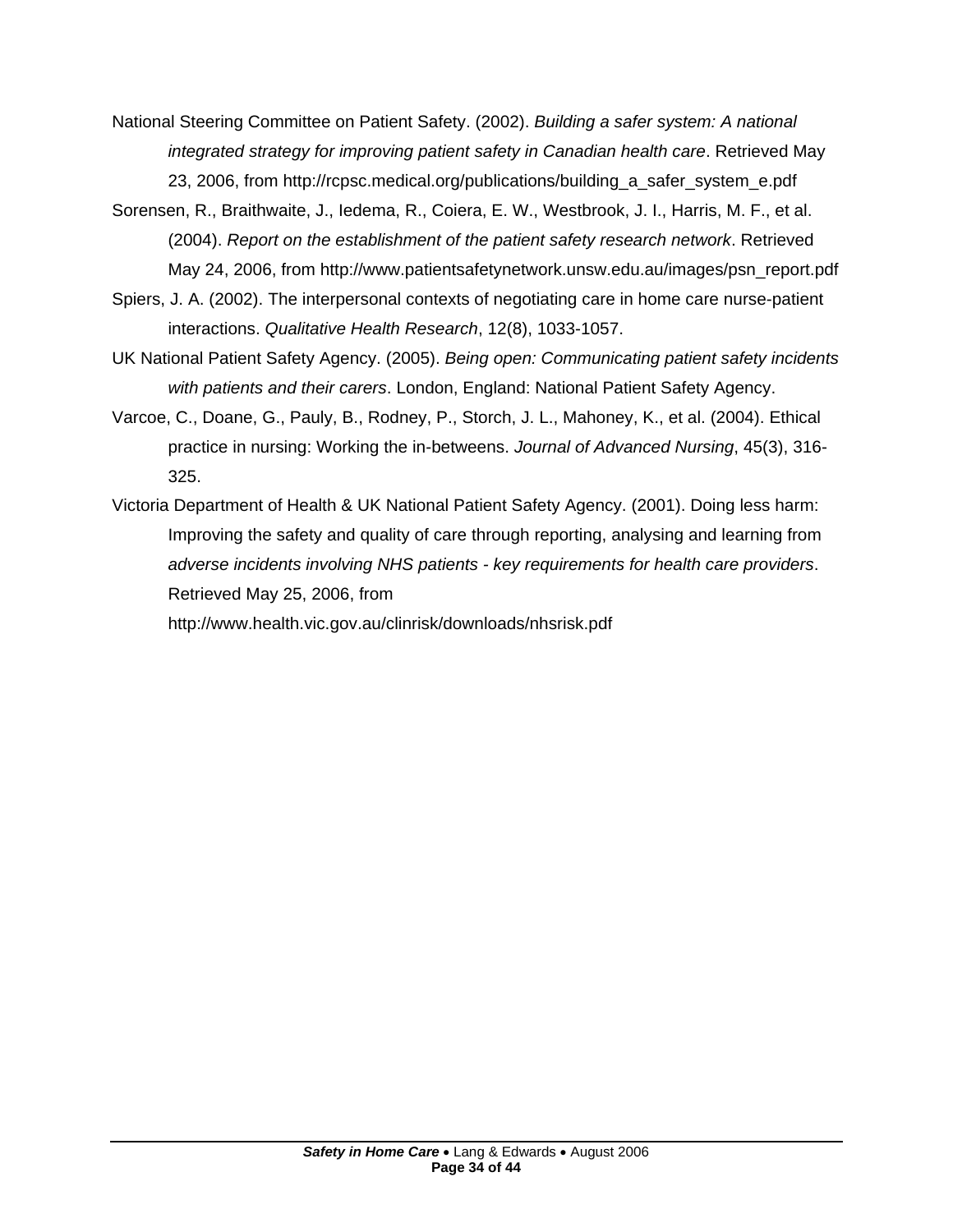## <span id="page-35-0"></span>**APPENDIX A – INTERVIEW GUIDE**

Thank you so much for taking the time to do this interview. As you know CPSI and VON Canada are spearheading this initiative for safety in home care. A roundtable discussion of 50- 60 stakeholders will take place in Edmonton on May 2, the aim of which is to set a research agenda for patient safety in home care.

We are conducting these interviews with 12-18 key informants, identified by Carolyn Hoffman at CPSI, Judith Shamian at VON Canada, and our team at University of Ottawa. The purpose of these interviews is to assist us in the preparation of a background paper to be used as a springboard for the roundtable discussion in May.

Please feel free to expand on any of the questions that I will be asking you today. Before we begin I would like to ask you if you wish to have your name listed as having contributed suggestions. Would it be OK with you to turn on the digital recorder?

#### **Questions**

#### **Theme 1 ….Definitions**

How would you define patient safety in home care?

#### **Theme 2 ….Family/caregiver**

In home care the family is the unit of care and the home is the setting for the care provided. What additional safety issues do these realities present that differ from safety issues in hospital settings?

#### **Theme 3 ….Factors affecting patient safety in home care**

3. What are the other priority factors that may adversely affect patient safety in home care? Probes: Human resource constraints, staff burnout, nursing work-life in the community, unregulated care providers, family caregivers etc.

#### **Theme 4 ….Gaps in knowledge**

4. As you may know, the Canadian Institutes of Health Information identifies 5 types of home care services (acute care substitution, rehabilitation, end of life care, long term care supportive, and chronic disease prevention and maintenance). Which one of these areas are you most familiar with? Would you please describe the major gaps in knowledge regarding patient safety in home care for the area that you are most familiar with?

#### **Theme 5 ….Priorities**

5. In your opinion, what are the priorities for research regarding patient safety in home care? Please be as specific as possible.

#### **Theme 6 ….Building capacity**

6. To do research requires research capacity. What are the gaps in our current capacity to do patient safety research in home care in Canada? What are priorities for building capacity to conduct leadingedge research on safety in home care in Canada?

#### **Theme 7 ….Exemplars**

7. Are there exemplars, in Canada or elsewhere, where patient safety systems or research project tailored to home care have been developed or where research on patient safety in home care is underway?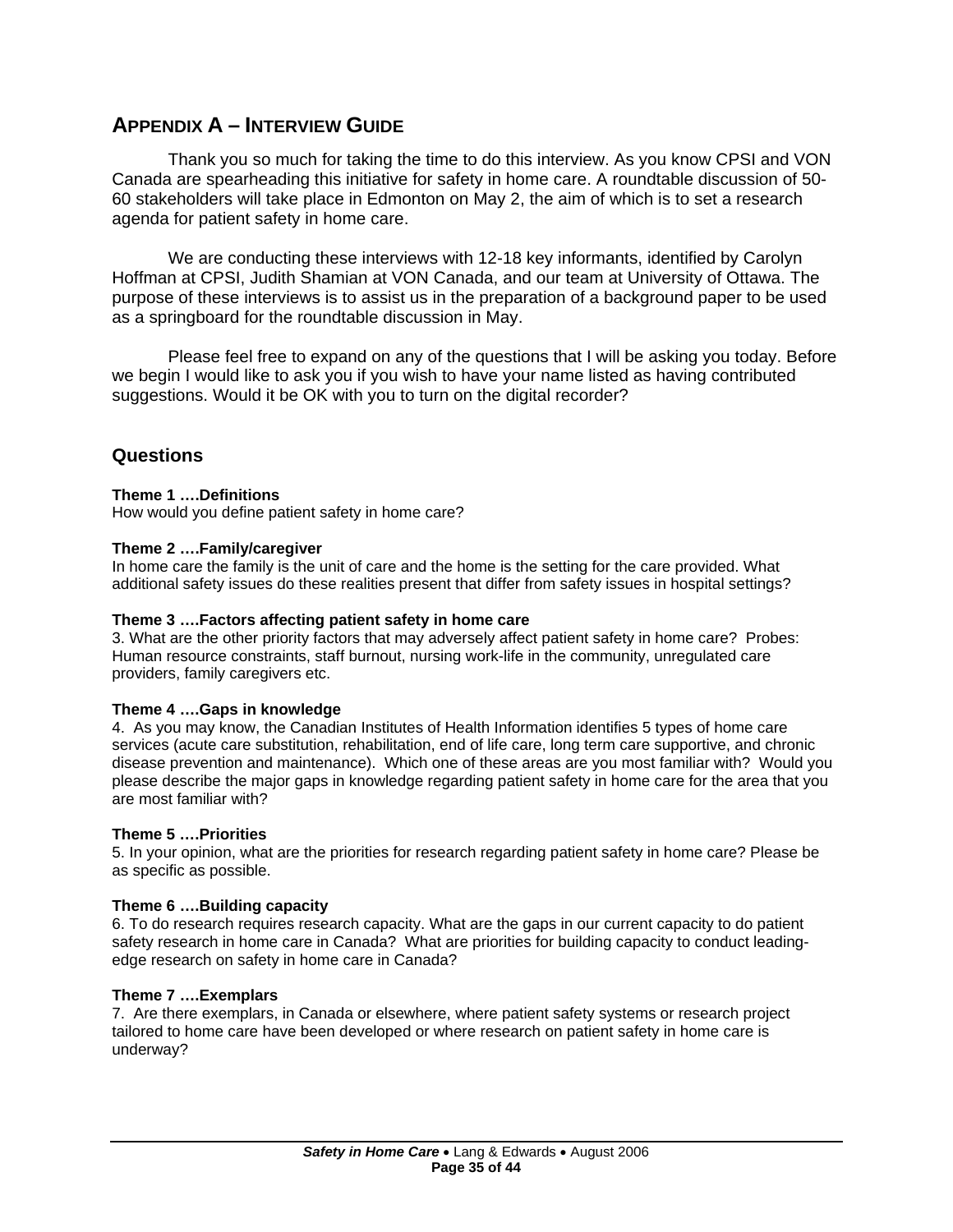## **APPENDIX B – REVIEW OF THE LITERATURE**

<span id="page-36-0"></span>

| <b>Authors</b>                                   | <b>Title</b>                                                                                                                                        | Qualitative          | Quantitative                                                              | <b>Sample</b>                                                                                                                                   | <b>Key findings</b>                                                                                                                                                                                                                                                                                                                                                                                          | Interpretation                                                                                                                                                                                                                                                                                                                                                                           |
|--------------------------------------------------|-----------------------------------------------------------------------------------------------------------------------------------------------------|----------------------|---------------------------------------------------------------------------|-------------------------------------------------------------------------------------------------------------------------------------------------|--------------------------------------------------------------------------------------------------------------------------------------------------------------------------------------------------------------------------------------------------------------------------------------------------------------------------------------------------------------------------------------------------------------|------------------------------------------------------------------------------------------------------------------------------------------------------------------------------------------------------------------------------------------------------------------------------------------------------------------------------------------------------------------------------------------|
| Affonso et al.<br>(2003)                         | Patient safety to frame<br>and reconcile nursing<br>issues                                                                                          | X<br>Focus<br>groups |                                                                           | 503 nurses participated<br>in a national survey<br>during 33 focus groups<br>in 22 Academic Health<br><b>Sciences Centres</b><br>across Canada. | Mentions health systems and<br>hospitals, but does not mention<br>home care.<br>Describes a reconceptualization<br>used to align issues identified by<br>nurses with a Patient Safety<br>Framework to illustrate how nurse<br>executive leaders can reconcile<br>patient care issues.<br>4 proposed pillars of discovery.<br>Suggests 5 approaches on how<br>nursing can build safer care<br>practices. (80) | Academy of Canadian<br><b>Executive Nurses (ACEN)</b><br>can provide leadership in<br>the Academic Health<br><b>Sciences Centres across</b><br>Canada on this issue by<br>modeling the suggested<br>approached.<br>Multidisciplinary research<br>cluster at the Uof T working<br>on pilot projects that explore<br>processes of care and<br>factors influencing safer<br>practices. (79) |
| <b>Christakis &amp;</b><br><b>Allison (2006)</b> | Mortality after the<br>hospitalization of a<br>spouse                                                                                               |                      | $\overline{X}$<br>Cox-<br>regression<br>analysis<br>and fixed-<br>effects |                                                                                                                                                 | Illness and/or death of a spouse may<br>have health consequences for<br>partners. (726)<br>Partners may show an increase in<br>harmful behaviour. (727)                                                                                                                                                                                                                                                      | Findings can inform the<br>delivery of health services.<br>Interventions should be<br>timed to riskiest time frames<br>for partners. Implications for<br>policymakers. (729)                                                                                                                                                                                                             |
| Forster et al.<br>(2004a)                        | Ottawa Hospital<br>patient safety study:<br>Incidence and timing of<br>adverse events in<br>patients admitted to a<br>Canadian teaching<br>hospital |                      | X<br>Random<br>Sample<br>Used<br>standard<br>methods                      | 502 randomly selected<br>patients admitted to 2<br>acute-care facilities in<br>Ottawa for acute care<br>non-psychiatric illness<br>over 1 yr    | Adverse events are relatively<br>common. The unit of analysis was<br>the hospitalization. Calculated event<br>rates per 100 hospitalizations.<br>12.7% hospitalizations in a<br>Canadian teaching hospital<br>associated with adverse events.<br>38% of all adverse events<br>preventable. 61% occurred before<br>the patient was admitted (majority                                                         | A higher rate of pre-hospital<br>adverse events needs to be<br>confirmed. A larger, multi-<br>centre Canadian study is<br>underway and may help<br>shed light on this intriguing<br>finding. Regardless, it is<br>clear that quality<br>improvement efforts must<br>address ambulatory as well                                                                                           |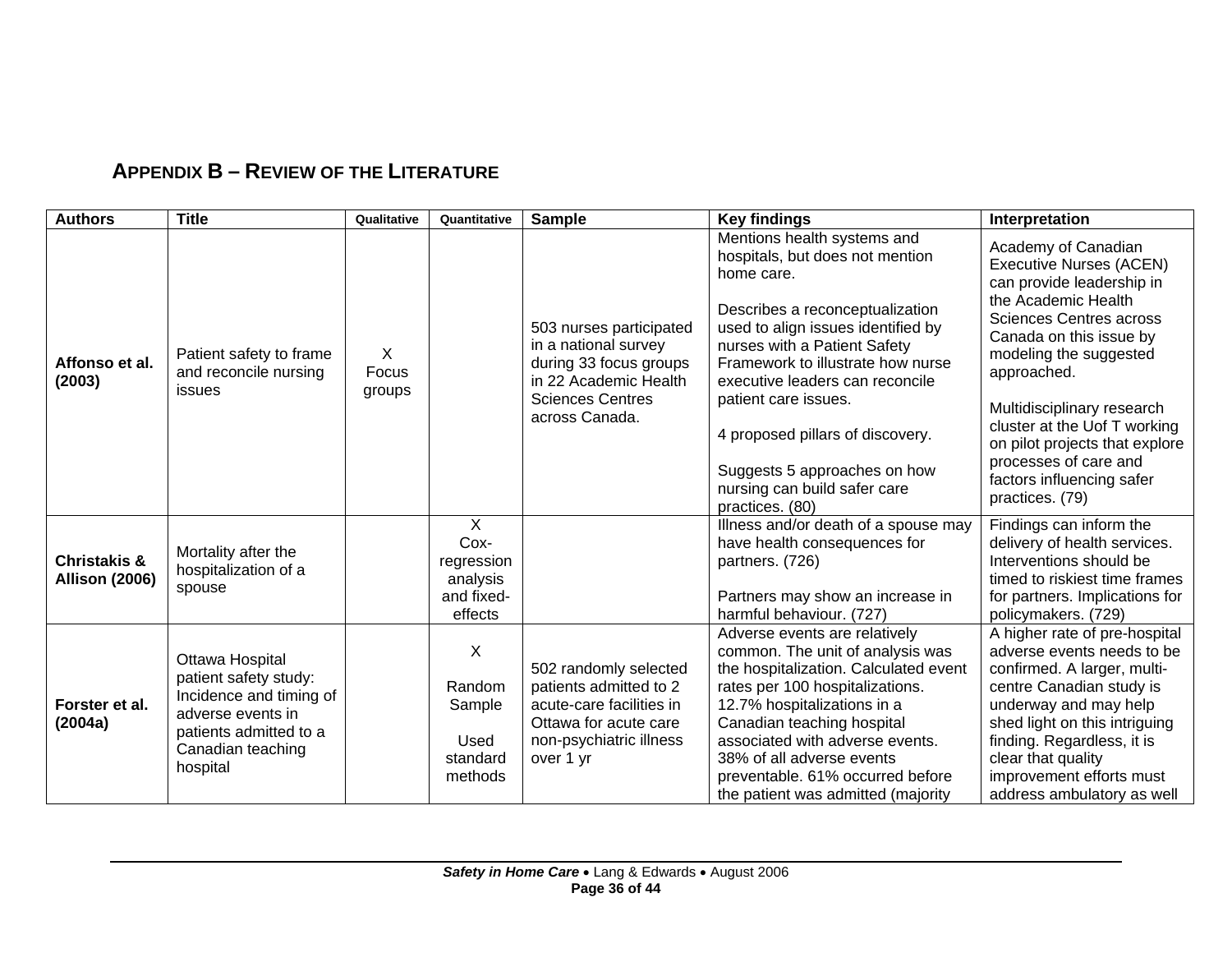| <b>Authors</b>            | <b>Title</b>                                                                          | Qualitative          | Quantitative         | <b>Sample</b>                                                                                                     | <b>Key findings</b>                                                                                                                                                                                                                                                                                                                                                                                                                                                                                  | Interpretation                                                                                                                                                                                                                                                                                                                                                                                                                                                          |
|---------------------------|---------------------------------------------------------------------------------------|----------------------|----------------------|-------------------------------------------------------------------------------------------------------------------|------------------------------------------------------------------------------------------------------------------------------------------------------------------------------------------------------------------------------------------------------------------------------------------------------------------------------------------------------------------------------------------------------------------------------------------------------------------------------------------------------|-------------------------------------------------------------------------------------------------------------------------------------------------------------------------------------------------------------------------------------------------------------------------------------------------------------------------------------------------------------------------------------------------------------------------------------------------------------------------|
|                           |                                                                                       |                      |                      |                                                                                                                   | were associated with adverse drug<br>events.)                                                                                                                                                                                                                                                                                                                                                                                                                                                        | as hospital care.                                                                                                                                                                                                                                                                                                                                                                                                                                                       |
| Forster et al.<br>(2004b) | Adverse events among<br>medical patients after<br>discharge from<br>hospital          |                      | X<br>prospectiv<br>е | 328 patients<br>consecutively<br>discharged home or to<br>seniors residence, with<br>and average of 71 yrs        | 1 in 5 discharged patients from a<br>Canadian teaching hospital<br>experienced adverse events (AE)<br>related to their medical care.<br>Most common AEs were adverse<br>drug events.                                                                                                                                                                                                                                                                                                                 | Findings of this study similar<br>to previous one despite<br>differences in study<br>population (average age<br>this study 71yr vs. previous<br>57yr).<br>Need to identify if other<br>patient populations (surgical                                                                                                                                                                                                                                                    |
|                           |                                                                                       |                      |                      |                                                                                                                   | services, community care<br>hospitals) are at similar risk.<br>1⁄4 of patients had AEs after<br>discharge and 50% of those were<br>preventable or ameliorable.<br>Need to evaluate methods<br>of improving safety after<br>discharge.                                                                                                                                                                                                                                                                |                                                                                                                                                                                                                                                                                                                                                                                                                                                                         |
| Hanratty et al.<br>(2002) | Doctors' perceptions of<br>palliative care for heart<br>failure: Focus group<br>study | X<br>Focus<br>groups |                      | General practitioners<br>and consultants in<br>cardiology, geriatrics,<br>palliative care and<br>general medicine | All groups thought that poor support<br>in the community contributed to<br>repeated hospital admissions.<br>District nurses and social services<br>were a higher priority than<br>sophisticated forms of palliative<br>care.<br>Priorities identified for the future<br>were developing the role of the<br>nurse, better community support for<br>primary health care, and enhanced<br>communication between all the<br>health professionals involved in the<br>care of patients with heart failure. | Many of the organizational<br>and professional issues are<br>not particular to patients<br>dying with heart failure, and<br>addressing such concerns<br>as the lack of coordination<br>and continuity in medical<br>would benefit all patients.<br>Research suggests that<br>specialist nurses may<br>reduce the number of<br>hospital admissions and<br>improve disease<br>management for patients<br>with heart failure discharged<br>back to the community.<br>(584) |
| Klein-                    | Collaborating to                                                                      | X                    |                      | 147 survey responses                                                                                              | 92% reported that the video was                                                                                                                                                                                                                                                                                                                                                                                                                                                                      | The audiovisual format can                                                                                                                                                                                                                                                                                                                                                                                                                                              |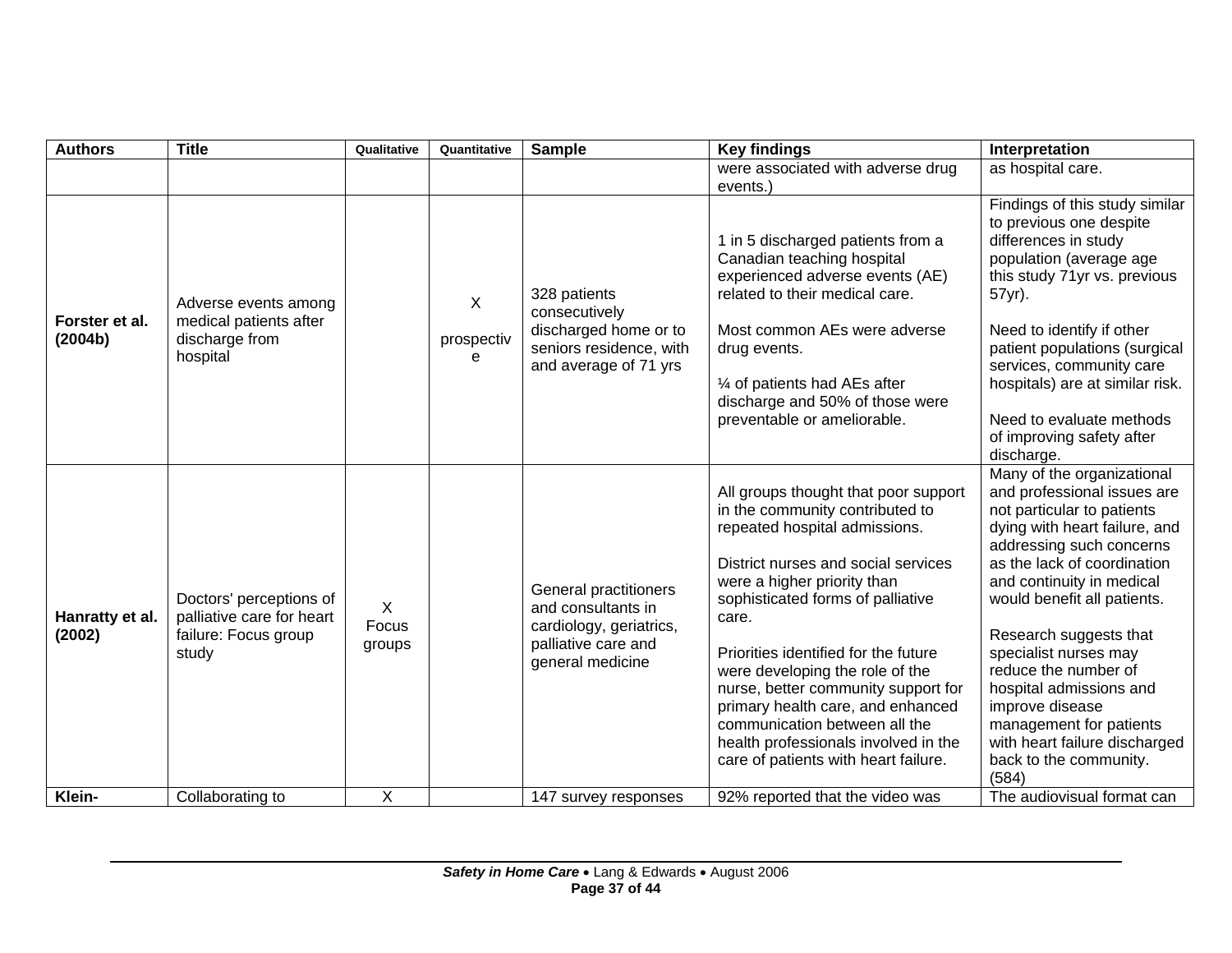| <b>Authors</b>                         | <b>Title</b>                                                                                                                         | Qualitative                                                                                                     | Quantitative | <b>Sample</b>                                                                                                                                                                  | <b>Key findings</b>                                                                                                                                                                                                                                                                                                                                                                         | Interpretation                                                                                                                                                                                                                                                                                       |
|----------------------------------------|--------------------------------------------------------------------------------------------------------------------------------------|-----------------------------------------------------------------------------------------------------------------|--------------|--------------------------------------------------------------------------------------------------------------------------------------------------------------------------------|---------------------------------------------------------------------------------------------------------------------------------------------------------------------------------------------------------------------------------------------------------------------------------------------------------------------------------------------------------------------------------------------|------------------------------------------------------------------------------------------------------------------------------------------------------------------------------------------------------------------------------------------------------------------------------------------------------|
| Fedyshin et<br>al. (2005)              | enhance patient<br>education and<br>recovery                                                                                         |                                                                                                                 |              | from discharged CABG<br>patients transitioning to<br>the home setting                                                                                                          | helpful to their recovery, at least to<br>some degree.<br>84% felt the video answered<br>questions they otherwise would have<br>called their healthcare provider to<br>ask.<br>The project was possible because of<br>successful collaboration between<br>library staff and clinicians.                                                                                                     | increase understanding,<br>overcome educational<br>barriers such as low<br>literacy, and can be<br>delivered in a cost-effective<br>manner.<br>Patients received a greater<br>amount of information to<br>enhance self-care during<br>the recovery period without<br>consuming more nursing<br>time. |
| Harrison &<br><b>Verhoef</b><br>(2002) | Understanding<br>coordination of care<br>from the consumer's<br>perspective in a<br>regional health system                           | X<br>Explorato<br>ry using<br>Grounde<br>d Theory                                                               |              | 33 consumers<br>transitioning from acute<br>to home care and<br>registered for short-term<br>home care services.<br>Mean age 65 yrs.                                           | Consumers can and should be<br>involved in healthcare decisions.<br>Their involvement includes various<br>components. (1043)Providers need<br>to work as coaches to prepare<br>consumers for their role as<br>coordinators of their care. (1047)<br>Consumer as a temporary organized<br>member of team. (1947) Managers<br>need to foster a culture that values<br>consumer voices. (1046) | Need to study the interface<br>between the healthcare<br>system and other<br>determinants of health<br>(1049).<br>Future studies could include<br>assessing the<br>organizational role of the<br>consumer, and potential<br>circumstances of too much<br>consumer involvement.<br>(1059).            |
| Lehoux<br>(2004)                       | Patients' perspectives<br>on high-tech home<br>care: A qualitative<br>inquiry into the user-<br>friendliness of four<br>technologies | $\mathsf{X}$<br>Interview<br>s with<br>patients,<br>careers,<br>and<br>direct<br>observati<br>on from<br>nurses |              | 16 patients<br>6 carers<br>16 nurses<br>All associated with<br>primary care<br>organizations and<br>hospitals delivering<br>home care within a 100<br>mile radius of Montreal. | Home care technology transforms<br>the patient's life both inside and<br>outside the home.<br>Policies aimed at increasing the<br>provision of home care must<br>carefully integrate principles and<br>resources that support the<br>appropriate use of technology and<br>the close monitoring of patients must                                                                             | Policies aimed at<br>developing home care must<br>clearly integrate principles<br>and resources supporting<br>the appropriate use of<br>technology.<br>Close monitoring of patients<br>should be part of all<br>technology-enhanced home                                                             |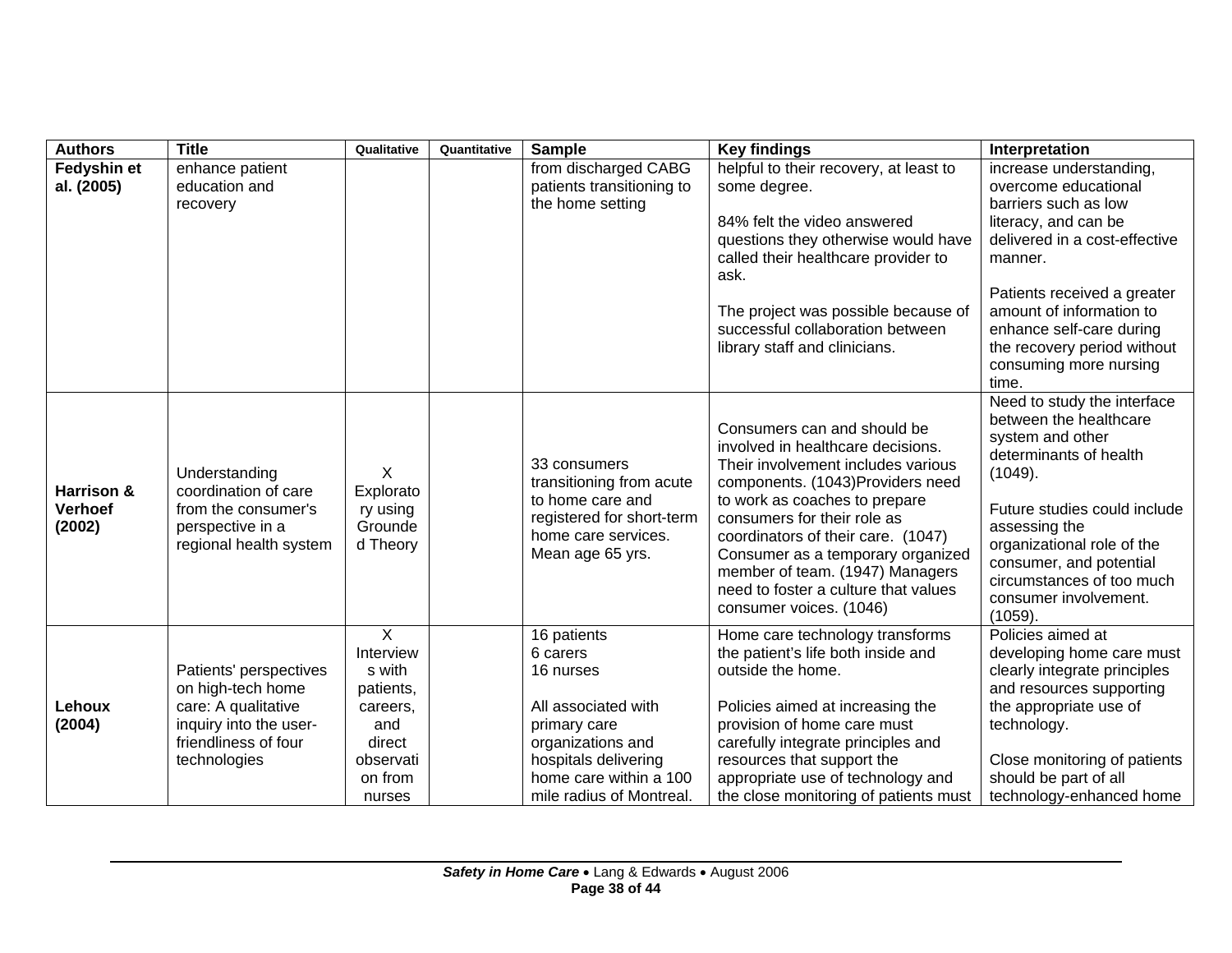| <b>Authors</b>                       | <b>Title</b>                                                                                                                         | Qualitative                                                                                           | Quantitative                                                                | <b>Sample</b>                                                                                                     | <b>Key findings</b>                                                                                                                                                                                                                                                                                              | Interpretation                                                                                                                                                                                                                                                                                                                                                                                                                                                                                           |
|--------------------------------------|--------------------------------------------------------------------------------------------------------------------------------------|-------------------------------------------------------------------------------------------------------|-----------------------------------------------------------------------------|-------------------------------------------------------------------------------------------------------------------|------------------------------------------------------------------------------------------------------------------------------------------------------------------------------------------------------------------------------------------------------------------------------------------------------------------|----------------------------------------------------------------------------------------------------------------------------------------------------------------------------------------------------------------------------------------------------------------------------------------------------------------------------------------------------------------------------------------------------------------------------------------------------------------------------------------------------------|
|                                      |                                                                                                                                      |                                                                                                       |                                                                             |                                                                                                                   | be part of all technology-enhanced<br>home care programs.                                                                                                                                                                                                                                                        | care programs.                                                                                                                                                                                                                                                                                                                                                                                                                                                                                           |
| <b>Markle-Reid</b><br>et al. (2006a) | Health promotion for<br>frail older home care<br>clients                                                                             |                                                                                                       | X<br>Two-<br>armed,<br>single-<br>blind,<br>randomize<br>d control<br>trial | 242 older people (more<br>than 75yrs) eligible for<br>personal support<br>services through a<br>home-care program | With modest reorganization of the<br>delivery of existing home services,<br>statistically significant<br>enhancements in equality of life can<br>result. (10) (12)<br>Statistically significantly lower per<br>person cost of prescription<br>medications in the nursing group<br>compared with usual care. (10) | Implementation of efficient<br>care reforms for older<br>people requires a<br>comprehensive rethinking of<br>entire delivery systems. (12)<br>Need to reinvest in nursing<br>services for health<br>promotion for older clients<br>receiving home care.<br>Further studies need to<br>incorporate a theoretical<br>model and focus on process<br>of delivering care to identify<br>the relative contribution of<br>each component of the<br>intervention and the<br>synergistic sum of the parts<br>(11) |
| <b>Markle-Reid</b><br>et al. (2006b) | The effectiveness and<br>efficiency of home-<br>based nursing health<br>promotion for older<br>people: A review of the<br>literature | X<br>Literature<br>review,<br>synthesis<br>of<br>definition<br>s,<br>conceptu<br>al<br>framewor<br>ks |                                                                             |                                                                                                                   | Identifies 4 categories of<br>assumptions.<br>Suggests 5 key findings and an<br>alternative theoretical approach (65)                                                                                                                                                                                            | There are both intellectual<br>and political tensions in<br>conceptualizations of frailty<br>in relation to older adults.<br>$(65)$ $(64)$<br>if frailty is defined<br>predominantly in terms of<br>physical losses,<br>assessment and<br>management strategies will<br>focus solely on this aspect.<br>(65)                                                                                                                                                                                             |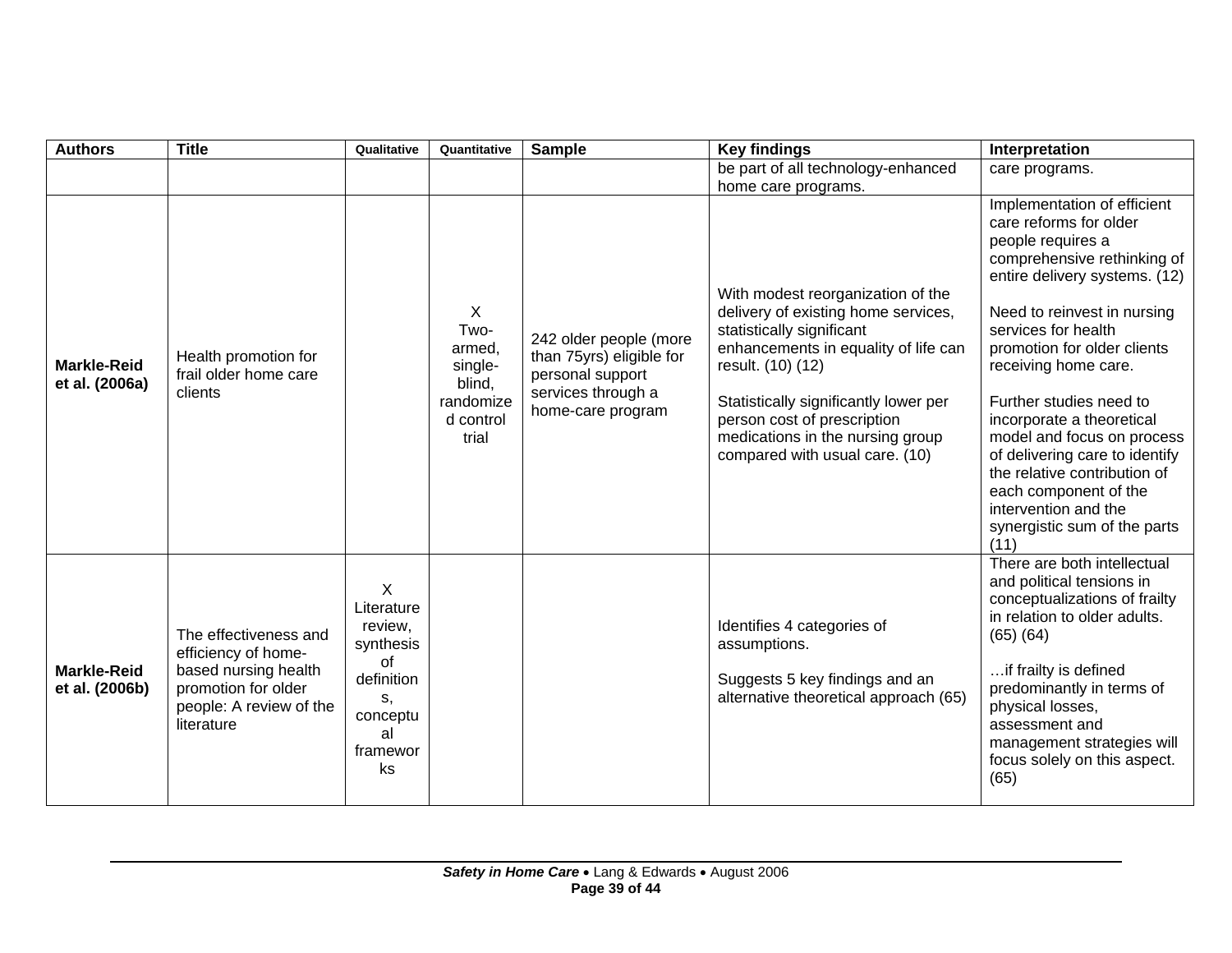| <b>Authors</b>                   | <b>Title</b>                                                                                                                                                                                                 | Qualitative | Quantitative                                                         | <b>Sample</b>                                                                                                                                                   | <b>Key findings</b>                                                                                                                                                                                                                                                                                                                                                                                                                                                                                                   | Interpretation                                                                                                                                                                                                                                                                                                                                                                                                        |
|----------------------------------|--------------------------------------------------------------------------------------------------------------------------------------------------------------------------------------------------------------|-------------|----------------------------------------------------------------------|-----------------------------------------------------------------------------------------------------------------------------------------------------------------|-----------------------------------------------------------------------------------------------------------------------------------------------------------------------------------------------------------------------------------------------------------------------------------------------------------------------------------------------------------------------------------------------------------------------------------------------------------------------------------------------------------------------|-----------------------------------------------------------------------------------------------------------------------------------------------------------------------------------------------------------------------------------------------------------------------------------------------------------------------------------------------------------------------------------------------------------------------|
|                                  |                                                                                                                                                                                                              |             |                                                                      |                                                                                                                                                                 |                                                                                                                                                                                                                                                                                                                                                                                                                                                                                                                       | A common definition of<br>frailty would enhance the<br>comparability and<br>generalizability of research<br>involving older adults.                                                                                                                                                                                                                                                                                   |
| <b>Meredith et</b><br>al. (2002) | Improving medication<br>use in newly admitted<br>home healthcare<br>patients: A randomized<br>controlled trial                                                                                               |             | X<br>Parallel<br>group,<br>randomize<br>d and<br>controlled<br>trial | 259 Medicare patients<br>aged 65 and older<br>(mean age 80) admitted<br>to two of the largest<br>health home care<br>agencies in the USA<br>over a 2 yr. period | Intervention greatest for therapeutic<br>duplication, with improvement for<br>71% of intervention and 24% of<br>control patients, an attributable<br>improvement of 47 patients per 100.<br>A program congruent with existing<br>personal and practices of home<br>health agencies improved<br>medication use in a vulnerable<br>population and was particularly<br>effective in reducing therapeutic<br>duplication.                                                                                                 | Intervention could be<br>implemented with minimal<br>use of outside resources.<br>Present challenge to find<br>ways to incorporate<br>procedures to detect and<br>modify suboptimal<br>medication use into the<br>routine care provided to<br>home health patients.                                                                                                                                                   |
| Modin &<br><b>Furhoff (2004)</b> | The medical care of<br>patients with primary<br>care home nursing is<br>complex and<br>influenced by non-<br>medical factors: A<br>comprehensive<br>retrospective study<br>from a suburban area<br>in Sweden |             | X<br>Retrospect<br>ive                                               | 158 patients receiving<br>primary care home<br>nursing for a period for<br>more than 2 weeks.<br>Mean age 83 yrs                                                | The majority of patients with<br>primary-care nursing also received<br>both inpatient and outpatient<br>specialized medical care. (5)<br>More than 50% were admitted to<br>hospital during the study year with<br>more than 15 specialties (medical)<br>represented. (4)<br>Use of systems resources across<br>the board higher for patients needing<br>specialized care. (5)<br>Functional and social factors<br>influenced the chance of a patient<br>having made outpatient visits to<br>specialized medical care. | Shift from the hospital to<br>home make the care of<br>patients with home nursing<br>an important area for<br>investigation from the<br>perspectives both of<br>patients and of healthcare<br>workers. (2)<br>There is a lack of<br>knowledge about the factors<br>that influence the care of<br>these patients apart from<br>medical necessities,<br>necessary for planning<br>purposes.<br>Is the care organized so |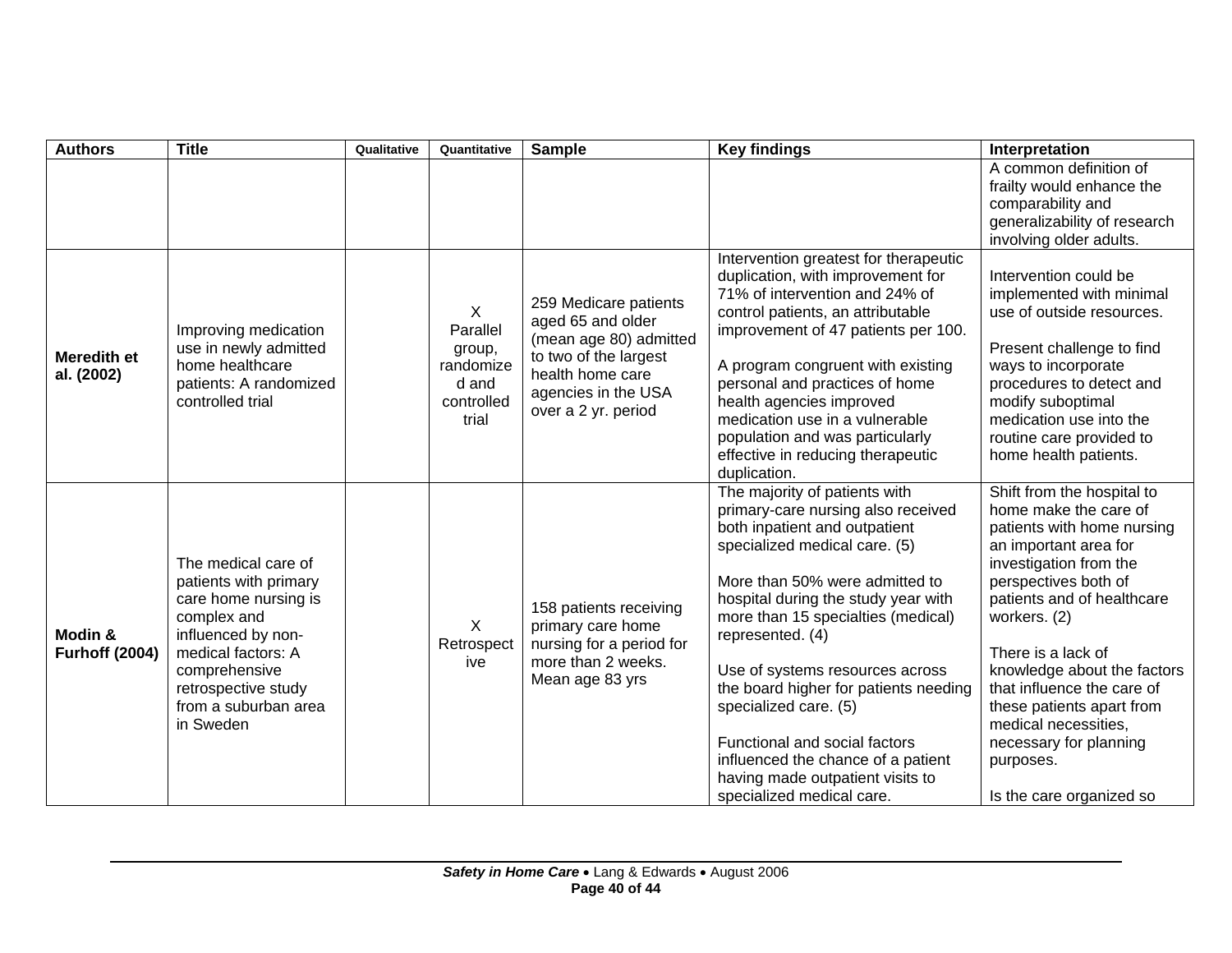| <b>Authors</b>        | <b>Title</b>                                                                                       | Qualitative                                                                                                                                                                          | Quantitative | <b>Sample</b>                                                                                                                                                                                                                                                         | <b>Key findings</b>                                                                                                                                                                                                                                                          | Interpretation                                                                                                                                                                                                                                                                                                                                                                                                                                                                                                          |
|-----------------------|----------------------------------------------------------------------------------------------------|--------------------------------------------------------------------------------------------------------------------------------------------------------------------------------------|--------------|-----------------------------------------------------------------------------------------------------------------------------------------------------------------------------------------------------------------------------------------------------------------------|------------------------------------------------------------------------------------------------------------------------------------------------------------------------------------------------------------------------------------------------------------------------------|-------------------------------------------------------------------------------------------------------------------------------------------------------------------------------------------------------------------------------------------------------------------------------------------------------------------------------------------------------------------------------------------------------------------------------------------------------------------------------------------------------------------------|
|                       |                                                                                                    |                                                                                                                                                                                      |              |                                                                                                                                                                                                                                                                       |                                                                                                                                                                                                                                                                              | that old patients with<br>multiple diseased and<br>reduced functions need the<br>help of a relative to get<br>outpatient specialized<br>medical care?                                                                                                                                                                                                                                                                                                                                                                   |
| <b>Spiers (2002)</b>  | The interpersonal<br>contexts of negotiating<br>care in home care<br>nurse-patient<br>interactions | $\sf X$<br>Qualitativ<br>$\mathbf{e}$<br>ethnolog<br>y for<br>video-<br>based<br>research.<br>Semi-<br>structure<br>d<br>interview<br>s and 31<br>videotap<br>ed<br>interactio<br>ns |              | 3 home care nurses and<br>8 home care nursing<br>patients aged 25 to 86.<br>Patients recruited from a<br>large metropolitan home<br>healthcare agency in the<br>US, captured in 31<br>video-taped visits.<br>Nurses, patients,<br>careers, and family<br>participated | 6 interpersonal contexts identified:<br>Negotiating territoriality<br>Negotiating shared<br>perceptions of the situation.<br>Establishing an amicable<br>working relationship<br>Synchronizing role<br>expectations<br>Negotiating knowledge<br>Sensitivity to taboo topics. | We have valued<br>nurse/patient interactions in<br>which the nurse is able to<br>safeguard the personal<br>integrity and dignity of the<br>person and assumed that<br>relationships characterized<br>by lack of threats will be<br>successful. (1054)<br>Further exploration is<br>needed of the effectiveness<br>of moving from teaching<br>communication ideals to<br>helping nurses raise their<br>awareness of their ability to<br>strategize and negotiate<br>using everyday language for<br>therapeutic purposes. |
| Varcoe et al.<br>2004 | Ethical practice in<br>nursing: Working the<br>in-betweens                                         | X<br>Interpreti<br>ve/<br>constructi<br>vist                                                                                                                                         |              | 87 nurses from a variety<br>of clinical settings<br>including home care and<br>community care in 4<br>communities in a<br>Western Canadian<br>province; 19 focus<br>groups                                                                                            | Working within a shifting moral<br>context. Contradiction between<br>doing what seemed to be "good" and<br>contextual forces constraining them<br>form making ethical choices. (319)                                                                                         | Nurses need ethical theory<br>that is close to their moral<br>experiences and contextual<br>realities. (323)<br>Ethical theory has potential<br>to give nurses skills to<br>understand organizational<br>and societal forces, and<br>provide guidance.                                                                                                                                                                                                                                                                  |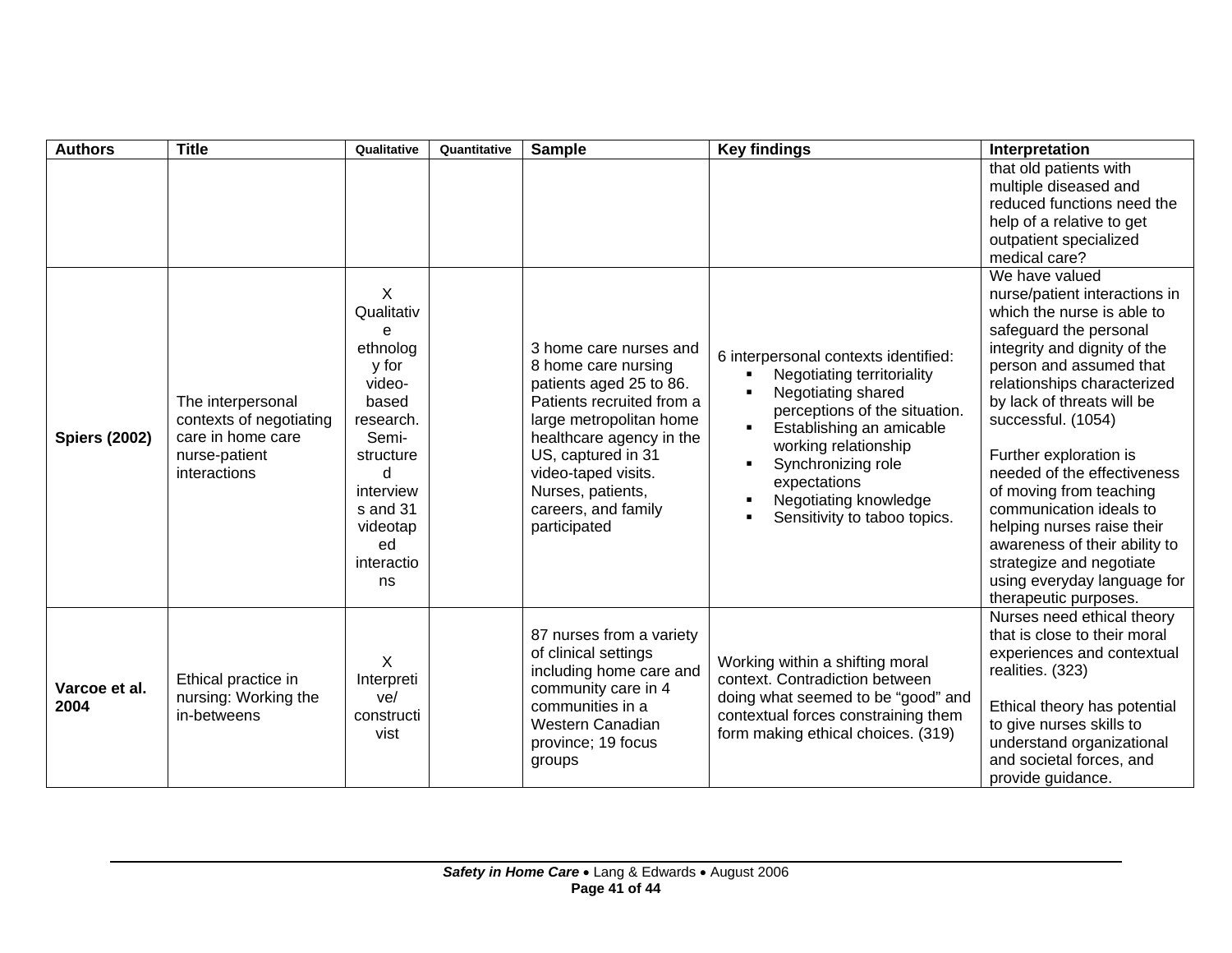## **APPENDIX C – CONCEPTUAL FRAMEWORKS**



Figure 1. Patient Safety Law Matrix Applied Figure 2. Culture of Discovery in Patient Safety



<span id="page-42-0"></span>Affonson, D.D. & Doran, D. (2002). Cultivating Discoveries in Patient Safety Research: A Framework*. International Nursing Perspective*, 2 (1), 33-47.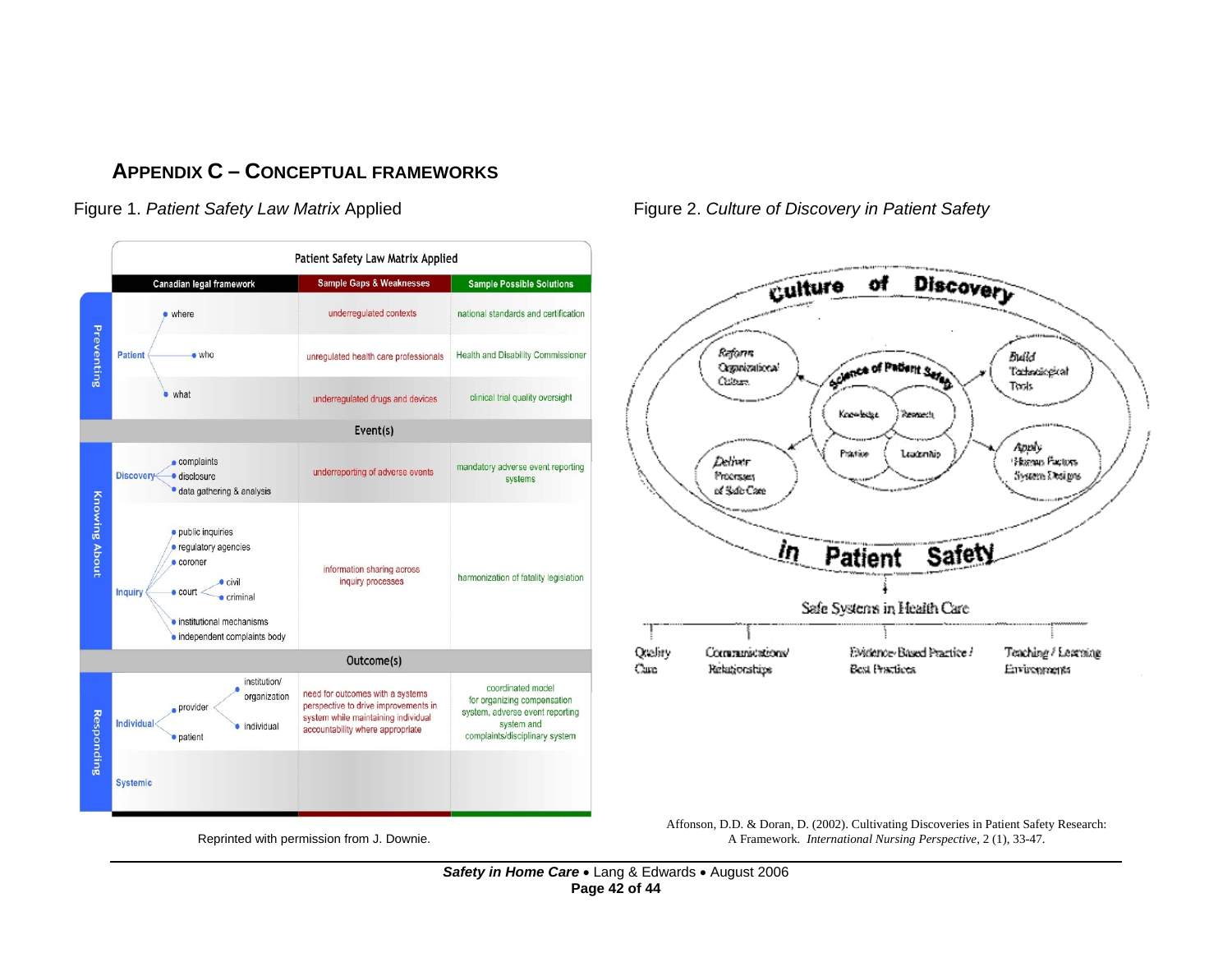

Figure 3. *Conceptual Model of Effective System Change Strategy* 

Figure 4. *Canadian Root Cause Analysis Framework* 

Figure originally published in Baker, R. & Norton, P. (2001). Making patients safer! Reducing error in Canadian healthcare. *HealthcarePapers*,  $\tilde{2}(1)$ :21. Reprinted by permission of Longwoods Publishing.

Reprinted with permission from CPSI.